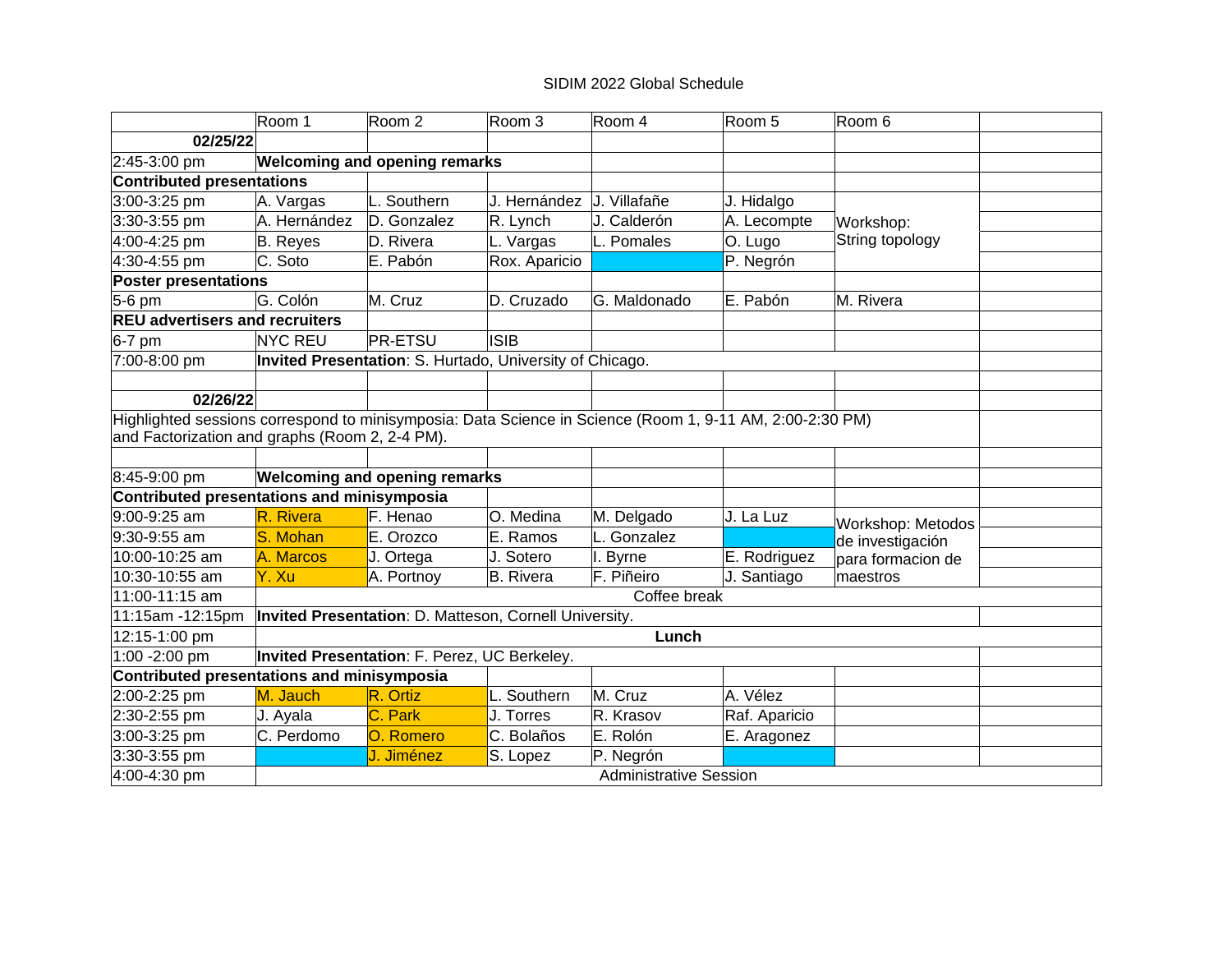# **Detailed Schedule of Activities**

# **February 25, 2022**

| <b>Time/Room</b>  | <b>Activity</b>                                                                                                                                                                                              |
|-------------------|--------------------------------------------------------------------------------------------------------------------------------------------------------------------------------------------------------------|
| 2:45-3:00         | <b>Welcoming and opening remarks</b>                                                                                                                                                                         |
| 3:00-5:00         | <b>Workshop</b>                                                                                                                                                                                              |
| Room 6            | An invitation to string topology,<br>Manuel Rivera, Purdue University.                                                                                                                                       |
| $3:00-3:25$       | <b>Contributed presentations</b>                                                                                                                                                                             |
| Room 1            | Multi-marginal optimal transport: uniqueness and graph theory,<br>Adolfo Vargas-Jiménez, University of Alberta                                                                                               |
| Room 2            | <u>No three in a θ</u> ,<br>Lani Southern, Willamette University.                                                                                                                                            |
| Room <sub>3</sub> | Pronóstico de graduación de estudiantes subgraduados Universidad de<br>Puerto Rico Recinto Mayagüez,<br>Jesús D. Hernández Londoño, Universidad de Puerto Rico en Mayagüez.                                  |
| Room 4            | Soft matroid: a new independence,<br>Jersson Villafañe, Universidad del Bio bio, Concepción, Chile.                                                                                                          |
| Room 5            | A bayesian nonparametric model for freely-diffusing smFRET data,<br>Jared N. Hidalgo-Vargas, University of Puerto Rico at Mayagüez.                                                                          |
| 3:30-3:55         | <b>Contributed presentations</b>                                                                                                                                                                             |
| Room 1            | Lean programming, Euclid's elements and circle packings,<br>André Hernández Espiet, Rutgers University.                                                                                                      |
| Room 2            | DNA Codes,<br>Dashleen González-Valentín, University of Puerto Rico at Mayagüez.                                                                                                                             |
| Room <sub>3</sub> | Improving the minimum distance bounds of trace Goppa codes,<br>Ryan Lynch, University of Notre Dame.                                                                                                         |
| Room 4            | Boolean functions fixed under the action of the Dihedral group,<br>José E. Calderón Gómez, University of Puerto Rico at Rio Piedras.                                                                         |
| Room 5            | La incertidumbre de una probabilidad,<br>Alvaro Lecompte Montes, Universidad Interamericana de Puerto Rico en<br>San German.                                                                                 |
| 4:00-4:25         | <b>Contributed presentations</b>                                                                                                                                                                             |
| Room 1            | The Korteweg-deVries equation on the line,<br>Brian Reyes Vélez, University of Notre Dame.                                                                                                                   |
| Room 2            | Affine hermitian Grassmann codes,<br>Doel Rivera Laboy, Pontifical Catholic University of Puerto Rico.                                                                                                       |
| Room 3            | <u>Un modelo markoviano factorial para capturar comportamiento dinámico en</u><br>experimentos usando microscopios de electrones (TEM),<br>Laura M. Vargas González, Universidad de Puerto Rico en Mayagüez. |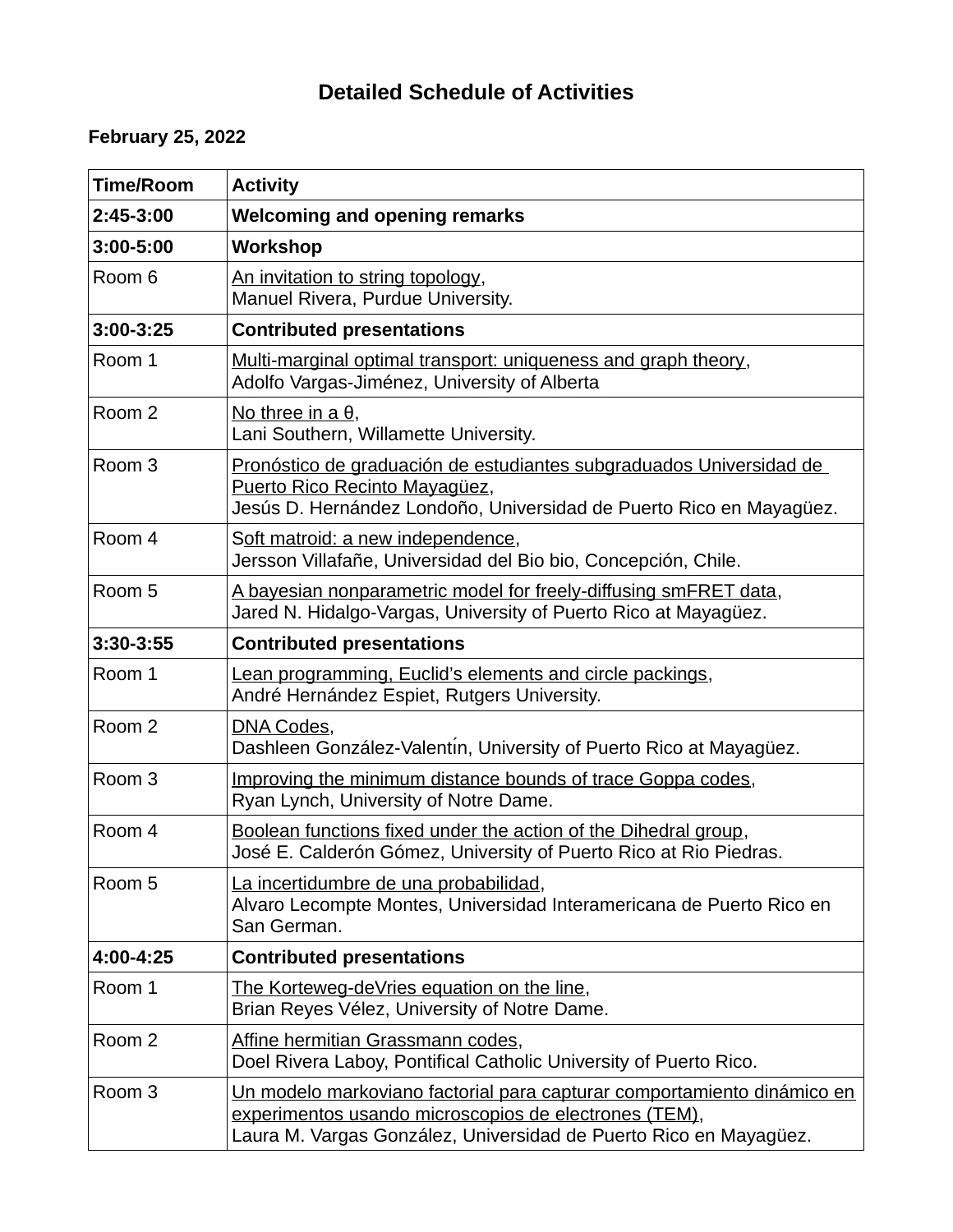| <b>Time/Room</b>  | <b>Activity</b>                                                                                                                                                                                   |
|-------------------|---------------------------------------------------------------------------------------------------------------------------------------------------------------------------------------------------|
| Room 4            | Diophantine equations with binomials coefficients and perturbations of sym-<br>metric Boolean functions,<br>Luisiany Pomales, University of Puerto Rico at Rio Piedras.                           |
| Room 5            | Un método semiparamétrico para estimar excesos de muerte durante<br>emergencias según múltiples causas de muerte,<br>Oscar A. Lugo Capera, University of Puerto Rico at Mayagüez.                 |
| 4:30-4:55         | <b>Contributed presentations</b>                                                                                                                                                                  |
| Room 1            | Preferential and k-zone parking functions,<br>Christopher Soto, The City University of New York and Columbia University.                                                                          |
| Room 2            | Improving bounds of hermitian-lifted codes with their automorphism group.<br>Eric J. Pabón Cancel, University of Puerto Rico at Mayagüez.                                                         |
| Room <sub>3</sub> | Solving the resource constrained project scheduling problem using deep<br>learning,<br>Roxana K. Aparicio Carrasco, University of Puerto Rico at Mayagüez.                                        |
| Room 4            |                                                                                                                                                                                                   |
| Room 5            | The brachistochrone problem over surfaces,<br>Pablo V. Negrón–Marrero, University of Puerto Rico at Humacao.                                                                                      |
| 5:00-6:00         | <b>Posters</b>                                                                                                                                                                                    |
| Room 1            | Modeling chemotaxis of coffee berry borers on a branch,<br>Giovanni G. Colón-Cabezudo, University of Puerto Rico at Rio Piedras.                                                                  |
| Room 2            | Effects of knowledge graph structural properties on their predictive perfor-<br>mance,<br>Miguel E. Cruz Molina, University of Puerto Rico at Rio Piedras.                                        |
| Room <sub>3</sub> | <b>Some Results of k-almost T (n) -primes,</b><br>Dario Cruzado Padró, University of Puerto Rico at Mayagüez.                                                                                     |
| Room 4            | <u> Actions and Factorizations,</u><br>Gradmar E. Maldonado Marti, University of Puerto Rico at Mayagüez.                                                                                         |
| Room 5            | The study of $\tau$ (n) -primes,<br>Eric J. Pabón Cancel, University of Puerto Rico at Mayagüez.                                                                                                  |
| Room 6            | Redes neuronales para predecir si existe un camino auto-evitante que pasa<br>por un conjunto de puntos dados en una cuadrícula,<br>Michael J. Rivera Lazú, Universidad de Puerto Rico en Humacao. |
| 6:00-7:00         | <b>REU advertisers and recruiter</b>                                                                                                                                                              |
| Room 1            | NYC REU and Polymath Jr.                                                                                                                                                                          |
| Room 2            | The Puerto Rico/East Tennessee REU in Combinatorics, Probability and<br><b>Algebraic Coding Theory</b>                                                                                            |
| Room 3            | <b>Iowa Summer Institute in Biostatistics</b>                                                                                                                                                     |
| 7:00-8:00         | Invited presentation: Espacios simétricos y reticulas,<br>Sebastian Hurtado, University of Chicago.                                                                                               |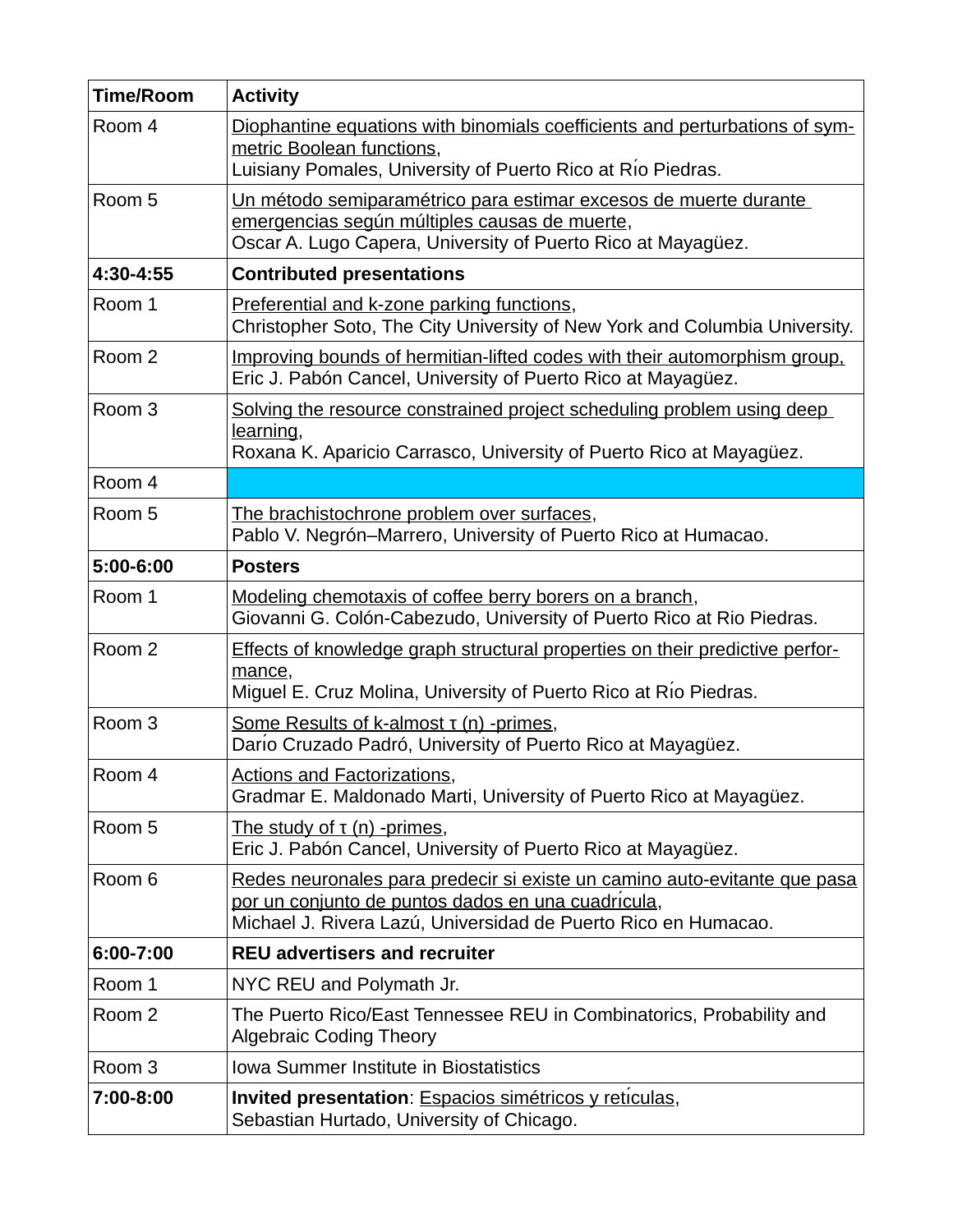# **February 26, 2022**

Minisymposia sessions:

- Data Science in Science, Room 1, 9-11 AM, 2:00-2:30 PM.
- **Factorization and graphs.** Room 2, 2-4 PM.

| <b>Time/Room</b>  | <b>Activity</b>                                                                                                                                                                                                                       |
|-------------------|---------------------------------------------------------------------------------------------------------------------------------------------------------------------------------------------------------------------------------------|
| 8:45-9:00         | <b>Welcoming and opening remarks</b>                                                                                                                                                                                                  |
| $9:00 - 11:00$    | <b>Workshop</b>                                                                                                                                                                                                                       |
| Room 6            | Métodos de investigación en un programa de formación de maestros que<br>incluye el estudio de lecciones y el uso de tecnología de interconectividad,<br>Wanda Villafañe Cepeda, Universidad de Puerto Rico en Río Piedras, et.<br>al. |
| $9:00-9:25$       | <b>Contributed presentations minisymposia</b>                                                                                                                                                                                         |
| Room 1            | Data Science in Science,<br>Roberto Rivera Santiago, University of Puerto Rico at Mayagüez.                                                                                                                                           |
| Room 2            | The perceived impact of mathematics competitions on teachers and their<br>classrooms in Puerto Rico, Switzerland and the UK,<br>Ferney Henao Ceballo, University of Puerto Rico at Mayagüez.                                          |
| Room <sub>3</sub> | Creación de un bachillerato en ciencia de datos,<br>Ollantay Medina, Universidad de Puerto Rico en Humacao.                                                                                                                           |
| Room 4            | <u>On Bartoli-Schmidt and Kopparty-Yekhanin lemmas and its applications.</u><br>Moises Delgado, University of Puerto Rico at Cayey.                                                                                                   |
| Room 5            | La medida de Chermak-Delgado de los grupos de Heisenberg sobre<br>$Z_{n^n}$ ,<br>José J. La Luz, Universidad de Puerto Rico en Bayamón.                                                                                               |
| 9:30-9:55         | <b>Contributed presentations minisymposia</b>                                                                                                                                                                                         |
| Room 1            | Adaptive denoising: generalizing pre-trained denoisers to out-of-distribution<br>data,<br>Sreyas Mohan, New York University.                                                                                                          |
| Room 2            | <b>Exploring computer science for Puerto Rico: results and experiences from a</b><br>four-year journey,<br>Edusmildo Orozco, University of Puerto Rico at Rio Piedras.                                                                |
| Room <sub>3</sub> | Ciencia de datos en un curso introductorio de programación,<br>Elio Ramos, Universidad de Puerto Rico en Humacao.                                                                                                                     |
| Room 4            | Explicit formulas for involutions of the form $x^m(x^{\frac{q-1}{2}}+a)$ with a prescribed<br>number of fixed points over finite fields,<br>Lillian González Albino, University of Puerto Rico at Río Piedras.                        |
| Room 5            |                                                                                                                                                                                                                                       |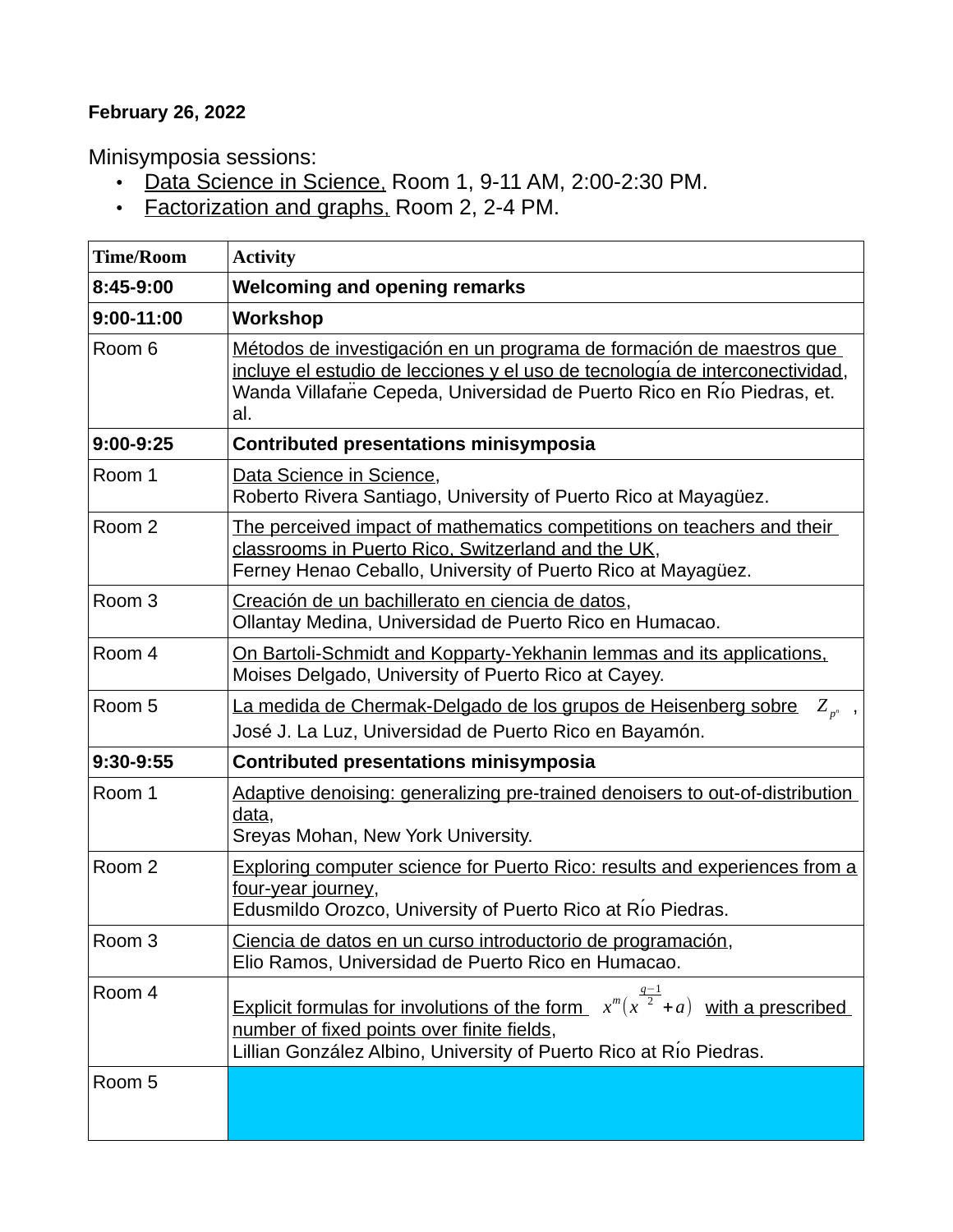| <b>Time/Room</b>  | <b>Activity</b>                                                                                                                                            |
|-------------------|------------------------------------------------------------------------------------------------------------------------------------------------------------|
| 10::00-10:25      | <b>Contributed presentations minisymposia</b>                                                                                                              |
| Room 1            | Deep learning based 3D feature extraction in transmission electron<br>microscopy,<br>Adria Marcos Morales, Interdisciplinary Higher Education Centre, UPC. |
|                   |                                                                                                                                                            |
| Room 2            | Debilidades conceptuales encontradas en los estudiantes de Precálculo I<br>de la UPRM,<br>Jhonnatan Ortega, Universidad de Puerto Rico en Mayagüez.        |
| Room <sub>3</sub> | Implantación de un curso de ciencia de datos a nivel de bachillerato,<br>José O. Sotero Esteva, Universidad de Puerto Rico en Humacao.                     |
| Room 4            | The expected number of distinct patterns in a random permutation,<br>Isabel Byrne, University of Puerto Rico at Mayagüez.                                  |
| Room 5            | Computing the transient, for a family of non linear discrete dynamical<br>systems,                                                                         |
|                   | Eiver Rodriguez-Pérez, University of Puerto Rico at Mayagüez.                                                                                              |
| 10:30-10:55       | <b>Contributed presentations minisymposia</b>                                                                                                              |
| Room 1            | Recording atomic column positions and intensities via Blob Detection in<br>noise-degraded TEM frames,<br>Yuchen Xu, Cornell University.                    |
| Room 2            | Matemáticas y olimpiadas durante la pandemia, retos y oportunidades,<br>Arturo Portnoy, Universidad de Puerto Rico en Mayagüez.                            |
| Room <sub>3</sub> | Data science for a critical society: A curriculum project,<br>Bradly Rivera Muñiz, Universidad de Puerto Rico en Rio Piedras.                              |
| Room 4            | The orbit structure of the Grassmannian and a simplified decoder for C(2,<br><u>m)</u> ,                                                                   |
|                   | Fernando L. Piñero, University of Puerto Rico at Ponce.                                                                                                    |
| Room 5            | <u>Permutation binomials of the form</u> $x^r(x^{q-1}+a)$ <u>over</u> $F_{a^r}$ ,<br>Javier Santiago, University of Puerto Rico at Rio Piedras.            |
| 11:00-11:15       | <b>Coffee break</b>                                                                                                                                        |
| 11:15-12:15       | Invited presentation: Drift vs Shift: Decoupling Trends and Changepoint<br>Analysis,<br>David Matteson, Cornell University.                                |
| 12:15-1:00        | Lunch                                                                                                                                                      |
| 1:00-2:00         | Invited presentation: Jupyter: tools for open interactive computing across<br>disciplines,<br>F. Perez, UC Berkeley                                        |
| 2:00-2:25         | <b>Contributed presentations minisymposia</b>                                                                                                              |
| Room 1            | Mixture representations for likelihood ratio ordered distributions,<br>Michael Jauch, Cornell University.                                                  |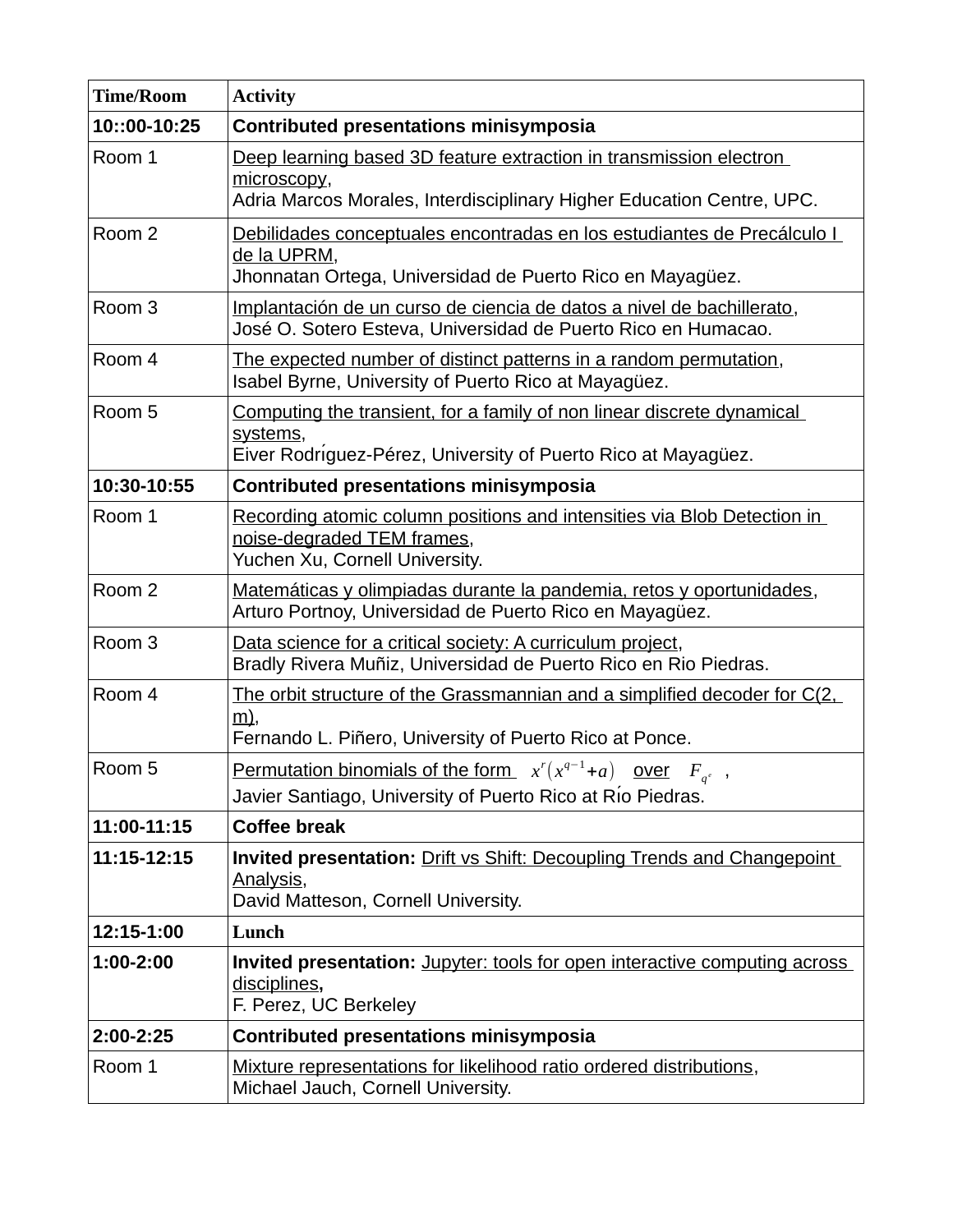| <b>Time/Room</b>  | <b>Activity</b>                                                                                                                                                                                                  |
|-------------------|------------------------------------------------------------------------------------------------------------------------------------------------------------------------------------------------------------------|
| Room 2            | <u>Resumen de algunos datos sobre τ -factorizaciones.</u><br>Reyes M. Ortiz Albino, Universidad de Puerto Rico en Mayagüez.                                                                                      |
| Room <sub>3</sub> | Polar hermitian Grassmann codes,<br>Lani Southern, Willamette University.                                                                                                                                        |
| Room 4            | Balancing fiscal and mortality impact of COVID-19 mitigation<br>measurements,<br>Mayteé Cruz-Aponte, University of Puerto Rico at Cayey.                                                                         |
| Room 5            | The generalized anisotropic dynamical Wentzell heat equation with<br>nonstandard growth conditions,<br>Alejandro Vélez-Santiago, University of Puerto Rico at Mayagüez.                                          |
| 2:30-2:55         | <b>Contributed presentations minisymposia</b>                                                                                                                                                                    |
| Room 1            | Boosting para datos infinito dimensionales,<br>Jairo A. Ayala-Godoy, Universidad de Puerto Rico en Río Piedras.                                                                                                  |
| Room 2            | On gracefully labeling zero-divisor graphs,<br>Christopher Park Mooney, University of Wisconsin - Stout.                                                                                                         |
| Room <sub>3</sub> | Proofs for two conjectures on multidimensional periodic Costas arrays,<br>Jaziel Torres Fuentes, University of Puerto Rico at Río Piedras.                                                                       |
| Room 4            | Unique properties of Cosserat elastic plates,<br>Roman Kvasov, University of Puerto Rico at Aguadilla.                                                                                                           |
| Room 5            | Degenerate multi-term fractional integro-differential equations and<br>applications,<br>Rafael Aparicio, University of Puerto Rico at Rio Piedras.                                                               |
| $3:00-3:25$       | <b>Contributed presentations minisymposia</b>                                                                                                                                                                    |
| Room 1            | Monitoreo de calidad de agua de ríos en Puerto Rico usando modelos<br>aditivos mixtos con P-splines,<br>Cristian R. Perdomo Garcia, Universidad de Puerto Rico en Mayagüez.                                      |
| Room 2            | Grafos de factores en dominios con integridad,<br>Offir N. Romero Castro, Universidad de Puerto Rico en Mayagüez.                                                                                                |
| Room <sub>3</sub> | A new construction of families of 3d watermarks based on column<br>sequence,<br>Cesar F. Bolaños Revelo, University of Puerto Rico at Mayagüez.                                                                  |
| Room 4            | Forward-Backward Stochastic Differential Equations with Conditional Mean-<br>Field and Regime Switching and Stochastic Differential Games,<br>Esteban Rolón Gutiérrez, University of Puerto Rico at Rio Piedras. |
| Room 5            | Mean approximate controllability properties for Hilfer time-fractional<br>differential equations,<br>Ernes Aragonés, University of Puerto Rico at Cayey.                                                         |
| 3:30-3:55         | <b>Contributed presentations minisymposia</b>                                                                                                                                                                    |
| Room 1            |                                                                                                                                                                                                                  |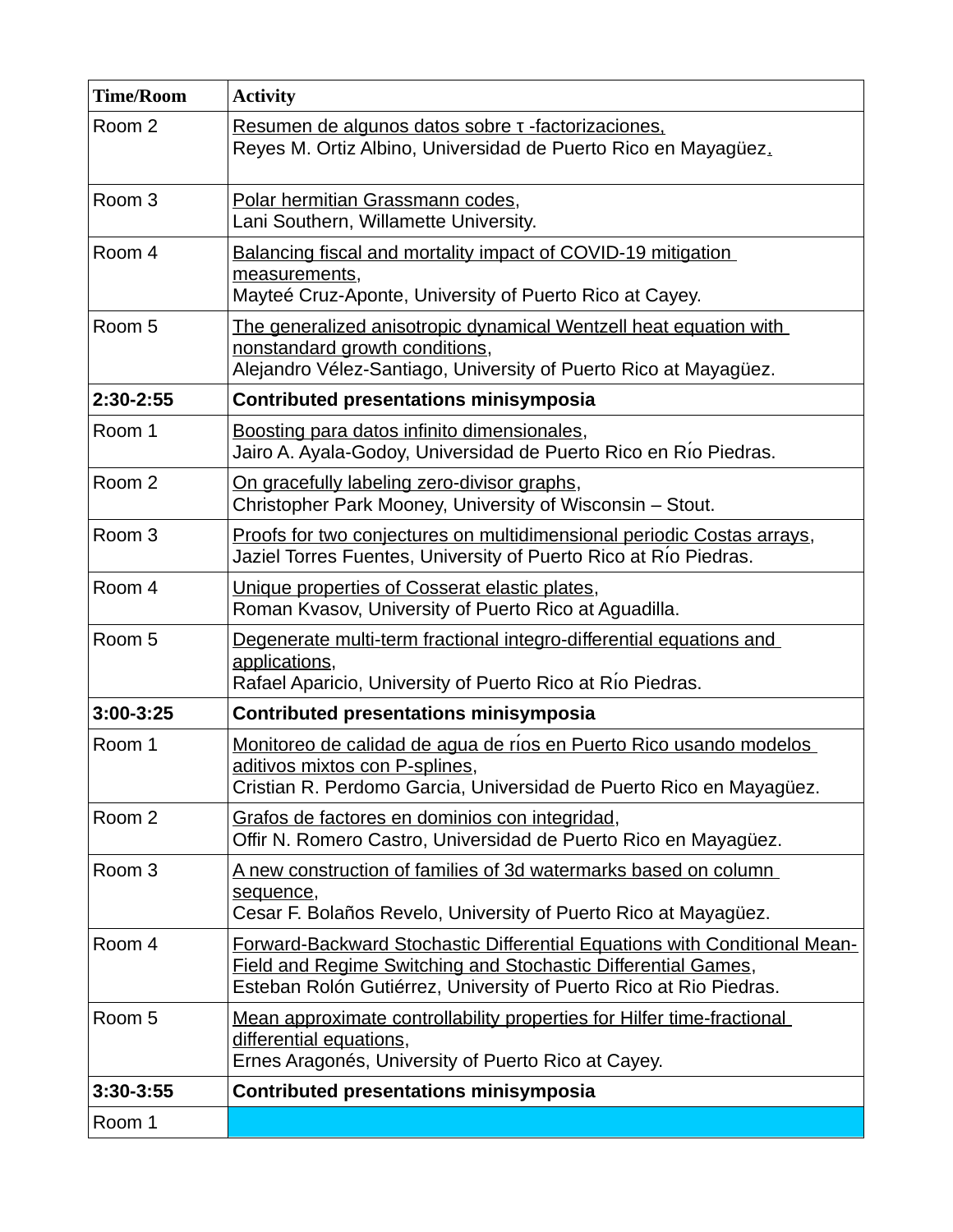| <b>Time/Room</b> | <b>Activity</b>                                                                                                                                              |
|------------------|--------------------------------------------------------------------------------------------------------------------------------------------------------------|
| Room 2           | Relación amiga, grafos y su generalización,<br>Julián A. Jiménez Franco, Universidad de Puerto Rico en Mayagüez.                                             |
| Room 3           | El problema de pertenencia a ideales del anillo de polinomios con<br>coeficientes enteros,<br>Silvia M. López-Gallo, Universidad de Puerto Rico en Mayagüez. |
| Room 4           | Cavitation of a spherical body under mechanical and self gravitational<br>forces,<br>Pablo V. Negrón-Marrero, University of Puerto Rico at Humacao.          |
| Room 5           |                                                                                                                                                              |
| 4:00-4:30        | <b>Administrative session</b>                                                                                                                                |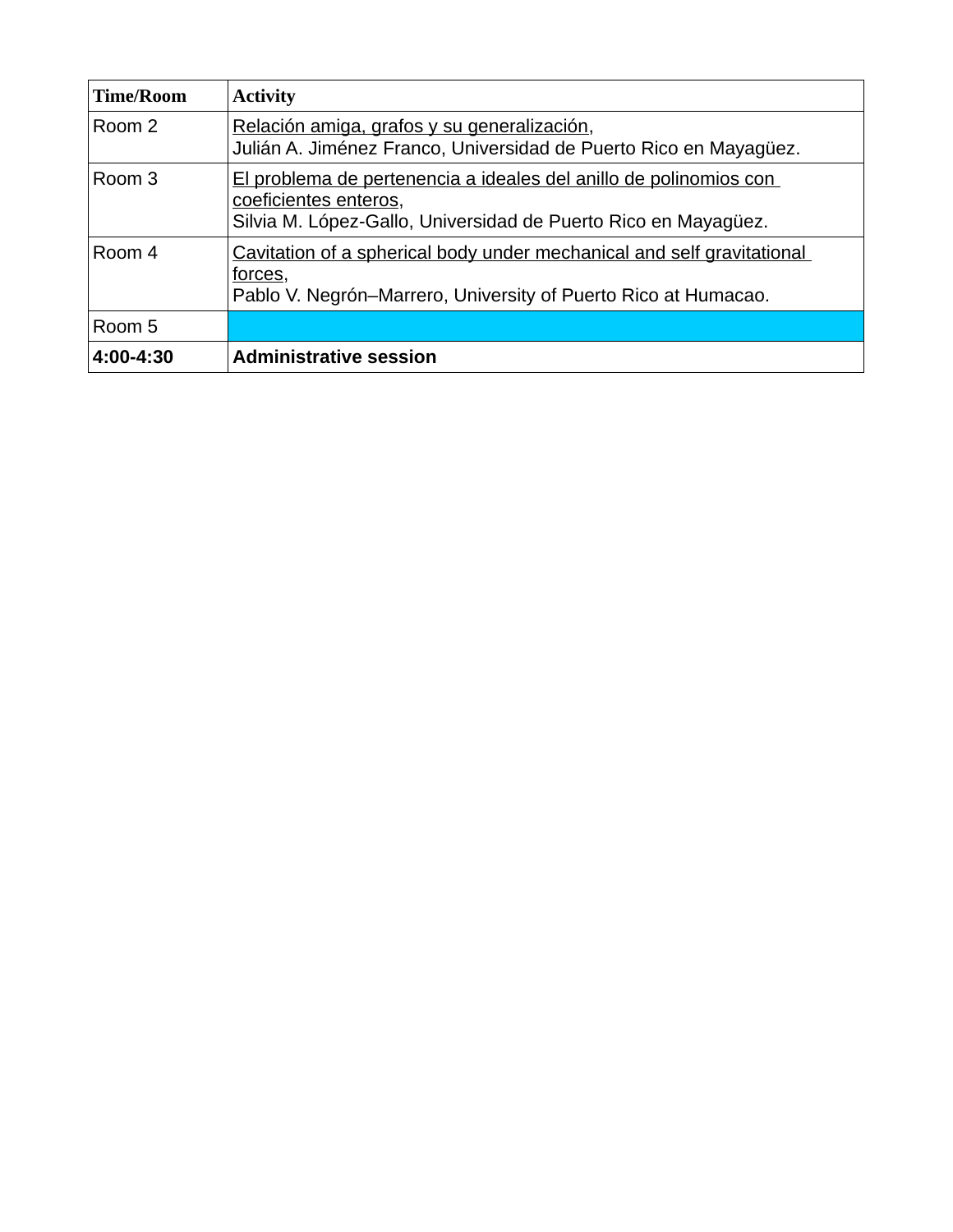# **Contents**

| $\mathbf 1$ | Charlas Plenarias / Plenary Talks<br>Drift vs Shift: Decoupling Trends and Changepoint Analysis,<br>David Matteson, Cornell University.<br>8                  | 8  |
|-------------|---------------------------------------------------------------------------------------------------------------------------------------------------------------|----|
|             | Jupyter: tools for open interactive computing across disciplines,<br>Fernando Perez, UC Berkeley.<br>8                                                        |    |
|             | Espacios simétricos y retículas,<br>Sebastian Hurtado, University of Chicago.<br>9                                                                            |    |
| $\bf{2}$    | Sesiones Temáticas/ Thematic Sessions                                                                                                                         | 9  |
|             | Data Science in Science<br>2.1                                                                                                                                | 9  |
|             | Data Science in Science,<br>Roberto Rivera Santiago, University of Puerto Rico at Mayagüez.                                                                   |    |
|             | 9                                                                                                                                                             |    |
|             | Adaptive denoising: generalizing pre-trained denoisers to out-of-distribution<br>data,                                                                        |    |
|             | Sreyas Mohan, New York University.<br>10                                                                                                                      |    |
|             | Deep learning based 3D feature extraction in transmission electron microscopy,<br>Adria Marcos Morales, Interdisciplinary Higher Education Centre, UPC.<br>10 |    |
|             | Recording atomic column positions and intensities via Blob Detection in noise-<br>degraded TEM frames,                                                        |    |
|             | Yuchen Xu, Cornell University.<br>11                                                                                                                          |    |
|             | Mixture representations for likelihood ratio ordered distributions,<br><i>Michael Jauch</i> , Cornell University.<br>11                                       |    |
|             | 2.2<br>Resumen de algunos datos sobre $\tau$ -factorizaciones,                                                                                                | 11 |
|             | Reyes M. Ortiz Albino, Universidad de Puerto Rico en Mayagüez.<br>12                                                                                          |    |
|             | On gracefully labeling zero-divisor graphs,<br><i>Christopher Park Mooney</i> , University of Wisconsin – Stout.<br>12                                        |    |
|             | Grafos de factores en dominios con integridad,                                                                                                                |    |
|             | Offir N. Romero Castro, Universidad de Puerto Rico en Mayagüez.<br>Reyes M. Ortiz Albino, Universidad de Puerto Rico en Mayagüez.<br>13                       |    |
|             | Relación amiga, grafos y su generalización,                                                                                                                   |    |
|             | Julián A. Jiménez Franco, Universidad de Puerto Rico en Mayagüez.<br>Reyes M. Ortiz Albino, Universidad de Puerto Rico en Mayagüez.<br>13                     |    |
|             | 1                                                                                                                                                             |    |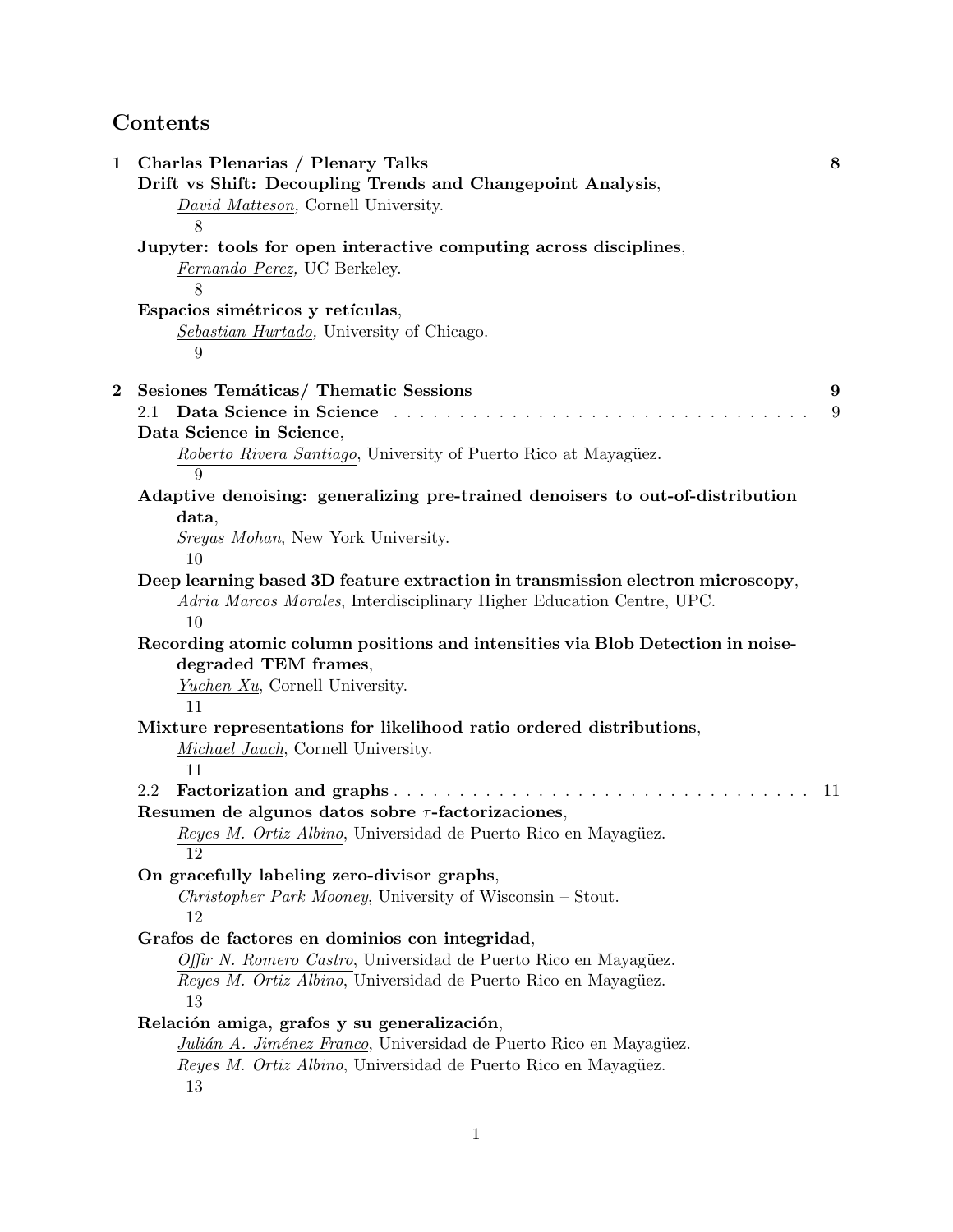| $\bf{3}$ | Talleres/Workshops                                                            |                                                                                                                                                                                                                                                                                                                                             |    |  |  |  |
|----------|-------------------------------------------------------------------------------|---------------------------------------------------------------------------------------------------------------------------------------------------------------------------------------------------------------------------------------------------------------------------------------------------------------------------------------------|----|--|--|--|
|          | 3.1                                                                           | Métodos de investigación en un programa de formación de maestros que<br>incluye el estudio de lecciones y el uso de tecnología de interconectividad                                                                                                                                                                                         | 14 |  |  |  |
|          |                                                                               | Omar Hernández Rodríguez, Universidad de Puerto Rico en Río Piedras.<br>Wanda Villafañe Cepeda, Universidad de Puerto Rico en Río Piedras.<br>Juliette Moreno Concepción, Universidad de Puerto Rico en Río Piedras.<br>Yency Choque Dextre, Universidad de Puerto Rico en Río Piedras.<br>Gloriana González, University of Illinois.<br>14 |    |  |  |  |
|          | 3.2                                                                           |                                                                                                                                                                                                                                                                                                                                             | 15 |  |  |  |
|          |                                                                               | <i>Manuel Rivera, Purdue University.</i><br>15                                                                                                                                                                                                                                                                                              |    |  |  |  |
| 4        |                                                                               | Charlas Concurrentes / Concurrent Talks                                                                                                                                                                                                                                                                                                     | 16 |  |  |  |
|          |                                                                               | Degenerate multi-term fractional integro-differential equations and applica-<br>tions,                                                                                                                                                                                                                                                      |    |  |  |  |
|          |                                                                               | Rafael Aparicio, University of Puerto Rico at Río Piedras.                                                                                                                                                                                                                                                                                  |    |  |  |  |
|          |                                                                               | Valentin Keyantuo, University of Puerto Rico at Río Piedras.                                                                                                                                                                                                                                                                                |    |  |  |  |
|          |                                                                               | 16                                                                                                                                                                                                                                                                                                                                          |    |  |  |  |
|          | Solving the resource constrained project scheduling problem using deep learn- |                                                                                                                                                                                                                                                                                                                                             |    |  |  |  |
|          | ing,                                                                          |                                                                                                                                                                                                                                                                                                                                             |    |  |  |  |
|          | Roxana K. Aparicio Carrasco, University of Puerto Rico at Mayagüez.           |                                                                                                                                                                                                                                                                                                                                             |    |  |  |  |
|          |                                                                               | <i>Edgar Acuña Fernandez</i> , University of Puerto Rico at Mayagüez.<br>16                                                                                                                                                                                                                                                                 |    |  |  |  |
|          |                                                                               | Mean approximate controllability properties for Hilfer time-fractional differ-                                                                                                                                                                                                                                                              |    |  |  |  |
|          |                                                                               | ential equations,                                                                                                                                                                                                                                                                                                                           |    |  |  |  |
|          |                                                                               | <i>Ernes Aragonés</i> , University of Puerto Rico at Cayey.                                                                                                                                                                                                                                                                                 |    |  |  |  |
|          |                                                                               | Valentin Keyantuo, University of Puerto Rico at Rio Piedras.<br>17                                                                                                                                                                                                                                                                          |    |  |  |  |
|          |                                                                               | Boosting para datos infinito dimensionales,                                                                                                                                                                                                                                                                                                 |    |  |  |  |
|          |                                                                               | Jairo A. Ayala-Godoy, Universidad de Puerto Rico en Río Piedras.                                                                                                                                                                                                                                                                            |    |  |  |  |
|          |                                                                               | Rosa E. Lillo, Universidad Carlos III de Madrid, Madrid, España.<br>17                                                                                                                                                                                                                                                                      |    |  |  |  |
|          | A new construction of families of 3d watermarks based on column sequence,     |                                                                                                                                                                                                                                                                                                                                             |    |  |  |  |
|          | Cesar F. Bolaños Revelo, University of Puerto Rico at Mayagüez.               |                                                                                                                                                                                                                                                                                                                                             |    |  |  |  |
|          |                                                                               | Dorothy Bollman, University of Puerto Rico at Mayagüez.                                                                                                                                                                                                                                                                                     |    |  |  |  |
|          |                                                                               | 18                                                                                                                                                                                                                                                                                                                                          |    |  |  |  |
|          | The expected number of distinct patterns in a random permutation,             |                                                                                                                                                                                                                                                                                                                                             |    |  |  |  |
|          |                                                                               | Isabel Byrne, University of Puerto Rico at Mayagüez.                                                                                                                                                                                                                                                                                        |    |  |  |  |
|          |                                                                               | Verónica Borrás-Serrano, Virginia Polytechnic Institute and State University.                                                                                                                                                                                                                                                               |    |  |  |  |
|          |                                                                               | Nathaniel Veimau, Swarthmore College.<br>18                                                                                                                                                                                                                                                                                                 |    |  |  |  |
|          |                                                                               |                                                                                                                                                                                                                                                                                                                                             |    |  |  |  |
|          |                                                                               |                                                                                                                                                                                                                                                                                                                                             |    |  |  |  |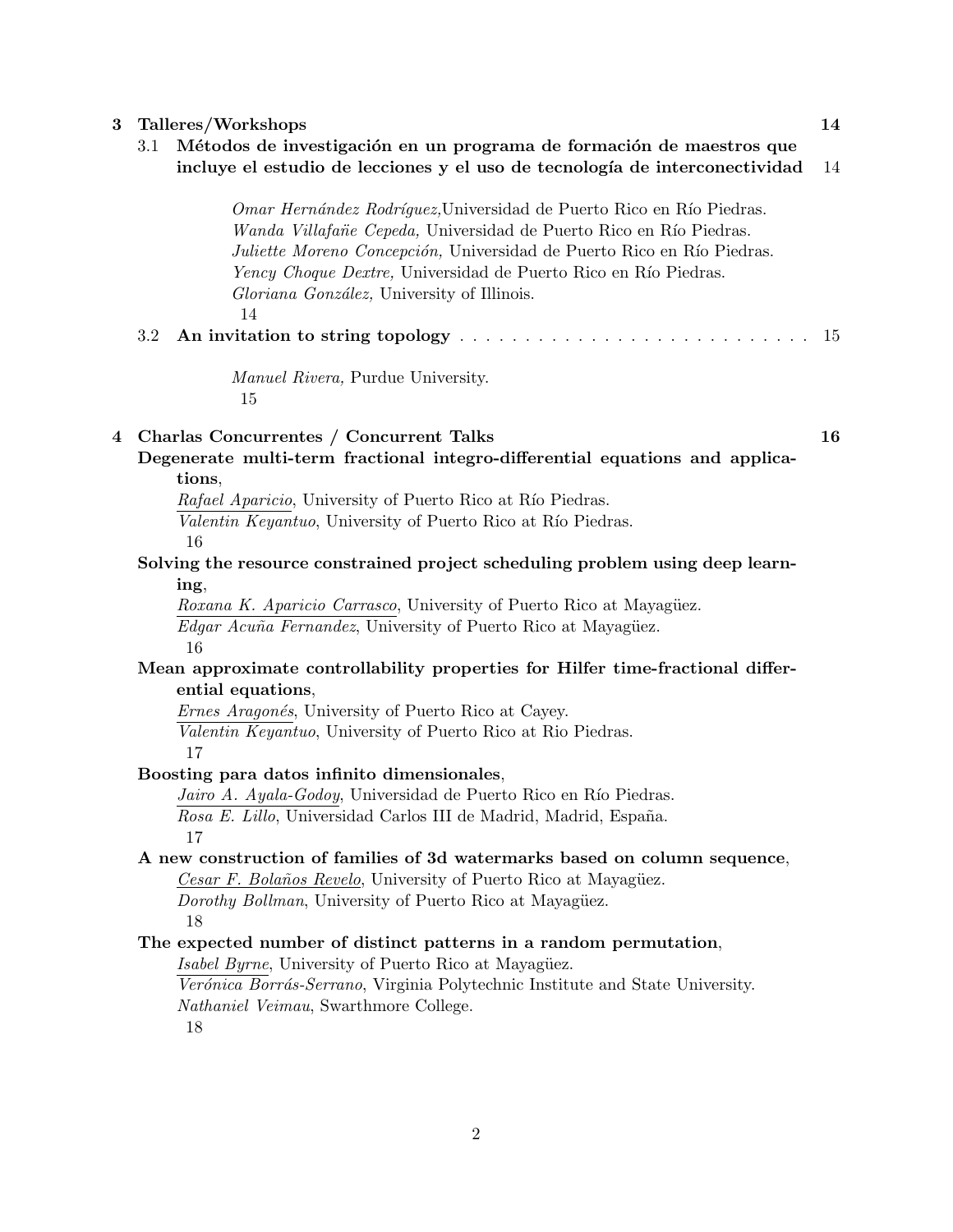**Boolean functions fixed under the action of the Dihedral group**, *José E. Calderón Gómez*, University of Puerto Rico at Rio Piedras. *Carlos A. Molina Salazar*, University of Puerto Rico at Rio Piedras. *Luis A. Medina*, University of Puerto Rico at Rio Piedras. 19 **Balancing fiscal and mortality impact of COVID-19 mitigation measurements**, *Mayte´e Cruz-Aponte*, University of Puerto Rico at Cayey. José Caraballo-Cueto, University of Puerto Rico at Rio Piedras. 19 **On Bartoli-Schmidt and Kopparty-Yekhanin lemmas and its applications**, *Moises Delgado*, University of Puerto Rico at Cayey. *Carlos Agrinsoni*, University of Puerto Rico at Rio Piedras. *Heeralal Janwa*, University of Puerto Rico at Rio Piedras. 20 Explicit formulas for involutions of the form  $x^m(x^{\frac{q-1}{2}} + a)$  with a prescribed **number of fixed points over finite fields**, *Lillian González Albino*, University of Puerto Rico at Río Piedras. *Ariane Masuda*, New York City College of Technology. *Ivelisse Rubio*, University of Puerto Rico at Río Piedras. 20 **DNA Codes**, *Fernando Piñero*, University of Puerto Rico at Ponce. *Dashleen González-Valentín*, University of Puerto Rico at Mayagüez. *Verónica Borrás-Serrano*, University of Puerto Rico at Mayagüez. *Nathaniel Veimau*, Swarthmore College, UK. 21 **The perceived impact of mathematics competitions on teachers and their classrooms in Puerto Rico, Switzerland and the UK**, *Ferney Henao Ceballo*, University of Puerto Rico at Mayagüez. *Luis F. Cáceres-Duque*, University of Puerto Rico at Mayagüez. *Meike Akveld*, ETH Zrich, Switzerland. *David Crawford*, Leicester Grammar School, Leicester, UK. 21 **Lean programming, Euclid's elements and circle packings**, *Andr´e Hern´andez Espiet*, Rutgers University. *Alex Kontorovich*, Rutgers University. 22 Pronóstico de graduación de estudiantes subgraduados Universidad de Puerto **Rico Recinto Mayagüez**, *Roberto Rivera Santiago*, Universidad de Puerto Rico en Mayagüez. *Jesús D. Hernández Londoo*, Universidad de Puerto Rico en Mayagüez. 22 **A bayesian nonparametric model for freely-diffusing smFRET data**, *Jared N. Hidalgo-Vargas*, University of Puerto Rico at Mayagüez. *Roberto Rivera Santiago*, University of Puerto Rico at Mayagüez. 23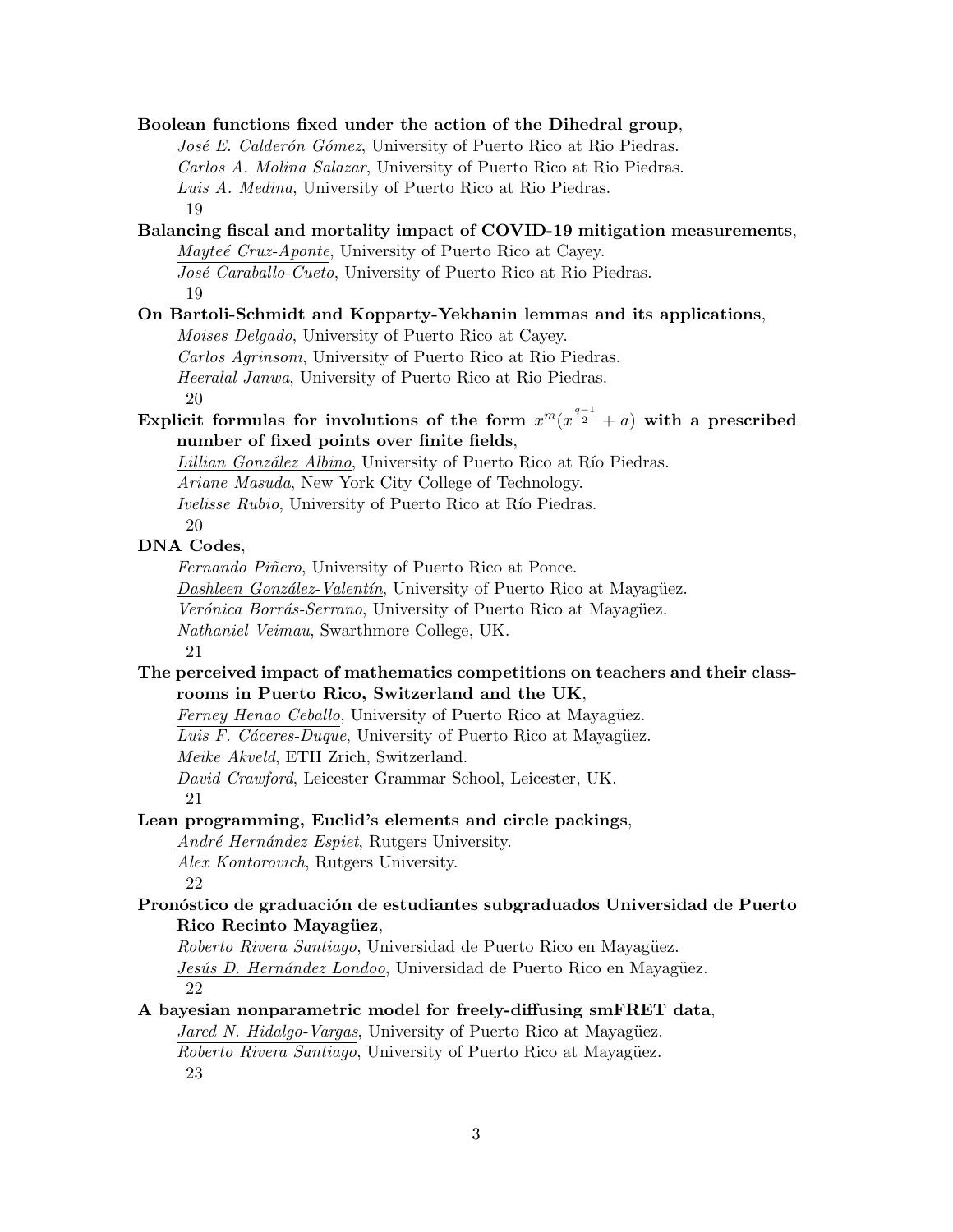#### **Unique properties of Cosserat elastic plates**,

*Roman Kvasov*, University of Puerto Rico at Aguadilla. *Lev Steinberg*, University of Puerto Rico at Mayagüez. 23

#### **La medida de Chermak-Delgado de los grupos de Heisenberg sobre** Z*p<sup>n</sup>* ,

*David Allen*, The City University of New York.

*José J. La Luz*, Universidad de Puerto Rico en Bayamón.

*Marcos Zyman*, The City University of New York.

23

#### **La incertidumbre de una probabilidad**,

*Alvaro Lecompte Montes*, Universidad Interamericana de Puerto Rico en San German.

24

## **El problema de pertenencia a ideales del anillo de polinomios con coeficientes enteros**,

*Silvia M. López-Gallo*, Universidad de Puerto Rico en Mayagüez. Luis F. Cáceres-Duque, Universidad de Puerto Rico en Mayagüez. 24

## Un método semiparamétrico para estimar excesos de muerte durante emergencias según múltiples causas de muerte,

*Oscar A. Lugo Capera*, University of Puerto Rico at Mayagüez. *Roberto Rivera Santiago*, University of Puerto Rico at Mayagüez. 25

## **Improving the minimum distance bounds of trace Goppa codes**,

*Isabel Byrne*, Virginia Tech.

*Natalie Dodson*, Middlebury College.

*Ryan Lynch*, University of Notre Dame.

*Eric J. Pabón Cancel*, University of Puerto Rico at Mayagüez. 26

#### Creación de un bachillerato en ciencia de datos,

*Ollantay Medina*, Universidad de Puerto Rico en Humacao.

*Elio Ramos*, Universidad de Puerto Rico en Humacao.

*Idalyn Ríos*, Universidad de Puerto Rico en Humacao.

*Jos´e O. Sotero Esteva*, Universidad de Puerto Rico en Humacao. 26

## **The brachistochrone problem over surfaces**,

Pablo V. Negrón–Marrero, University of Puerto Rico at Humacao. 27

**Cavitation of a spherical body under mechanical and self gravitational forces**, *Pablo V. Negrón–Marrero*, University of Puerto Rico at Humacao. *Jeyabal Sivaloganathan*, University of Bath, Bath UK. 27

**Exploring computer science for Puerto Rico: results and experiences from a four-year journey**,

*Edusmildo Orozco*, University of Puerto Rico at Río Piedras. 28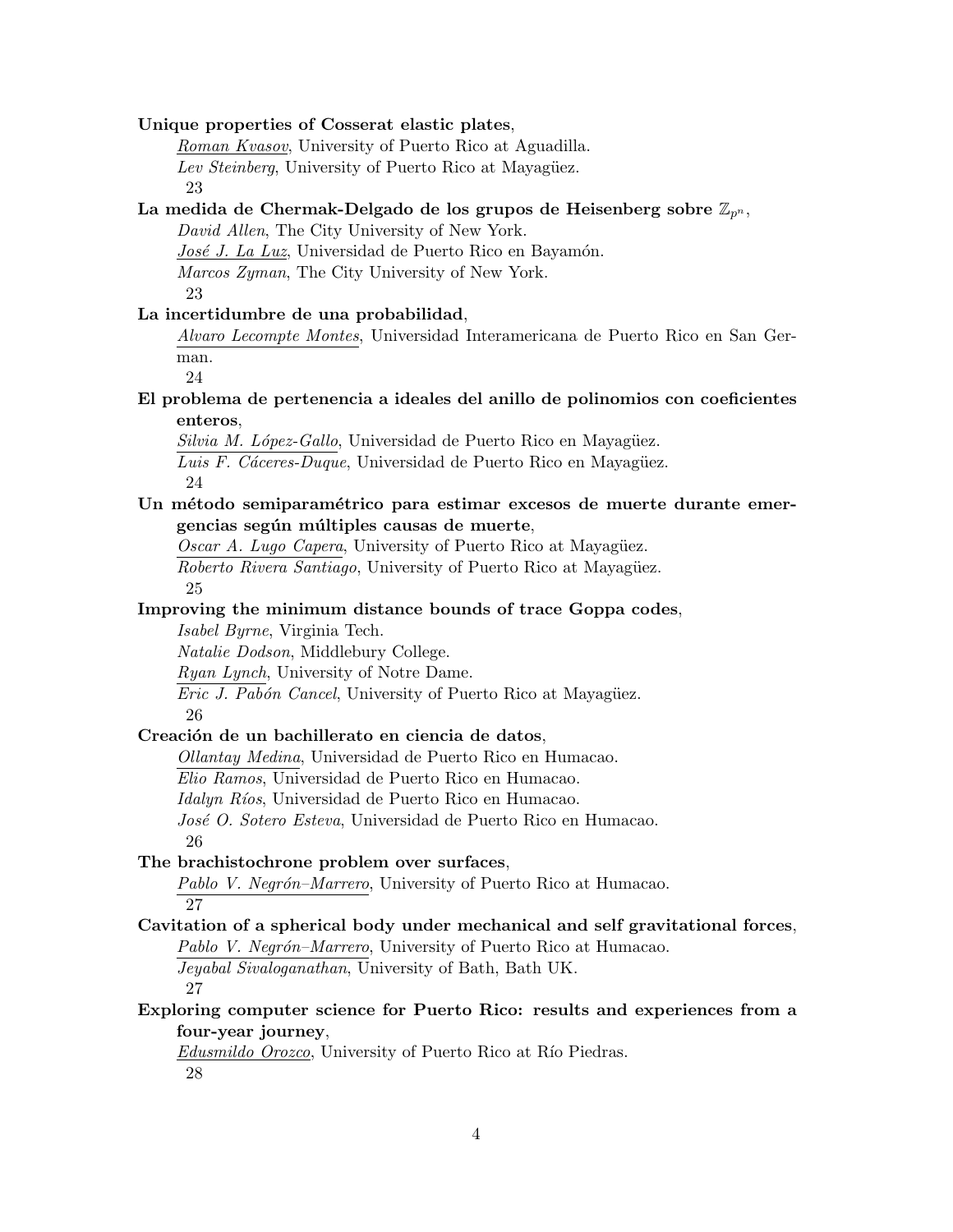Debilidades conceptuales encontradas en los estudiantes de Precálculo I de la **UPRM**,

*Luis F. Cáceres-Duque*, Universidad de Puerto Rico en Mayagüez.

*Jhonnatan Ortega*, Universidad de Puerto Rico en Mayagüez.

29

**Improving bounds of hermitian-lifted codes with their automorphism group**, *Eric J. Pabón Cancel*, University of Puerto Rico at Mayagüez.

*Lesley Polanco*, Hudson County Community College.

*Austin Allen*, The Ohio State University.

*Fernando L. Pi˜nero*, University of Puerto Rico at Ponce.

29

# **Monitoreo de calidad de agua de r´ıos en Puerto Rico usando modelos aditivos mixtos con P-splines**,

*Cristian R. Perdomo Garcia*, Universidad de Puerto Rico en Mayagüez. *Raúl E. Macchiavelli*, Universidad de Puerto Rico en Mayagüez. *Gustavo Martinez*, Universidad de Puerto Rico en Mayagüez. 30

**The orbit structure of the Grassmannian and a simplified decoder for** *C*(2*, m*), *Fernando L. Piñero*, University of Puerto Rico at Ponce. 31

**Diophantine equations with binomials coefficients and perturbations of symmetric Boolean functions**,

*Luisiany Pomales*, University of Puerto Rico at Río Piedras. *Luis A. Medina*, University of Puerto Rico at Río Piedras. 31

**Matem´aticas y olimpiadas durante la pandemia, retos y oportunidades**,

*Arturo Portnoy*, Universidad de Puerto Rico en Mayagüez. 31

#### Ciencia de datos en un curso introductorio de programación,

*Ollantay Medina*, Universidad de Puerto Rico en Humacao.

*Elio Ramos*, Universidad de Puerto Rico en Humacao.

*Idalyn Ríos*, Universidad de Puerto Rico en Humacao.

*Jos´e O. Sotero Esteva*, Universidad de Puerto Rico en Humacao.

32

# **The Korteweg-deVries equation on the line**,

*Brian Reyes V´elez*, University of Notre Dame. 32

# **Affine hermitian Grassmann codes**,

*Fernando L. Piñero*, University of Puerto Rico at Ponce. *Doel Rivera Laboy*, Pontifical Catholic University of Puerto Rico. 33

#### **Data science for a critical society: A curriculum project**,

*Bradly Rivera Mu˜niz*, Universidad de Puerto Rico en Rio Piedras.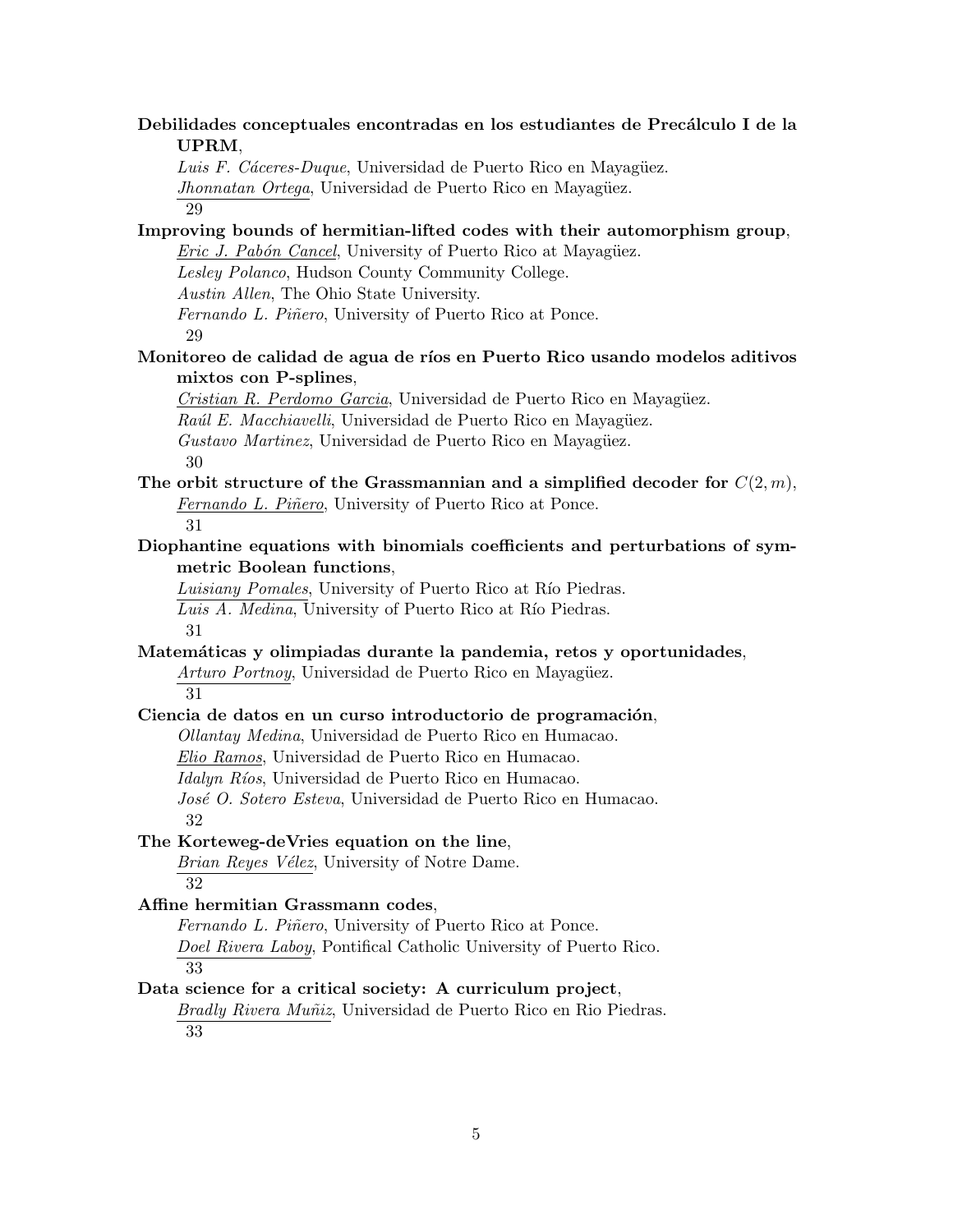# **Computing the transient, for a family of non linear discrete dynamical systems**,

*Eiver Rodríquez-Pérez*, University of Puerto Rico at Mayagüez.

*Omar Colón-Reyes*, University of Puerto Rico at Mayagüez.

34

# **Forward-Backward Stochastic Differential Equations with Conditional Mean-Field and Regime Switching and Stochastic Differential Games**,

*Esteban Rolón Gutiérrez*, University of Puerto Rico at Rio Piedras.

*Son Luu Nguyen*, University of Puerto Rico at Rio Piedras.

*George Yin,* University of Connecticut.

35

# $\textbf{Permutation binomials of the form}\ x^r(x^{q-1}+a)\ \textbf{over}\ \mathbb{F}_{q^e},$

*Javier Santiago*, University of Puerto Rico at Río Piedras. *Ariane Masuda*, The City University of New York (CUNY). *Ivelisse Rubio*, University of Puerto Rico at Río Piedras. 35

# **Preferential and** *k***-zone parking functions**,

*Parneet Gill*, California State University, Fresno.

*Christopher Soto*, The City University of New York and Columbia University.

*Pamela Vargas*, Smith College.

*Pamela E. Harris*, Williams College.

35

# Implantación de un curso de ciencia de datos a nivel de bachillerato,

*Ollantay Medina*, Universidad de Puerto Rico en Humacao.

*Elio Ramos*, Universidad de Puerto Rico en Humacao.

*Idalyn Ríos*, Universidad de Puerto Rico en Humacao.

*Jos´e O. Sotero Esteva*, Universidad de Puerto Rico en Humacao.

36

# **No three in a** *θ*,

*Natalie Dodson*, Middlebury College.

*Dashleen González-Valentín*, University of Puerto Rico at Mayagüez.

*Ryan Lynch*, University of Notre Dame.

*Lani Southern*, Willamette University.

37

# **Polar hermitian Grassmann codes**,

*Sarah Gregory*, University of Richmond.

*Doel Rivera Laboy*, University of Notre Dame.

*Lani Southern*, Willamette University.

37

# **Proofs for two conjectures on multidimensional periodic Costas arrays**,

*Jaziel Torres Fuentes*, University of Puerto Rico at Río Piedras.

*Ivelisse Rubio*, University of Puerto Rico at Río Piedras.

38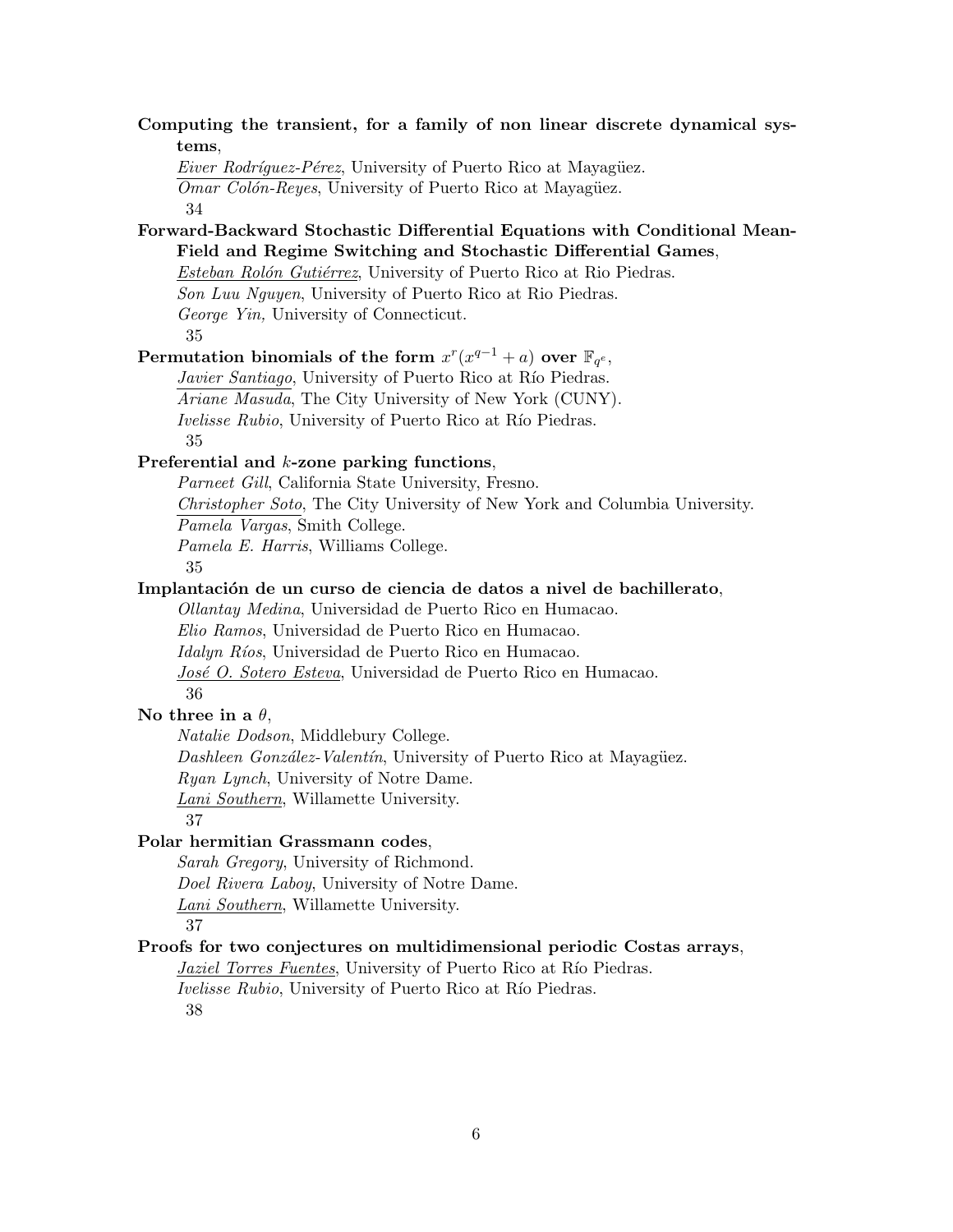**Un modelo markoviano factorial para capturar comportamiento din´amico en experimentos usando microscopios de electrones (TEM)**,

Laura M. Vargas González, Universidad de Puerto Rico en Mayagüez. 38

#### **Multi-marginal optimal transport: uniqueness and graph theory**,

*Adolfo Vargas-Jim´enez*, University of Alberta. *Brendan Pass*, University of Alberta.

39

# **The generalized anisotropic dynamical Wentzell heat equation with nonstandard growth conditions**,

*Carlos Carvajal-Ariza*, University of Puerto Rico at Río Piedras. *Javier Henríquez-Amador*, University of Puerto Rico at Río Piedras. *Alejandro Vélez-Santiago*, University of Puerto Rico at Mayagüez. 39

#### **Soft matroid: a new independence**,

 $Jersson$  Villafañe, Universidad del Bio bio, Concepción, Chile. *Carlos Araujo*, Universidad del Atl´antico, Puerto Colombia, Atl´antico, Colombia. 40

## **5 Afiches / Posters 41**

#### **Modeling chemotaxis of coffee berry borers on a branch**,

*Giovanni G. Col´on-Cabezudo*, University of Puerto Rico at Rio Piedras. *Mariano Marcano*, University of Puerto Rico at Rio Piedras. 41

## **Effects of knowledge graph structural properties on their predictive performance**,

*Miquel E. Cruz Molina*, University of Puerto Rico at Río Piedras. *Rafael A. Arce Nazario*, University of Puerto Rico at Río Piedras. 41

# Some Results of *k*-almost  $\tau_{(n)}$ -primes,

*Darío Cruzado Padró*, University of Puerto Rico at Mayagüez. *Reyes M. Ortiz Albino*, University of Puerto Rico at Mayagüez. 42

#### **Actions and Factorizations**,

*Gradmar E. Maldonado Marti*, University of Puerto Rico at Mayagüez. *Reyes M. Ortiz Albino*, University of Puerto Rico at Mayagüez. 43

# The study of  $\tau_{(n)}$ -primes,

*Eric J. Pabón Cancel*, University of Puerto Rico at Mayagüez. *Reyes M. Ortiz Albino*, University of Puerto Rico at Mayagüez. 43

# **Redes neuronales para predecir si existe un camino auto-evitante que pasa** por un conjunto de puntos dados en una cuadrícula,

*Michael J. Rivera Laz´u*, Universidad de Puerto Rico en Humacao.

*Jos´e O. Sotero Esteva*, Universidad de Puerto Rico en Humacao. 44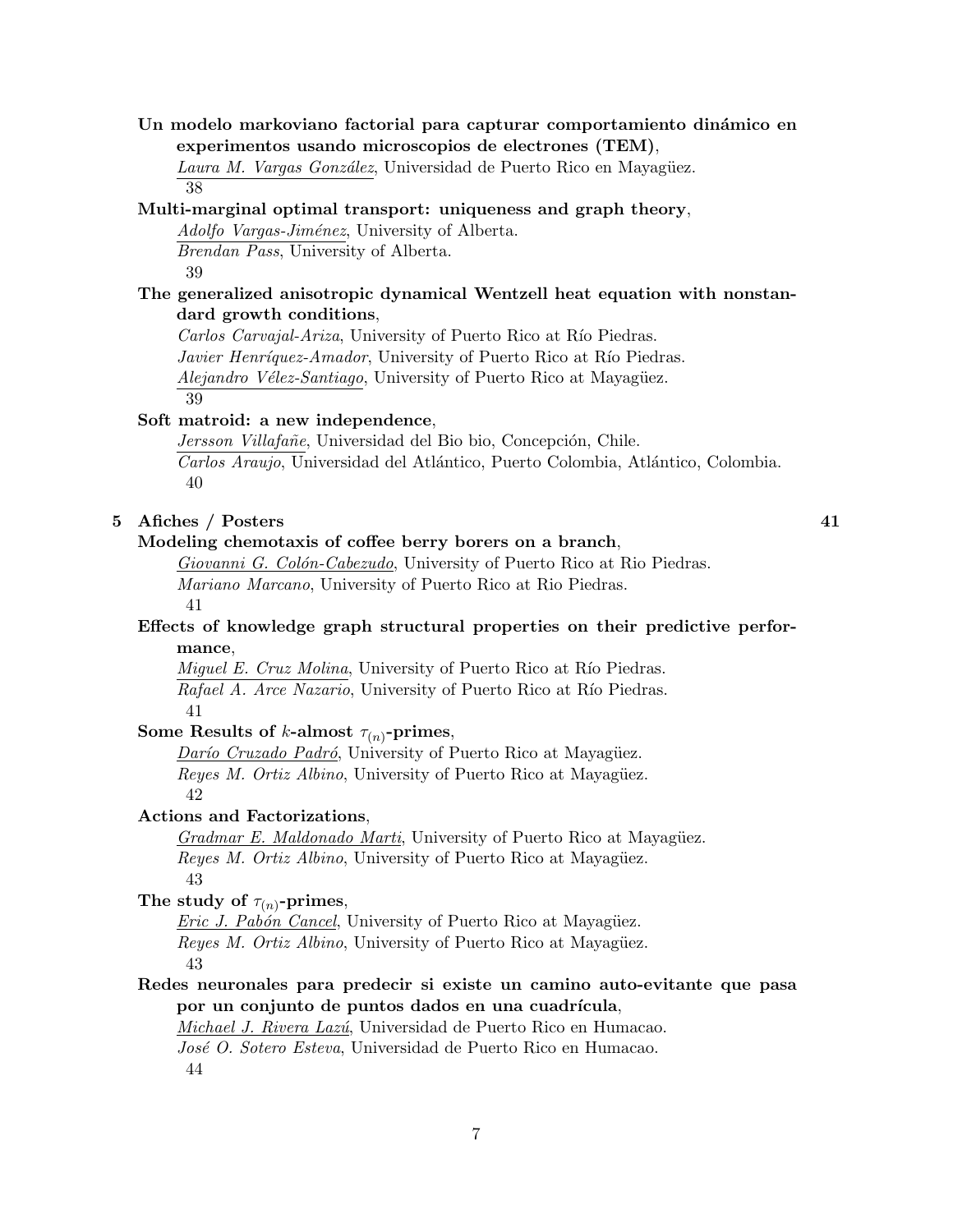# **1 Charlas Plenarias / Plenary Talks**

# **Drift vs Shift: Decoupling Trends and Changepoint Analysis**

*David Matteson,* Cornell University.

Distinguishing between global or macro patterns and local or micro fluctuations helps summarize the evolution of complex non-stationary dynamic systems. Herein, we focus on making distinctions between drift and shifts. Drift describes the micro-level evolution of a process. This may appear as variation about gradual trends. In contrast, shifts refer to discontinuities, rapid changes, or major breaks in trend. These represent macro-level changes in a process. Both trends and shifts might be mechanistically or stochastically generated and/or modeled. However, the underlying causes of shifts are typically different from those of drift. While understanding such differences is a prime objective, this first requires distinguishing shifts from drift.

We introduce a new approach for decoupling trends (drift) and changepoints (shifts) in time series. Our locally adaptive model-based approach for robustly decoupling combines Bayesian trend filtering and machine learning based regularization. An over-parameterized Bayesian dynamic linear model (DLM) is first applied to characterize drift. Then a weighted penalized likelihood estimator is paired with the estimated DLM posterior distribution to identify shifts. We show how Bayesian DLMs specified with so-called shrinkage priors can provide smooth estimates of underlying trends in the presence of complex noise components. However, their inability to shrink exactly to zero inhibits direct changepoint detection. In contrast, penalized likelihood methods are highly effective in locating changepoints. However, they require data with simple patterns in both signal and noise. The proposed decoupling approach combines the strengths of both, i.e. the flexibility of Bayesian DLMs with the hard thresholding property of penalized likelihood estimators, to provide changepoint analysis in the complex, modern settings. The proposed framework is outlier robust and can identify a variety of changes, including in mean and slope. It is also easily extended for analysis of parameter changes in time-varying parameter models like dynamic regressions. We illustrate the flexibility and contrast the performance and robustness of our approach with several alternative methods across a wide range of simulations and application examples.

#### **Jupyter: tools for open interactive computing across disciplines**

#### *Fernando Perez,* UC Berkeley.

Jupyter is widely used today across disciplines, from astronomy to microbiology. I will discuss some of the project's history and architecture, focusing on the changing landscape of open science and the role of open source software in research and education.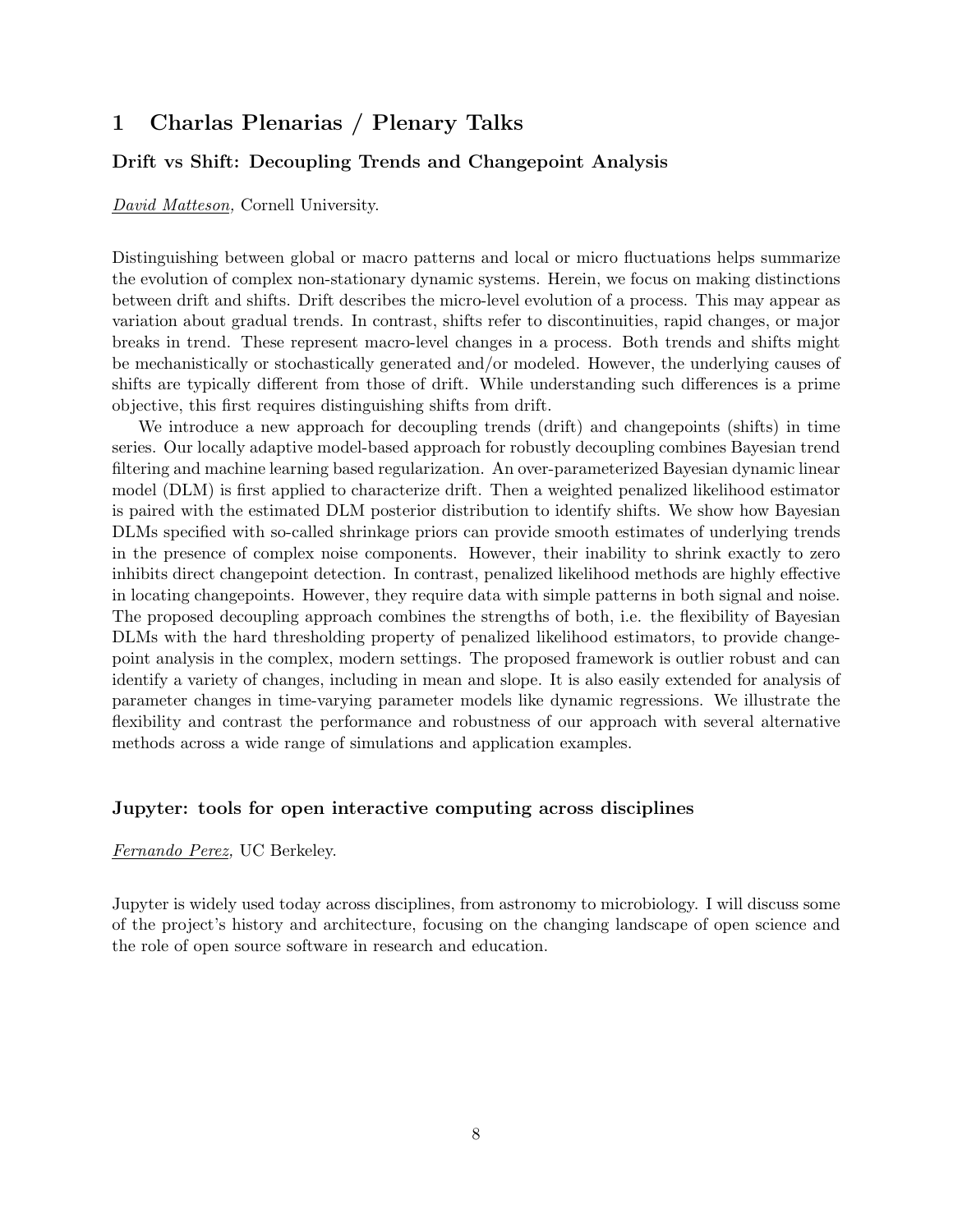#### Espacios simétricos y retículas

*Sebastian Hurtado,* University of Chicago.

Los espacios simétricos y sus retículas son objetos de fundamental importancia en Topología, Geometría, Teoría de números, entre otras áreas. La charla será una breve introducción a estos objetos y su relevancia en estas areas. Si el tiempo lo permite, se discutirán nuevos resultados sobre estos objetos obtenidos en colaboraci´on con Mikolaj Fraczyk y Jean Raimbault.

# 2 Sesiones Temáticas/ Thematic Sessions

#### **2.1 Data Science in Science**

Catalysts help make chemical reactions go faster and their development impact areas such as energy, the environment, biotechnology, and drug design. Seeking to harness computational data science tools to perform data-driven discovery of new catalysts, a collaborative team is assembled with the complementary expertise in catalysts, materials science, biophysics, computational modelling, statistics, and data science. How a reaction is accelerated depends on the dynamic changes in the structure and shape of a catalyst and its associated chemical reactants (a catalytic system). The goal of this project is to explore, describe, and quantify the dynamic structures of enzyme and nanoparticle catalysts at the atomic level. Recent advances in microscopy and spectroscopy now make it possible to measure dynamics in high temporal resolution. Our team combines recent advances in data science with these new experimental tools to extract features that describe the dynamic behavior of catalytic systems. To achieve our objectives, we must tackle the severely degraded signal-to-noise ratios of the data. Specifically, the poor signal-to-noise associated with high temporal resolution makes it challenging to determine the position and intensity of atomic columns in materials undergoing structural dynamics or the latent states of enzymes during spectroscopy experiments.

To address these challenges, we propose a denoising deep learning approach, a noise-robust processing approach based on blob detection, and mixture representations to summarize biomedical data. Organized by Roberto Rivera.

#### **Data Science in Science**

*Roberto Rivera Santiago,* Department of Mathematical Sciences, University of Puerto Rico at Mayagüez.

Catalysts help make chemical reactions go faster and their development impact areas such as energy, the environment, biotechnology, and drug design. Seeking to harness computational data science tools to perform data-driven discovery of new catalysts, a collaborative team is assembled with the complementary expertise in catalysts, materials science, biophysics, computational modelling, statistics, and data science. How a reaction is accelerated depends on the dynamic changes in the structure and shape of a catalyst and its associated chemical reactants (a catalytic system). In this talk we discuss the experiments (Transmission Electron Microscopy and single molecule FRET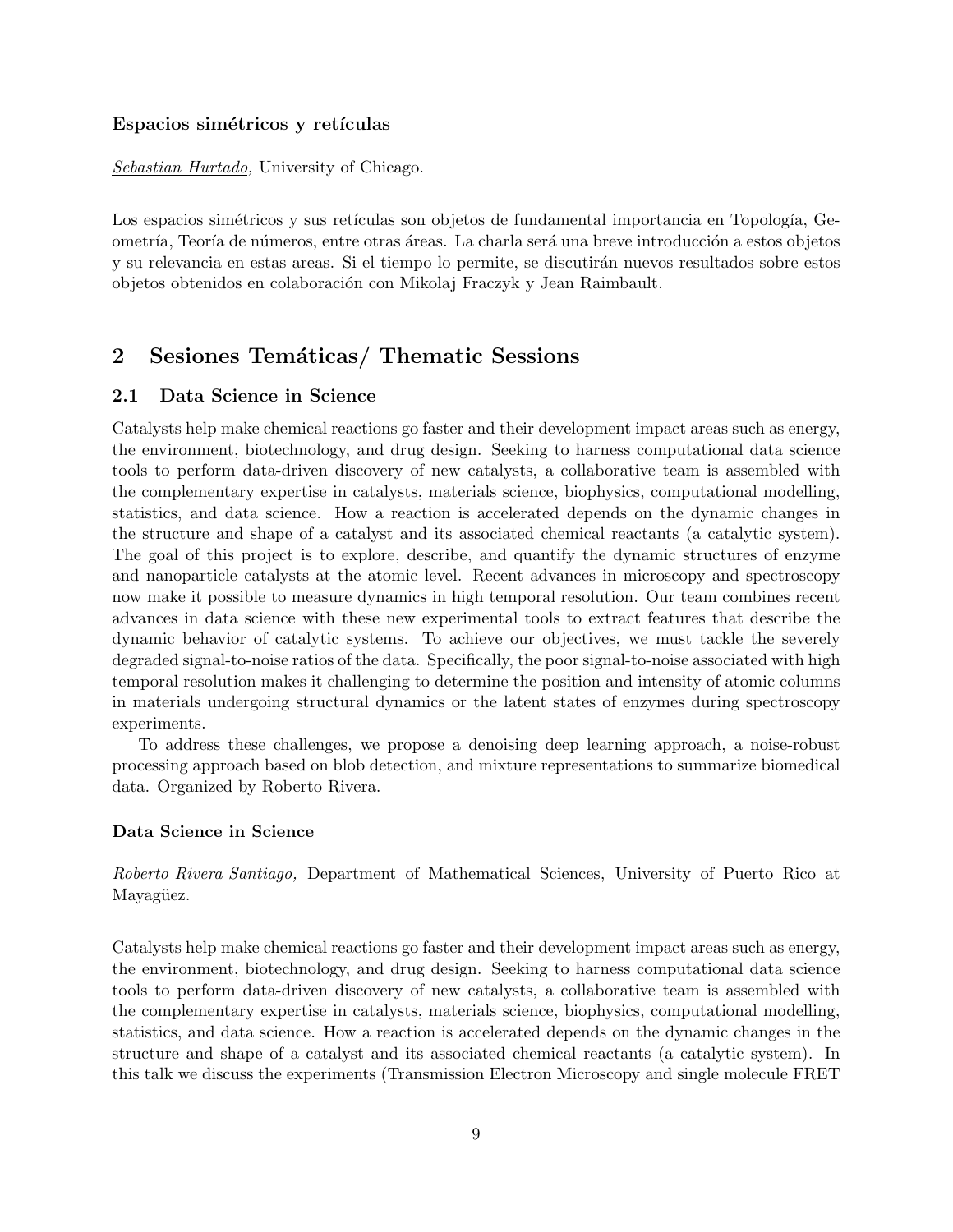microscopy) , challenges to process such data, briefly discuss some approaches our team pursues, and suggest future research directions.

#### **Adaptive denoising: generalizing pre-trained denoisers to out-of-distribution data**

*Sreyas Mohan,* New York University.

Deep convolutional neural networks (CNNs) for image denoising are usually trained on large datasets. These models achieve the current state of the art, but they have difficulties generalizing when applied to data that deviate from the training distribution. In this talk, we will introduce "GainTuning", in which CNN models pre-trained on large datasets are adaptively and selectively adjusted for individual test images. GainTuning improves state-of-the-art CNNs on standard imagedenoising benchmarks, boosting their denoising performance on nearly every image in a held-out test set. These adaptive improvements are even more substantial for test images differing systematically from the training data, either in noise level or image type. We illustrate the potential of adaptive denoising in a scientific application, in which a CNN is trained on synthetic data, and tested on real transmission-electron-microscope images. In contrast to the existing methodology, GainTuning is able to faithfully reconstruct the structure of catalytic nanoparticles from these data at extremely low signal-to-noise ratios.

#### **Deep learning based 3D feature extraction in transmission electron microscopy**

*Adria Marcos Morales,* Interdisciplinary Higher Education Centre, UPC.

The analysis of nanoparticles is a booming research field in material science, with applications such as catalysis, medicine or optoelectronics. The physical and chemical properties of these particles rely on their exact 3D structure, and multiple approaches have been developed to extract this information, being scanning transmission electron microscopy (S/TEM) the most accurate at the moment. It performs at the atomic scale but requires the acquisition of at least two different images from different zone axes to retrieve the 3D structure, demanding stable systems. In addition, the short exposure time in the image acquisition produces highly noisy images. Convolutional neural networks (CNNs) are capable of extracting the morphology of a nanoparticle from a single image by determining the number of aligned atoms per column observed, even in such noisy images. In this talk we will describe this approach to structure reconstruction on cerium dioxide (ceria, Cr02) nanoparticles and the different techniques applied for that purpose.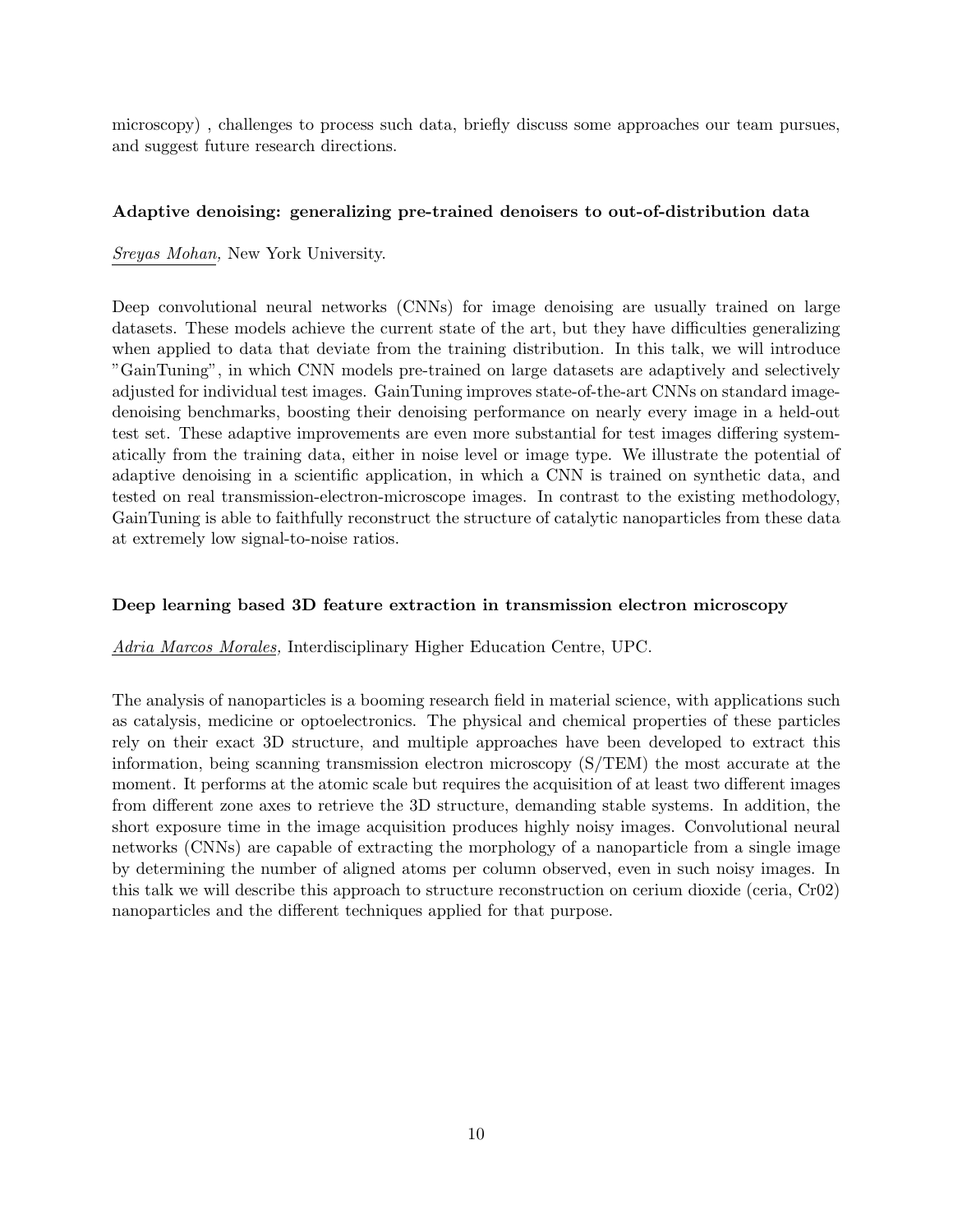# **Recording atomic column positions and intensities via Blob Detection in noise-degraded TEM frames**

*Yuchen Xu,* Cornell University.

Capable of recording dynamic events at the atomic level (so-called fluxional behavior), in situ transmission electron microscopy (TEM) has limitations when quantifying the systems atomic rearrangements as high temporal resolutions corrupt the quality of the frames with severely degraded signal-to-noise ratios. Along with some tailored subsequent refinements, we propose a relatively noise-robust routine based on blob detection, which has been established among the researchers of computer vision while remains fresh in this new field, to locate the atomic columns and measure corresponding integrated intensities. Compared to most of the conventional and renowned image analysis procedures in the community of material science, we show that our blob detection algorithm outperforms when handling noisy TEM image-series, with evidence including comparably better precision and consistency on both simulated and experimental images.

#### **Mixture representations for likelihood ratio ordered distributions**

*Michael Jauch,* Cornell University.

In many statistical applications, subject matter knowledge or theoretical considerations suggest that two distributions should satisfy a stochastic order, with samples from one distribution tending to be larger than those from the other. In these situations, incorporating stochastic order constraints can lead to improved inferences. This talk will introduce mixture representations for distributions satisfying a likelihood ratio order. To illustrate the practical value of the mixture representations, Ill address the problem of density estimation for likelihood ratio ordered distributions. In particular, Ill propose a nonparametric Bayesian solution which takes advantage of the mixture representations. The prior distribution is constructed from Dirichlet process mixtures and has large support on the space of pairs of densities satisfying the monotone ratio constraint. Ill demonstrate the approach in a biomedical application.

#### **2.2 Factorization and graphs**

In 1988 Beck developed the notion of a zero-divisor graph on commutative rings. Basically, the idea was to study the graph of a nonzero element given by zero-divisor as vertices and two vertices were connected if the zero-divisors appears in a factorization of the element. With this notion, many properties of the commutative rings can be interpreted by the zero-divisor graph of its elements. There are many papers in this subject, as a matter of fact more than 50 papers just between 2000-2013.

The notion of zero-divisor graphs motivated Coykendall and Maney, in 2007, to develop the notion of the irreducible-divisor graphs. The same concept was studied by Axtell and Stickles in 2008, and further developed with Baeth in 2011. They were able to characterize types of integral domains with weaker factorization properties than a unique factorization domain. The question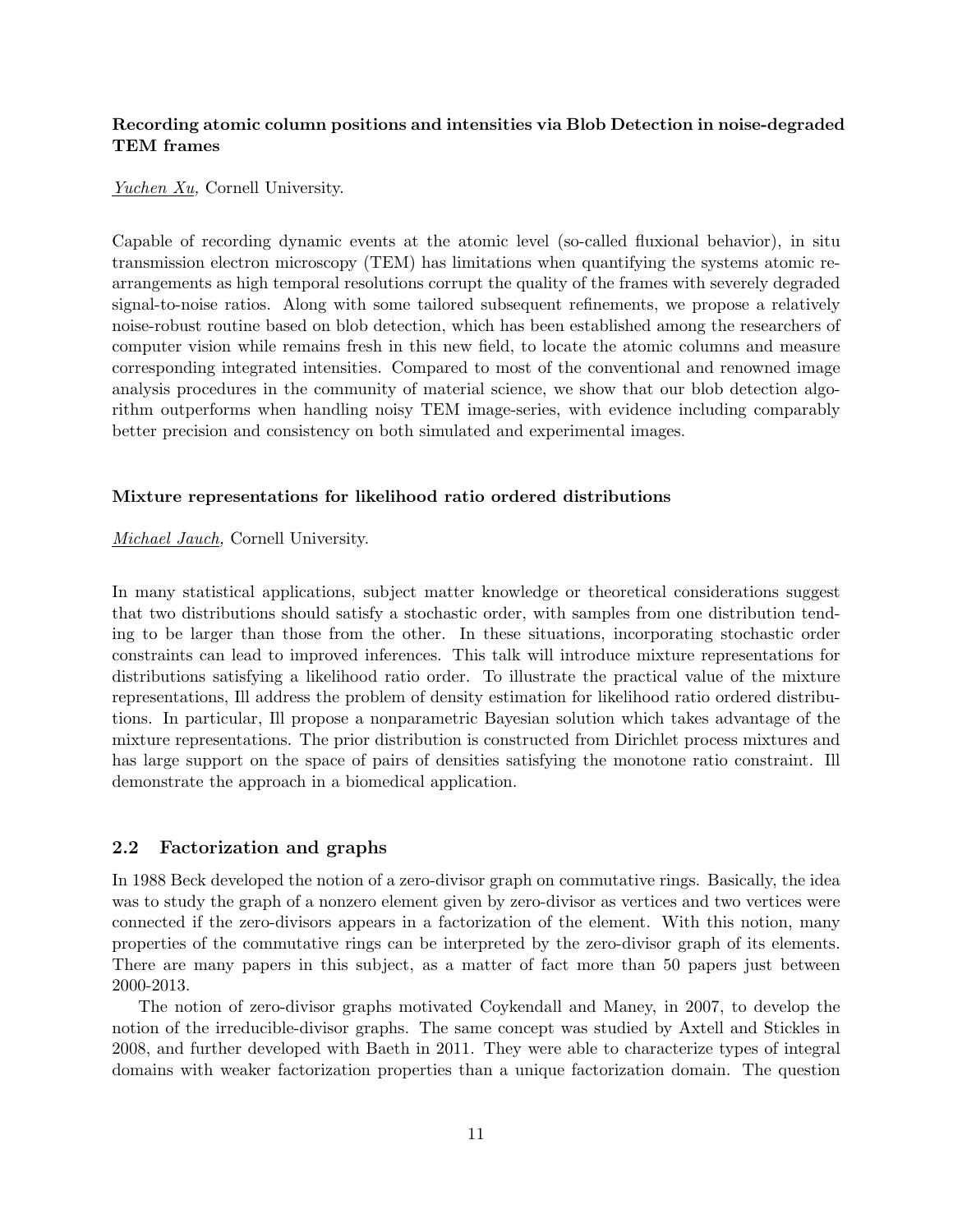that rises is whether we can do this with other types of elements.

In 2013, Mooney used the theory of generalized factorizations or -factorizations to extend the notion to -irreducible -divisor graph on integral domain and commutative rings. Since 2013, Ortiz and his students have been working on several special cases and try to extend such notion to any possible factor.

These talks would give an idea of the theories involved, examples, and show some new directions in which the theory is moving towards. Aside of creating more mathematics, this theory is being used to characterize structures and solve problems in graph theory that with the algebraic component would be very hard or impossible. Organized by Reyes M Ortiz-Albino.

#### **Resumen de algunos datos sobre** *τ* **-factorizaciones**

*Reyes M. Ortiz Albino,* Departamento de Ciencias Matemáticas, Universidad de Puerto Rico en Mayagüez.

La noción de las *τ*-factorizaciones o *τ*-productos sobre dominios con integridad surge como un tipo de factorizaciones generalizadas definidas por Anderson y Frazier, en el 2006. Esta nueva noción sirve como base para el estudio de las distintas tipo de factorizaciones de una misma estructura o simplemente concentrar el estudio de factorizaciones de un subconjunto de elementos de la estructura. Entre los resultados principales de Anderson y Frazier, el mas que resalta es la caracterización de tres tipos de relaciones *τ* que garantizan propiedades de factorizaciones. Tales propiedades son naturales en los productos usuales y hacen que propiedades de la estructura de factorizaciones del dominio con integridad se hereden a las *τ* -factorizaciones.

Uno de los ejemplos que presentaron fue el concepto de los *τ*(*n*) -productos que solo permite que dos elementos *x, y ∈* Z *− {*0*, ±*1*}* se puedan multiplicar si y solo si *n |* (*x − y*). Similarmente, una *τ*<sub>(*n*)</sub>-factorización de  $x \in \mathbb{Z} - \{0, \pm 1\}$ , es una expresión de la forma  $x = \pm x_1 * x_2 * * * x_n$  donde cada  $x_i \in \mathbb{Z} - \{0, \pm 1\}$  y para todo  $i \neq j$  *n*  $|(x_i - x_j)|$ . Estas factorizaciones han sido estudiadas por Frazier, Hamon, Ortiz, Juett, Florescu, Mooney y varios estudiantes de Ortiz.

Esta presentación proveerá las nociones básicas de la teoría de factorizaciones generalizadas para las charlas de los grafos de *τ*-factores de Mooney, Romero y Jiménez. Esta idea es muy análoga a la de Coykendall en el 2007, Axtell en el 2011, Mooney en el 2013 y Lopez 2020 han presentado. Se prevee que esta teor´ıa pueda ser de ayuda a resolver problemas con alta complejidad y caracterizar grafos con propiedades únicas.

**Keywords**: generalized factorizations, factorizations

#### **On gracefully labeling zero-divisor graphs**

*Christopher Park Mooney,* Department of Mathematics, Statistics and Computer Science, University of Wisconsin – Stout.

In this talk, we present some recent research on graceful labeling zero-divisor graphs of a commutative ring *R* with  $1 \neq 0$ . The zero-divisor graph  $\Gamma(R)$  is the undirected graph whose vertex set is comprised of the nonzero, zero-divisors of *R* and whose edge set is given by the relationship: distinct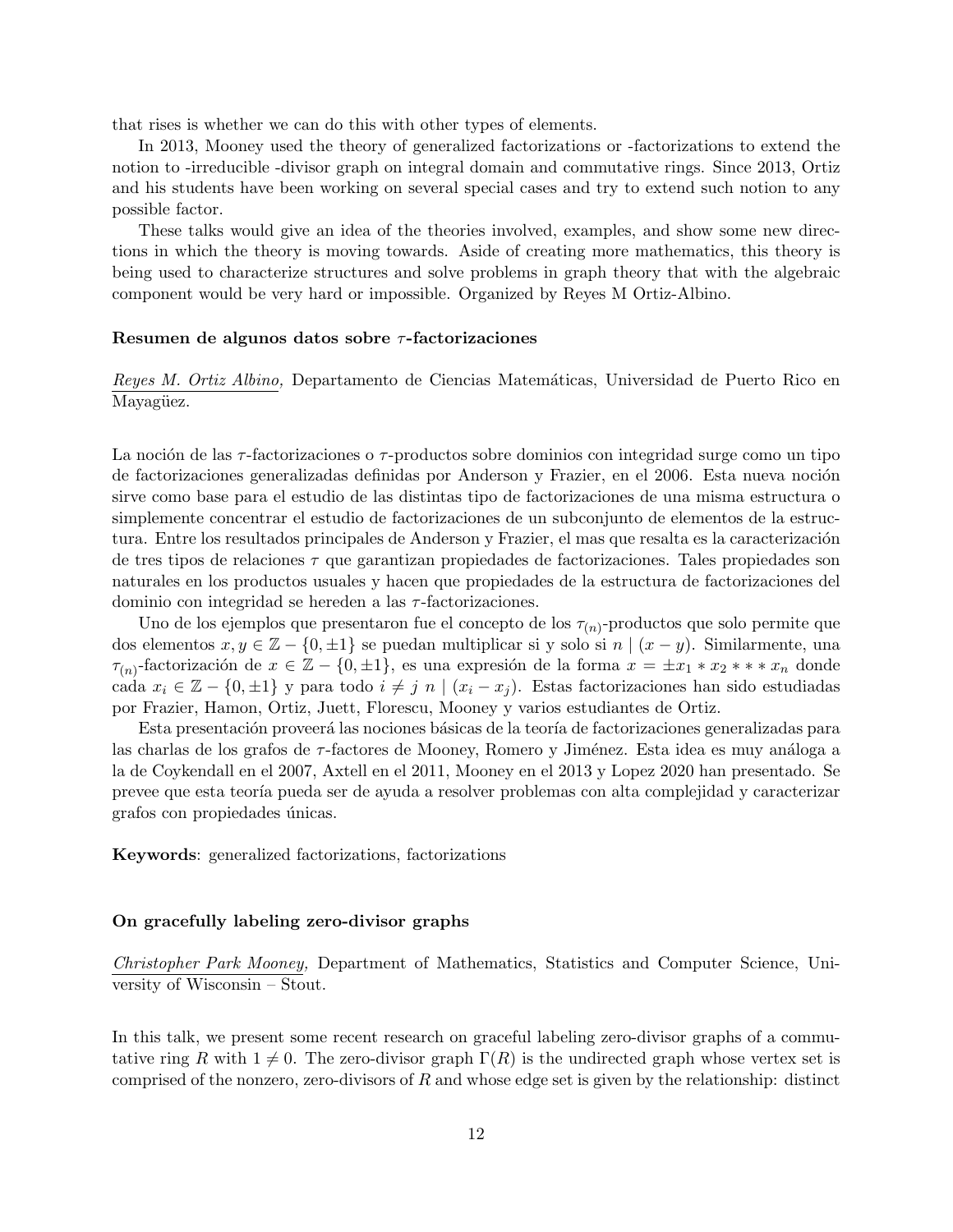vertices x and y are adjacent in  $\Gamma(R)$  if and only if  $xy = 0$ . This graph comes up naturally when thinking about factorization properties in commutative rings with zero-divisors. Classically, the question was about the coloring number of zero-divisor graphs, but here we look at a different type of labeling called graceful labeling. We are able to find infinite classes of rings which are graceful and infinite classes of rings which are not graceful. We then turn our attention to the question of which rings admit graceful zero-divisor graphs beginning with all zero-divisor graphs on up to 14 vertices. We conclude by posing a few questions and thinking about potential for future research.

**Keywords**: factorization, zero-divisor graphs, graph labeling, graceful labeling

#### **Grafos de factores en dominios con integridad**

*Offir N. Romero Castro, Departamento de Ciencias Matemáticas, Universidad de Puerto Rico en* Mayagüez.

*Reyes M. Ortiz Albino, Departamento de Ciencias Matemáticas, Universidad de Puerto Rico en* Mayagüez.

Anderson y Frazier (2006) definieron la teoría de *τ*-factorizaciones o de factorizaciones generalizadas utilizando una relación simétrica  $\tau$  sobre  $D^{\#}$ , el conjunto de elementos distintos de cero y de unidades de un dominio integral *D*. La idea se puede interpretar como el estudio del producto de elementos que se relacionan con respecto a *τ*. Este concepto generalizó muchos casos de factorizaciones previamente estudiadas como: factorizaciones primas, factorizaciones en elementos irreducibles, factorizaciones comaximales, entre otras.

Sea  $\mathcal{P}(D^{\#})$  el conjunto potencia de  $D^{\#}$ ,  $\alpha \in \mathcal{P}(D^{\#})$  y  $\tau$  una relación simétrica sobre  $D^{\#}$ . Este trabajo considera la subrelación  $\tau^{\alpha} = \{(a, b) : a, b \in \alpha \text{ y } a\tau b\}$  de  $\tau$  y presenta algunas de sus características y propiedades. Se define el grafo de factores de un elemento en  $D^{\#}$  como una generalizaci´on del grafo de factores irreducibles de Coykendall y Maney, del grafo de *τ* -factores *τ* -irreducibles y del grafo de *α*-*β*-divisores de Mooney. Se muestran algunos ejemplos y propiedades de los grafos de factores, así como las implicaciones de la relación  $\tau^{\alpha}$  en sus subgrafos.

**Palabras clave**: grafos de factores, factorizaciones generalizadas, elementos asociados

#### Relación amiga, grafos y su generalización

*Julián A. Jiménez Franco*, Departamento de Ciencias Matemáticas, Universidad de Puerto Rico en Mayagüez.

*Reyes M. Ortiz Albino,* Departamento de Ciencias Matemáticas, Universidad de Puerto Rico en Mayagüez.

Anderson y Frazier en 2006 definieron el concepto de factorizaciones generalizadas sobre dominios enteros. Para esto, los autores restringieron la operación multiplicativa de manera que solo permiten multiplicar los elementos que estén relacionados con respecto a una relación simétrica *τ*. Esto abre puertas a re-estudiar la teoría de factorizaciones sobre dominios y temas similares desde muchos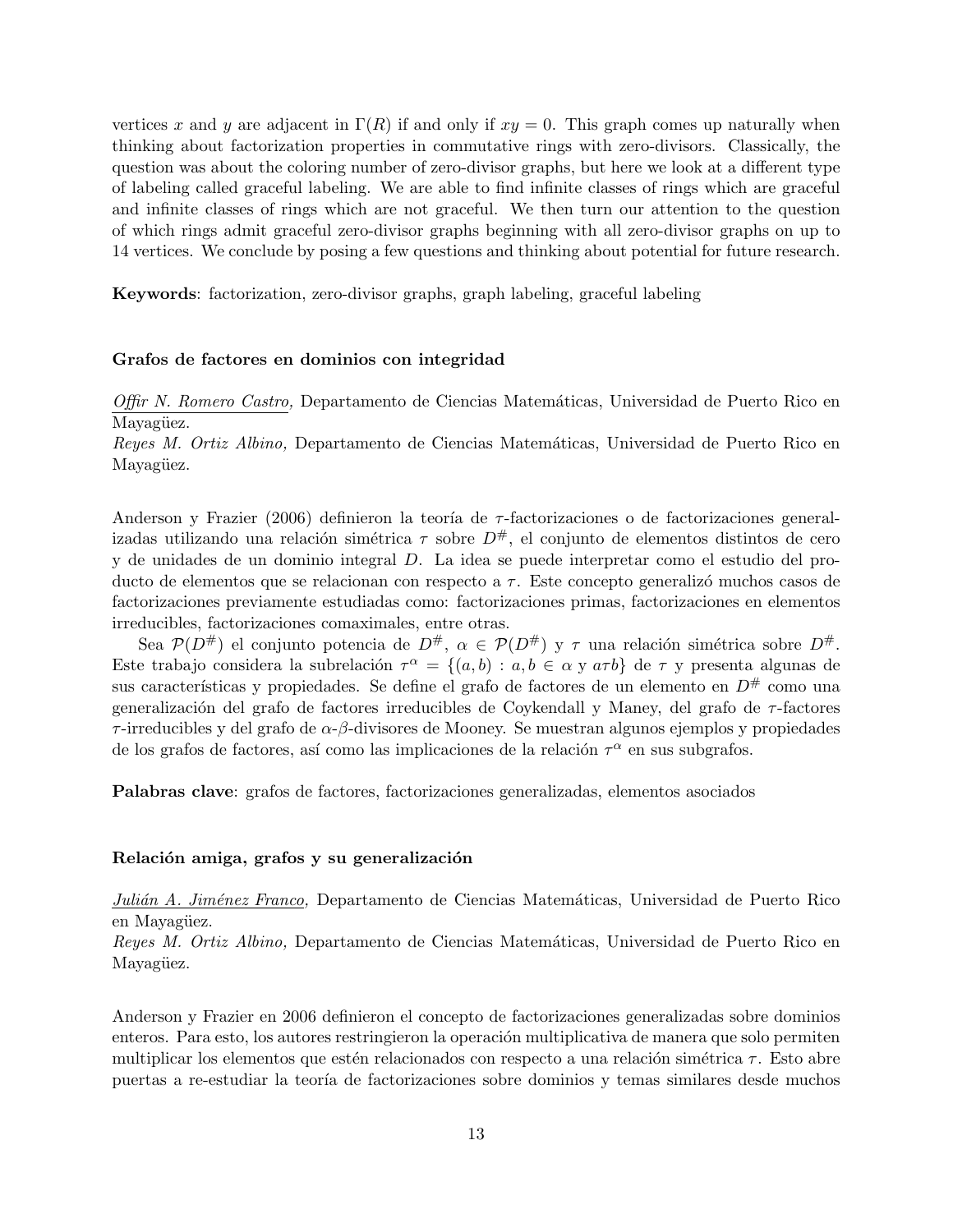puntos de vista. Por ejemplo, Hamon, Ortiz, entre otros, han estudiado las factorizaciones de enteros que se relacionan con respecto a la relación de equivalencia módulo *n*. Aún Ortiz continúa estudiando con su grupo de investigación desde el punto de vista de teoría de números, teoría de grafos, entre otros. Este trabajo considera otra relación de equivalencia sobre  $\mathbb{Z}^{\#} = \mathbb{Z} - \{0, \pm 1\}$ llamada relación amiga.

La relación amiga fue definida en la XXIII Olimpiada Colombiana de Matemática y se denota por  $R_2 = \{(a, b) \in \mathbb{Z}^{\#} \times \mathbb{Z}^{\#} \mid \sqrt{ab} \in \mathbb{Z}\}$ . Es decir,  $(a, b) \in R_2$ ,

*n*<sub>2</sub> = {(*a*, *o*) ∈ Z<sup>*n*</sup> × Z<sup>*n*</sup> | v *ao* ∈ Z<sub>j</sub></sub>. Es decir, (*a*, *o*) ∈ *n*<sub>2</sub>,<br>si  $\sqrt{ab}$  ∈ Z. Se estudian algunos conceptos de Anderson y Fraizer aplicados a la relación amiga. Entre ellos *τ* -factorizaci´on, elemento *τ* -irreducible, *τ* -primo y el grafo de *τ* -factores *τ* -irreducibles. Además, se presenta la relación  $R_{\frac{m}{n}}$  como una generalización de  $R_2$ . Se muestran algunos ejemplos y resultados.

**Palabras clave:** relación amiga, *τ*-factorización, *τ*-grafo.

# **3 Talleres/Workshops**

# **3.1 Métodos de investigación en un programa de formación de maestros que incluye el estudio de lecciones y el uso de tecnología de interconectividad**

*Omar Hern´andez Rodr´ıguez,* Departamento de Estudios Graduados, Universidad de Puerto Rico en Río Piedras.

*Wanda Villafañe Cepeda,* Departamento de Programas y Enseanza, Universidad de Puerto Rico en Río Piedras.

*Juliette Moreno Concepci´on,* Departamento de Estudios Graduados, Universidad de Puerto Rico en Río Piedras.

*Yency Choque Dextre,* Departamento de Estudios Graduados, Universidad de Puerto Rico en Río Piedras.

*Gloriana Gonz´alez,* Department of Curriculum and Instruction, University of Illinois.

En este taller compartiremos los métodos de investigación que hemos utilizado durante nuestra participación en una innovación que pretende cerrar la brecha entre los cursos de métodos y las prácticas clínicas. En la investigación incorporamos el estudio de lecciones (Lesson Study), los espacios h´ıbridos y el uso de tecnolog´ıa de interconectividad; los cuales se llevaron a cabo en las experiencias de campo (pre-prácticas) de candidatos a maestros de matemáticas de nivel secundario, los cuales estaban matriculados en un curso de metodología de la enseanza.

Después de una breve descripción del proyecto, detallaremos:

- la forma cómo hemos recopilado los datos,
- su preparación para el análisis,
- las estrategias que hemos utilizado para el análisis,
- cómo atendemos asuntos de validez y confiabilidad
- cómo informamos los hallazgos.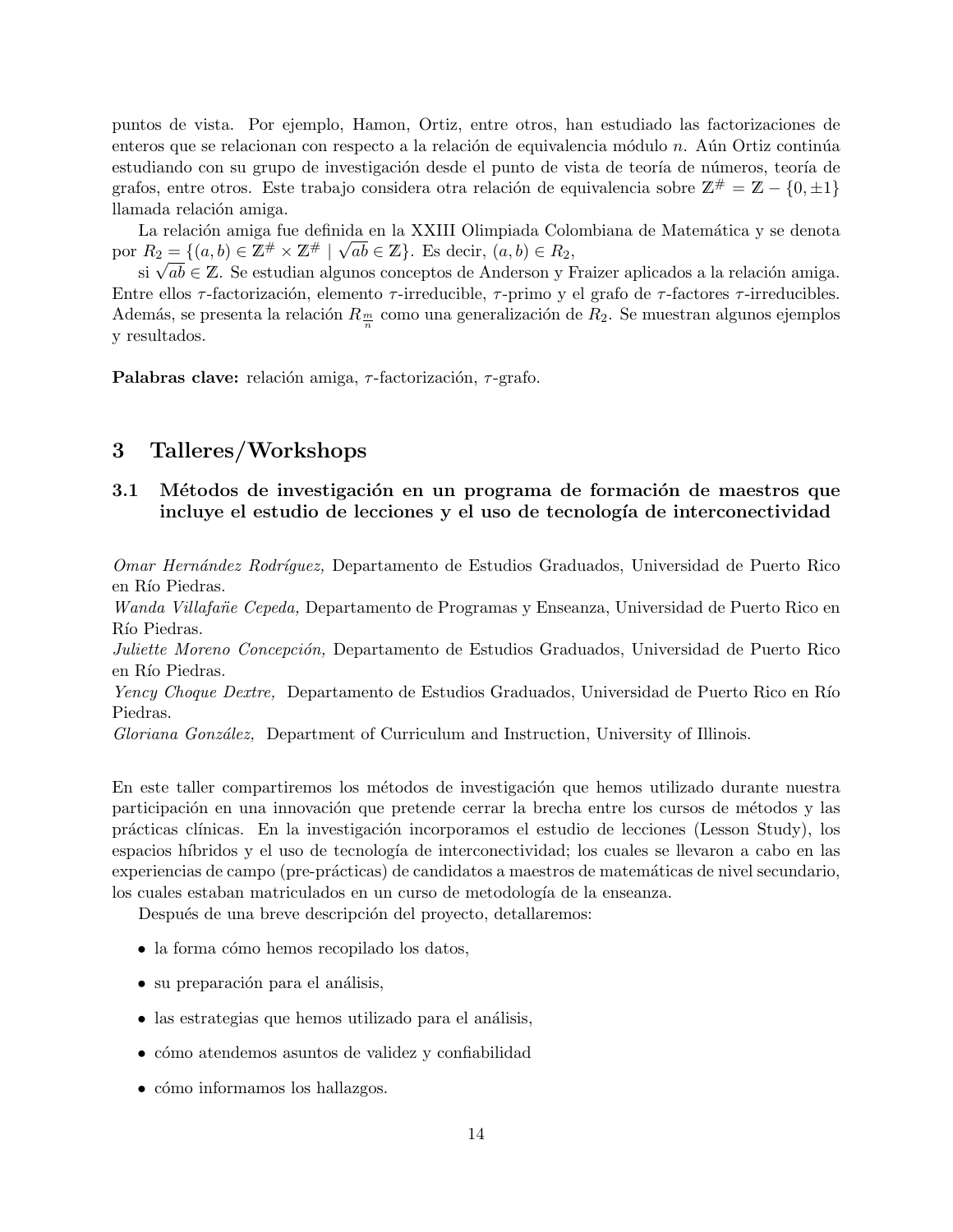Las personas que participen tendrán la oportunidad de hacer prácticas con datos preparados específicamente para este taller. En específico, discutiremos algunos aspectos a considerar en la recolección y almacenamiento de la información, los retos debido a la pandemia, la protección de seres humanos participantes en investigación y los ajustes necesarios para proteger a los estudiantes que no desean participar. Posteriormente, describiremos las recomendaciones de Herbst et al.  $(2011)$  para la preparación de los datos e indicaremos la forma cómo hemos incorporado los marcos teóricos en el análisis. Consideraremos algunos aspectos relacionados a la validez y confiablidad de los análisis. Utilizaremos como ejemplos los artículos aceptados para publicación Choque, et al.  $(2020)$ ; González, et al.  $(2021)$  y Hernández, et al.  $(2020)$ .

Finalmente, contaremos nuestra experiencia en la redacción de los informes de investigación y los procesos de someter y revisar los manuscritos para la publicación en revistas profesionales arbitradas.

Se recomienda que los participantes tengan acceso a Excel, Word y Microsoft Stream.

## **3.2 An invitation to string topology**

*Manuel Rivera,* Department of Mathematics, Purdue University.

String topology is the study of the mathematical structure behind different types of interactions of curves on a geometric space. More precisely, it is the study of algebraic structures constructed by intersecting, cutting, and reconnecting families of curves on a smooth manifold. The algebraic structures studied are motivated by physical phenomena that may be observed in fluids as demonstrated in the following video: https://www.youtube.com/watch?v=PHBEMu6E3rw

The field of string topology began with algebraic constructions associated to curves on surfaces (2-dimensional manifolds) as studied by W. Goldman in 1986. For example, given two intersecting curves on a surface one may slightly deform them so that all of the intersections are transversal. Then one can concatenate curves at the intersection points to obtain new curves. Goldman described how this idea may be used to construct a Lie algebra structure on the set of linear combinations of homotopy classes of curves on a surface. In 1999, M. Chas and D. Sullivan described a rich family of operations generalizing Goldmans construction to manifolds of arbitrary dimension using techniques of algebraic topology. The totality operations may be then organized from a purely combinatorial perspective in terms of families of diagrams and graphs which in turn describe intricate algebraic structures. Chas and Sullivans motivation was to construct new algebraic invariants that could characterize and distinguish manifold structures. In the last 20 years, string topology has been described in terms of different, but interlocking, perspectives. For example, string topology operations may be constructed rigorously using tools from homotopy theory, symplectic geometry, or homological and homotopical algebra. String topology has also interacted with other areas of mathematics such as fluid dynamics and mathematical physics. Exploring the interaction of string topology with other fields of mathematics is currently an active field of research. There are multiple open problems, questions, and projects that are accessible to mathematicians of different levels.

This introductory workshop on the subject of string topology is accessible to advanced undergraduates in mathematics who have some working knowledge of basic topology and linear algebra.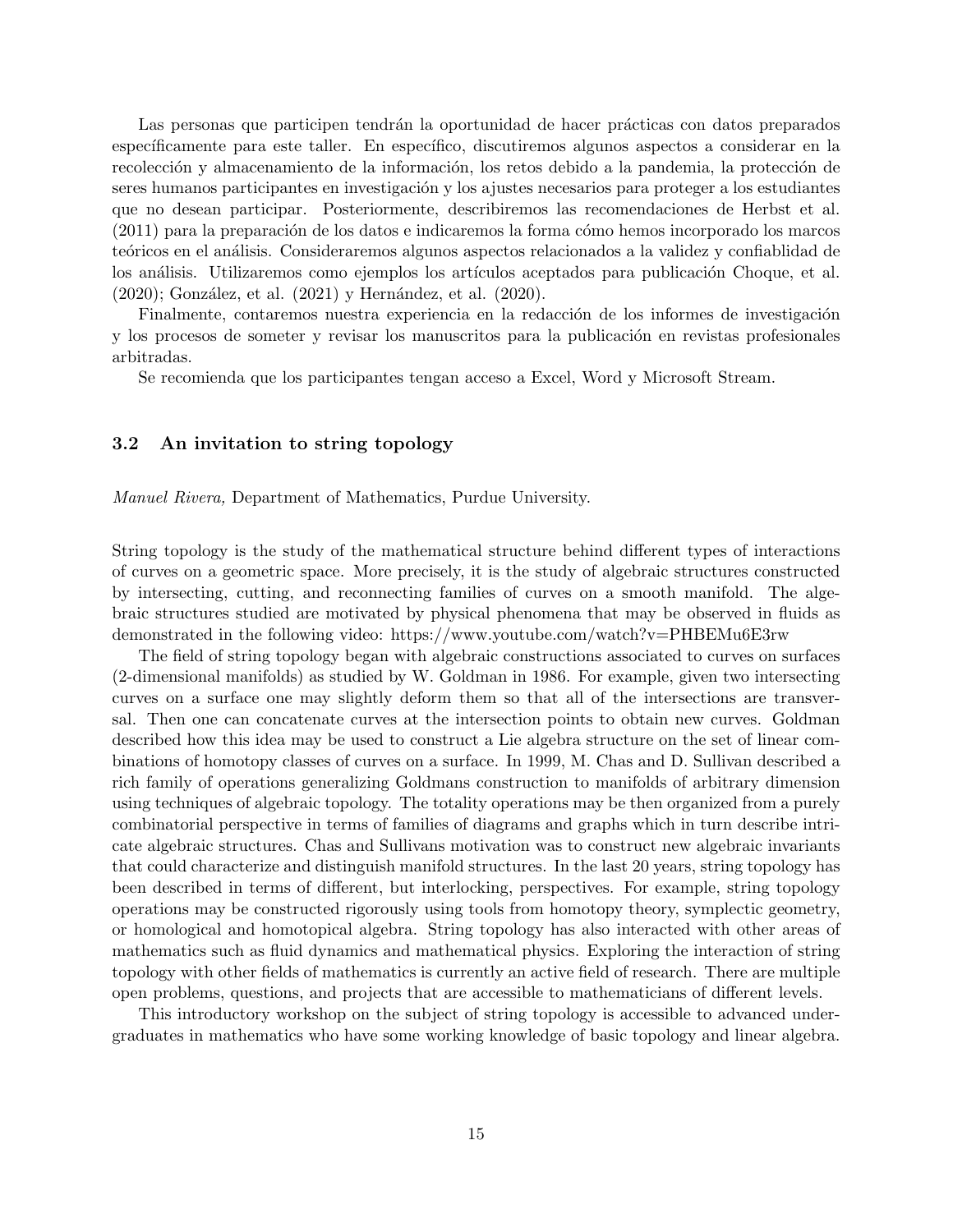# **4 Charlas Concurrentes / Concurrent Talks**

(In alphabetical order using the last name of the speaker.)

# **Degenerate multi-term fractional integro-differential equations and applications**

*Rafael Aparicio,* Statistical Institute and Computerized Information Systems, University of Puerto Rico at Río Piedras.

*Valentin Keyantuo*, Department of Mathematics, University of Puerto Rico at Río Piedras.

We present some examples of concrete problems involving (degenerate) multi-term fractional differential equations and study their well-posedness with the method of operator-valued Fourier multipliers. The models considered appear in several applied contexts such as anomalous diffusion, electromagnetic theory, acoustics, viscoelasticity, rheology, aerodynamics, electrochemistry, cosmology, and many more.

**Keywords**: well-posedness, maximal regularity, operator-valued Fourier multiplier, fractional derivative

# **Solving the resource constrained project scheduling problem using deep learning**

*Roxana K. Aparicio Carrasco,* Department of Mathematical Sciences, University of Puerto Rico at Mayagüez.

*Edgar Acu˜na Fernandez,* Department of Mathematical Sciences, University of Puerto Rico at Mayagüez.

The resource constrained project-scheduling problem (RCPSP) is an NP-Hard problem concerned with optimally satisfying a given set of objectives by effectively utilizing resources, subject to certain constraints.

Many researchers have tried to solve this problem with diverse methods, such as Genetic Algorithms (GA), Tabu search and other heuristic methods. On the other hand, current research shows that machine learning methods have great potential for solving the RCPSP effectively and efficiently.

In this talk we will discuss the use of Convolutional Neural Networks (CNN) to solve a simplified RCPSP problem, known as the Job Shop Scheduling Problem. In order to train the model, we first generate optimal schedules to a known benchmark problem using GA. Then, we make a conversion of the problem into multidimensional vectors of features that are used as input to the CNN. The developed CNN scheduler is then tested against the solution of the GA. Preliminary results show that the trained CNN achieves better results than other methods.

**Keywords**: deep learning, convolutional neural networks, scheduling, machine learning, genetic algorithms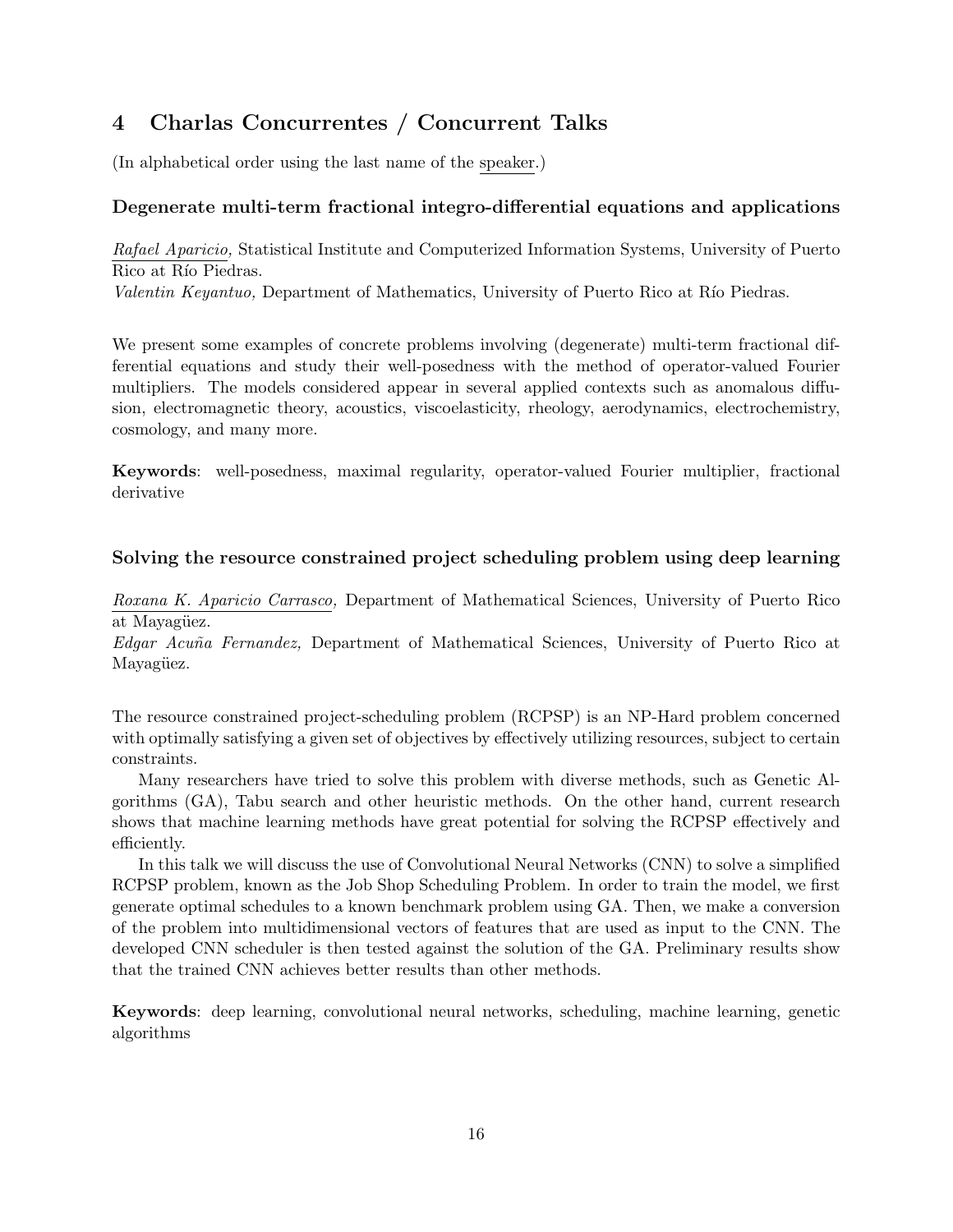# **Mean approximate controllability properties for Hilfer time-fractional differential equations**

*Ernes Aragonés,* Department of Mathematics-Physics, University of Puerto Rico at Cayey. *Valentin Keyantuo,* Department of Mathematics, University of Puerto Rico at Rio Piedras.

In this talk we discuss the mean approximate controllability of fractional partial differential equations with the so-called Hilfer type time-fractional derivative with a non-negative self-adjoint operator  $A_B$  with a compact resolvent on  $L^2(\Omega)$ , where  $\Omega \subset \mathbb{R}^N$   $(N \geq 1)$  is a bounded open set. More precisely, we show that if  $1 < \mu \leq 2$ ,  $0 \leq \nu \leq 1$  and  $\Omega \subset \mathbb{R}^N$  is a bounded open set, then the system

$$
\begin{cases} \mathbb{D}_{t}^{\mu,\nu}u(x,t) + Au(x,t) = f|_{\omega}(x,t) & \text{in } \Omega \times (0,T), \\ (I_{t}^{(1-\nu)(2-\mu)}u)(\cdot,0) = u_{0}, \quad (\partial_{t}I_{t}^{(1-\nu)(2-\mu)}u)(\cdot,0) = u_{1} & \text{in } \Omega, \end{cases}
$$
\n(1)

is mean approximately controllable for any  $T > 0$ ,  $u_0 \in V_{\frac{1}{\mu}} = D(A_B^{\frac{1}{\mu}})$ ,  $u_1 \in L^2(\Omega)$  and any non-empty open set  $\omega \subset \Omega$ . The operator  $A_B$  can be the realization in  $L^2(\Omega)$  of a symmetric, nonnegative uniformly elliptic second order operator with Dirichlet or Robin boundary conditions, or the realization in  $L^2(\Omega)$  of the fractional Laplace operator  $(-\Delta)^s$   $(0 < s < 1)$  with the Dirichlet ex- $\mathbb{R}^N \setminus \Omega$ , or the nonlocal Robin exterior condition,  $\mathcal{N}^s u + \beta u = 0$  in  $\mathbb{R}^N \setminus \overline{\Omega}$ .

**Keywords**: fractional differential equations, Mittag-Leffler function, approximate controllable, mean approximately controllable

#### **Boosting para datos infinito dimensionales**

*Jairo A. Ayala-Godoy*, Instituto de Estadística y Sistemas Computarizados de Información, Facultad de Administración de Empresas, Universidad de Puerto Rico en Río Piedras. Rosa E. Lillo, Departamento de Estadística e Instituto de Big Data UC3M-Santander, Universidad Carlos III de Madrid, Madrid, España.

Los algoritmos Boosting provienen del campo de aprendizaje automático en el contexto de aprendizaje supervisado. Su funcionamiento consiste en un proceso iterativo que combina clasificadores débiles (débilmente correlacionados con la clasificación correcta), con el fin de obtener un modelo predictivo robusto (mejor desempeo que cualquier clasificador d´ebil). En la actualidad, han sido ampliamente estudiados en el campo de datos finito dimensionales, dando lugar a trabajos tanto experimentales como teóricos.

En esta charla discutiremos un nuevo enfoque de los algoritmos Boosting, ahora trabajando en el campo de datos infinito dimensionales, tema de investigación

propuesto en el trabajo de tesis doctoral realizado por el autor principal. El problema se analiza desde dos puntos de vista, (1) adaptando algunos clasificadores de datos infinito-dimensionales para incorporarlos en algoritmos Boosting existentes. (2) modificando la estructura de algunos algoritmos Boosting, extendiendo su aplicación a datos infinito dimensionales. La discusión se realiza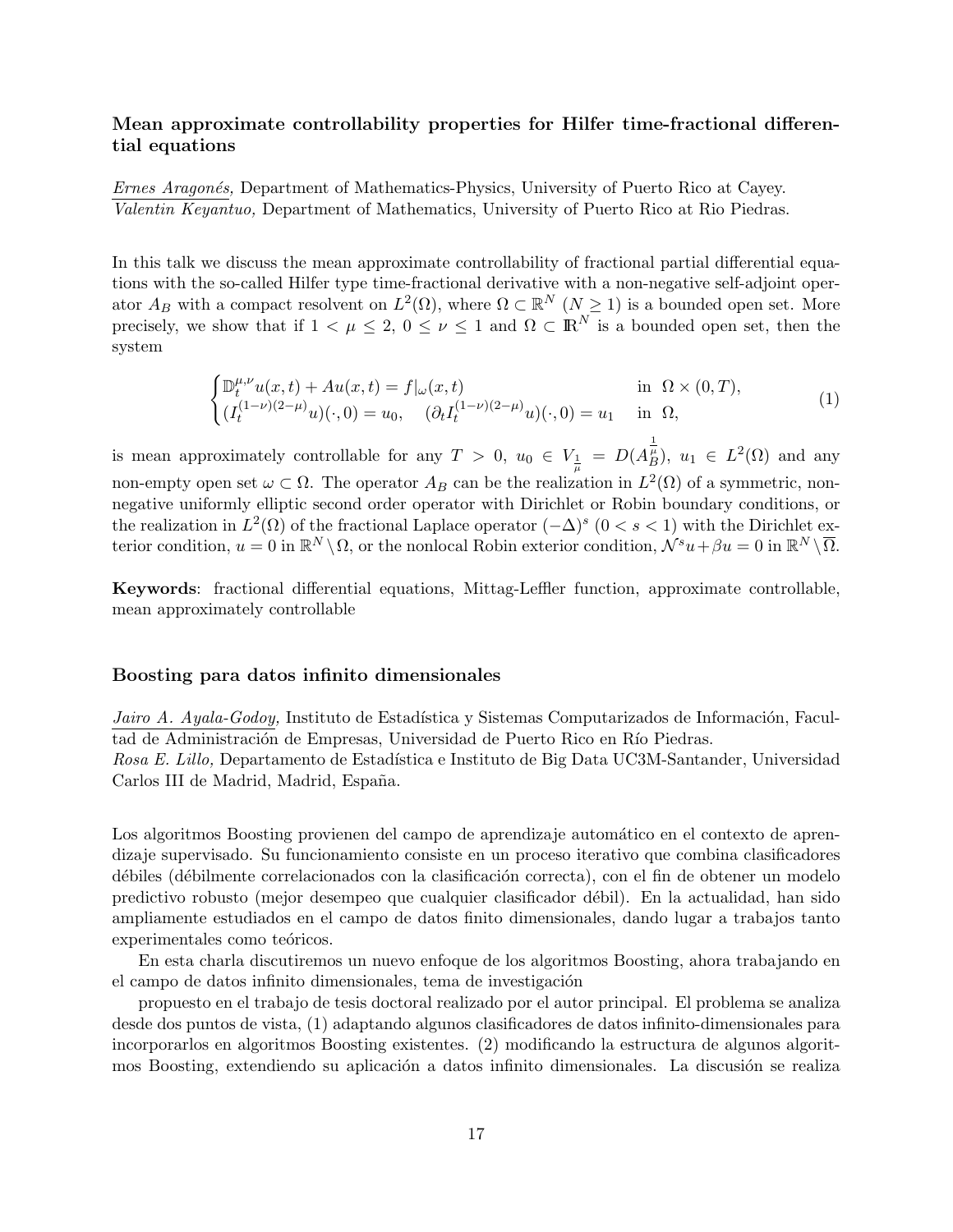apoyada por estudios de simulaci´on y se ilustra adem´as con conjuntos de datos *Benchmark*.

**Palabras clave**: algoritmos boosting, clasificación supervisada, datos infinito dimensionales

#### **A new construction of families of 3d watermarks based on column sequence**

*Cesar F. Bola˜nos Revelo,* Department of Mathematical Sciences, University of Puerto Rico at Mayagüez. *Dorothy Bollman,* Department of Mathematical Sciences, University of Puerto Rico at Mayagüez.

Digital watermarking is a technique used for copyright protection of easily accessible digital media, such as video and images that can be found abundantly on the internet and that requires repeated verification to detect if it has not been fraudulently manipulated. Watermarks embedded in the spatial domain directly modify pixels by replacing them by families of periodic arrays with good auto- and cross-correlation with the objective that they be undetectable by all except the owner who can unambiguously detect the watermark without requiring the original.

In this presentation we describe a new construction of families of 3D watermarks based on shifts of a Sidelnikov column sequence where the shifts are given by quadratic logarithmic maps defined on the direct product of two cyclic groups of coprime orders. The results between any 3D arrays of these families have a peak autocorrelation on the order  $p<sup>4</sup>$  and a non-peak auto- and peak crosscorrelation maximum on order of *p* 2 .

**Keywords**: autocorrelation, cross-correlation, Sidelnikov sequence, watermarks

#### **The expected number of distinct patterns in a random permutation**

*Isabel Byrne,* Virginia Polytechnic Institute and State University.

Verónica Borrás-Serrano, Department of Mathematical Sciences, University of Puerto Rico at Mayagüez.

*Nathaniel Veimau,* Swarthmore College.

Let  $\pi$  be a uniformly chosen random permutation on [*n*]. Analyzing the interaction between the numbers in two overlapping sets of *k*-positions, denoted  $\pi_1$  and  $\pi_2$ , we have found the probability that the sets are order isomorphic. This probability comes from a critical lemma which proves that, in order for two sets to be order isomorphic, their overlap entries must also be order isomorphic. Once we have established the probability that  $\pi_1$  is order isomorphic to  $\pi_2$ , we will use this to find the expected value of the number of distinct permutations in  $\pi$  by defining a function of the overlap. This function is based on a second lemma where we show that the number of repeated patterns is less than or equal to the number of pairs of order isomorphic patterns, which helps us to derive an upper bound on the required expectation. We will describe our significant progress in showing that the expected number of distinct permutations is  $2^{n}(1 - o(1))$ .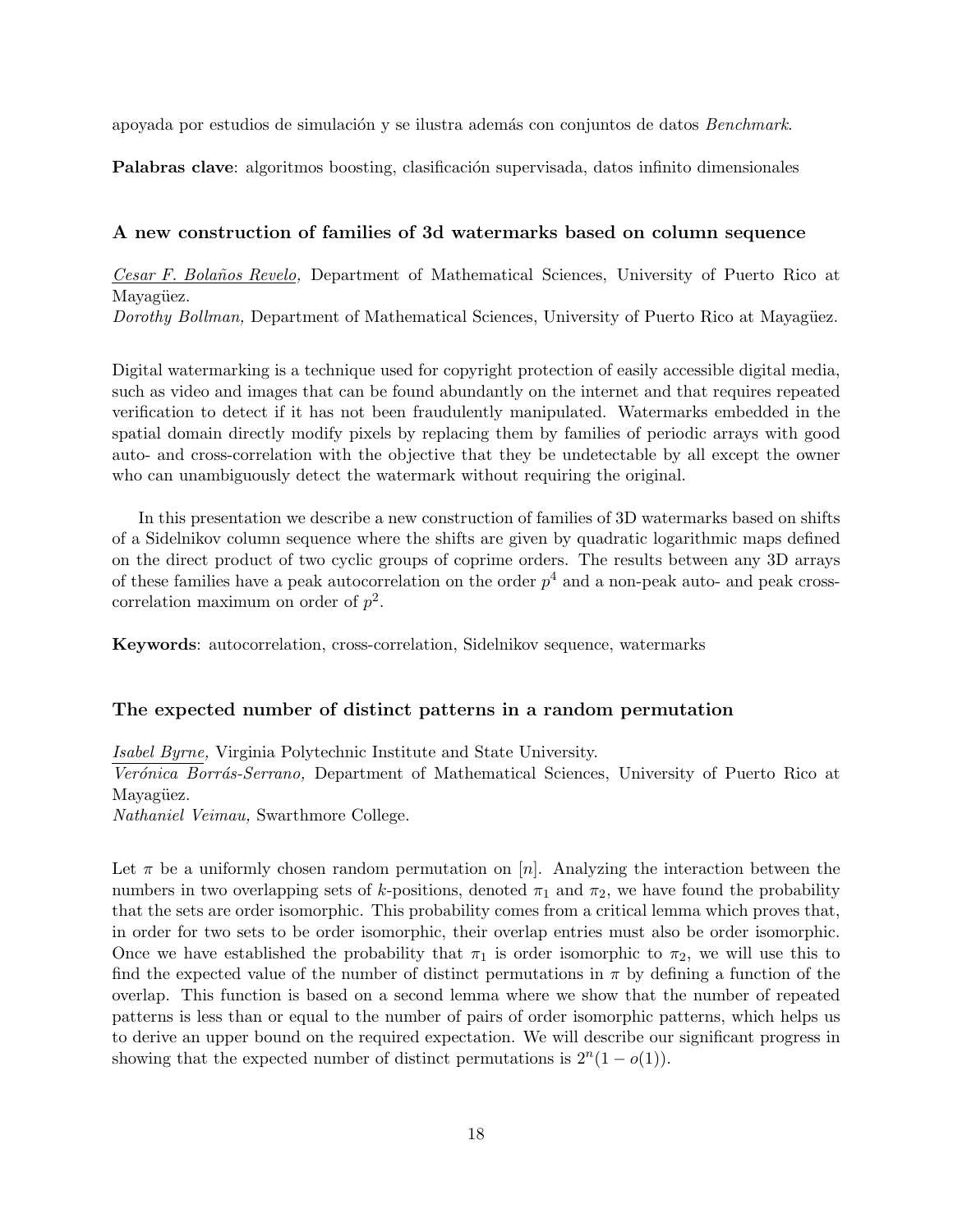# **Boolean functions fixed under the action of the Dihedral group**

*José E. Calderón Gómez*, Department of Mathematics, University of Puerto Rico at Rio Piedras. *Carlos A. Molina Salazar,* Department of Mathematics, University of Puerto Rico at Rio Piedras. *Luis A. Medina,* Department of Mathematics, University of Puerto Rico at Rio Piedras.

In this talk we give an explicit representation of Boolean functions that are fixed under the action of the Dihedral group. These functions are good candidate for some implementations in cryptography. We also show that the sequence exponential sums of these type of functions is a *C*-finite sequence and provide explicit recursion for some examples.

**Acknowledgments**: The first author was supported, as a student, by The Puerto Rico Science, Technology and Research Trust under agreement number 2020-00124. The second author is supported, as a student, by Fondo Institucional Para la Investigación (UPRRP). The research of the third author was supported by The Puerto Rico Science, Technology and Research Trust under agreement number 2020-00124 and by the Fondo Institucional Para la Investigación (UPRRP). This content is only the responsibility of the authors and does not necessarily represent the official views of The Puerto Rico Science, Technology and Research Trust.

**Keywords**: exponential sums, dihedral group, *C*-finite sequences, balancedness

# **Balancing fiscal and mortality impact of COVID-19 mitigation measurements**

*Mayteé Cruz-Aponte*, Department of Mathematics-Physics, University of Puerto Rico at Cayey. *Jos´e Caraballo-Cueto,* Graduate School of Business Administration, University of Puerto Rico at Rio Piedras.

An epidemic carries human and fiscal costs. For imported pandemics, the first-best solution is to restrict national borders to identify and isolate infected individuals. However, when that opportunity is not fully seized and there is no preventative intervention available, second-best options must be chosen. We develop a system of differential equations that simulate both the fiscal and human costs associated with different mitigation measurements. After simulating several scenarios, we conclude that herd immunity (unleashing the pandemic) is the worst policy when considering human cost. If life is disregarded, the lowest fiscal cost is found with a very strict policy (e.g., lock-down) that lowers the probability of infection by 90% for eight weeks. If fiscal expenditures are secondary, the lowest human cost is found with a relatively strict measure (e.g. physical distancing with massive testing) that lowers the probability of infection by 80%. In the case of the US, this relatively strict policy would save 910,064 lives while cost almost 10% more to taxpayers when compared to the herd-immunity case.

**Keywords:** COVID-19, social distancing, epidemic model, fiscal impact, physical distancing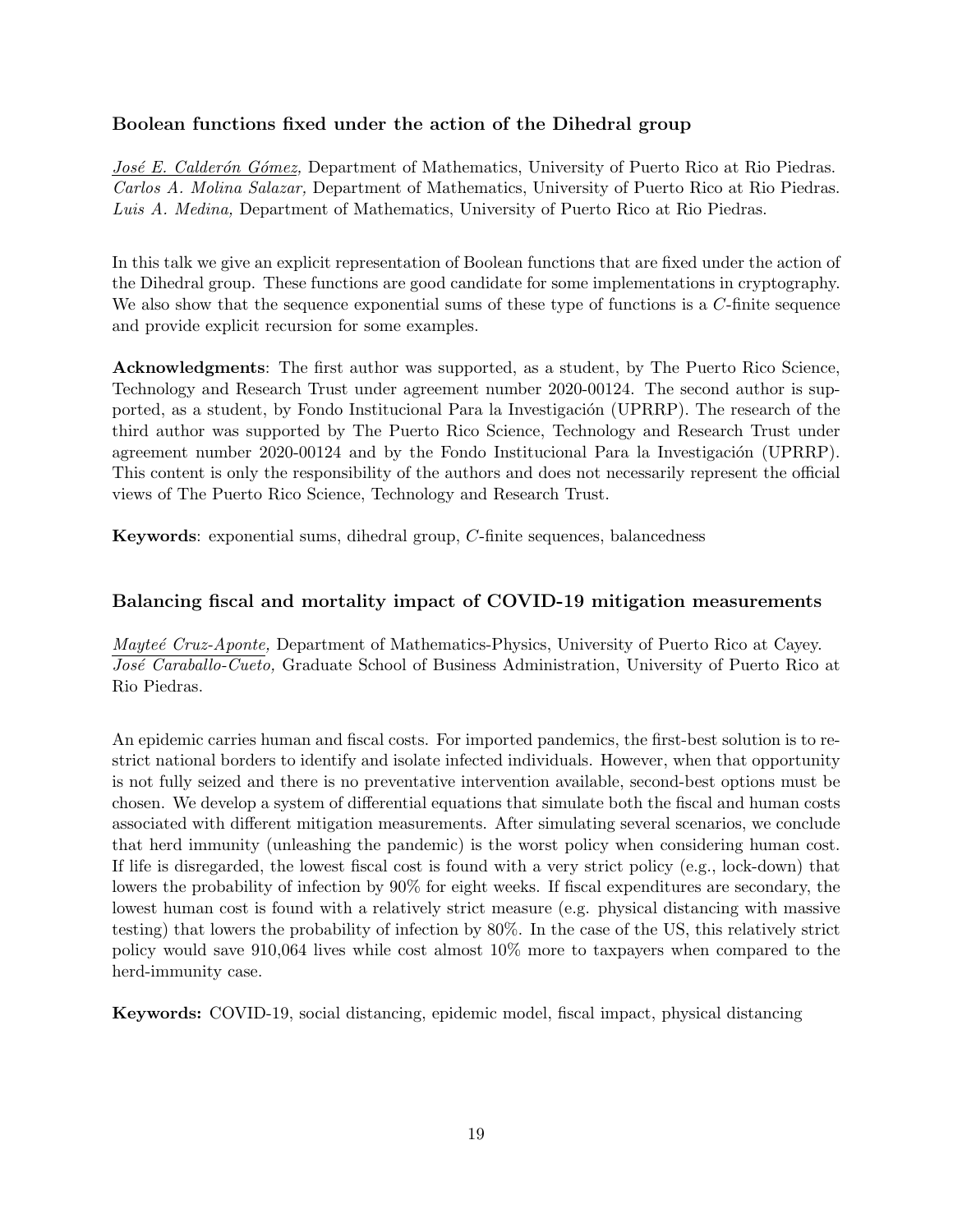# **On Bartoli-Schmidt and Kopparty-Yekhanin lemmas and its applications**

*Moises Delgado,* Department of Mathematics-Physics, University of Puerto Rico at Cayey. *Carlos Agrinsoni,* Department of Mathematics, University of Puerto Rico at Rio Piedras. *Heeralal Janwa,* Department of Mathematics, University of Puerto Rico at Rio Piedras.

Absolute irreducibility property has many applications in several areas of mathematics such as algebraic geometry, coding theory, cryptography, combinatorics ans others. In this talk we discuss the classical Kopparty-Yekhanin lemma and the recent Bartoli-Schmidt lemma (or a generalization by Agrinsoni, Janwa and Delgado) and its applications to absolute irreducibility of multivariate polynomials over finite fields of characteristic two.

**Keywords:** irreducibility, absolute irreducibility, tangent cone, first cone

# $\textbf{Explicit formulas for involutions of the form } x^{m} (x^{\frac{q-1}{2}} + a) \text{ with a prescribed num-}$ **ber of fixed points over finite fields**

*Lillian González Albino*, Department of Mathematics, University of Puerto Rico at Río Piedras. *Ariane Masuda,* Department of Mathematics, New York City College of Technology. *Ivelisse Rubio,* Department of Computer Science, University of Puerto Rico at Río Piedras.

Permutations over finite fields have many applications ranging from cryptography and combinatorics to theory of computation. For many of these applications it is important to find permutations with a small memory footprint that are easy to implement. A good option is to use permutations generated by polynomials that are their own inverse, called *involutions*. In 2017, Castro et al. gave explicit formulas for monomial involutions over  $\mathbb{F}_q$  and their fixed points. The number of fixed points is important in applications in cryptography since it is related to the non-linearity of a permutation. In 2018, Zheng et al. characterized involutions of the form  $x^m h(x^s)$  over  $\mathbb{F}_q$ . In this talk we present a refinement of their work for families of binomial involutions  $x^m(x^{\frac{q-1}{2}} + a)$  over  $\mathbb{F}_q$  by providing explicit formulas for *m* in terms of their fixed points.

**Acknowledgements:** This research was sponsored in part by Puerto Rico Louis Stokes Alliance For Minority Participation (PR-LSAMP).

**Keywords:** permutation polynomials, involutions, fixed points, finite fields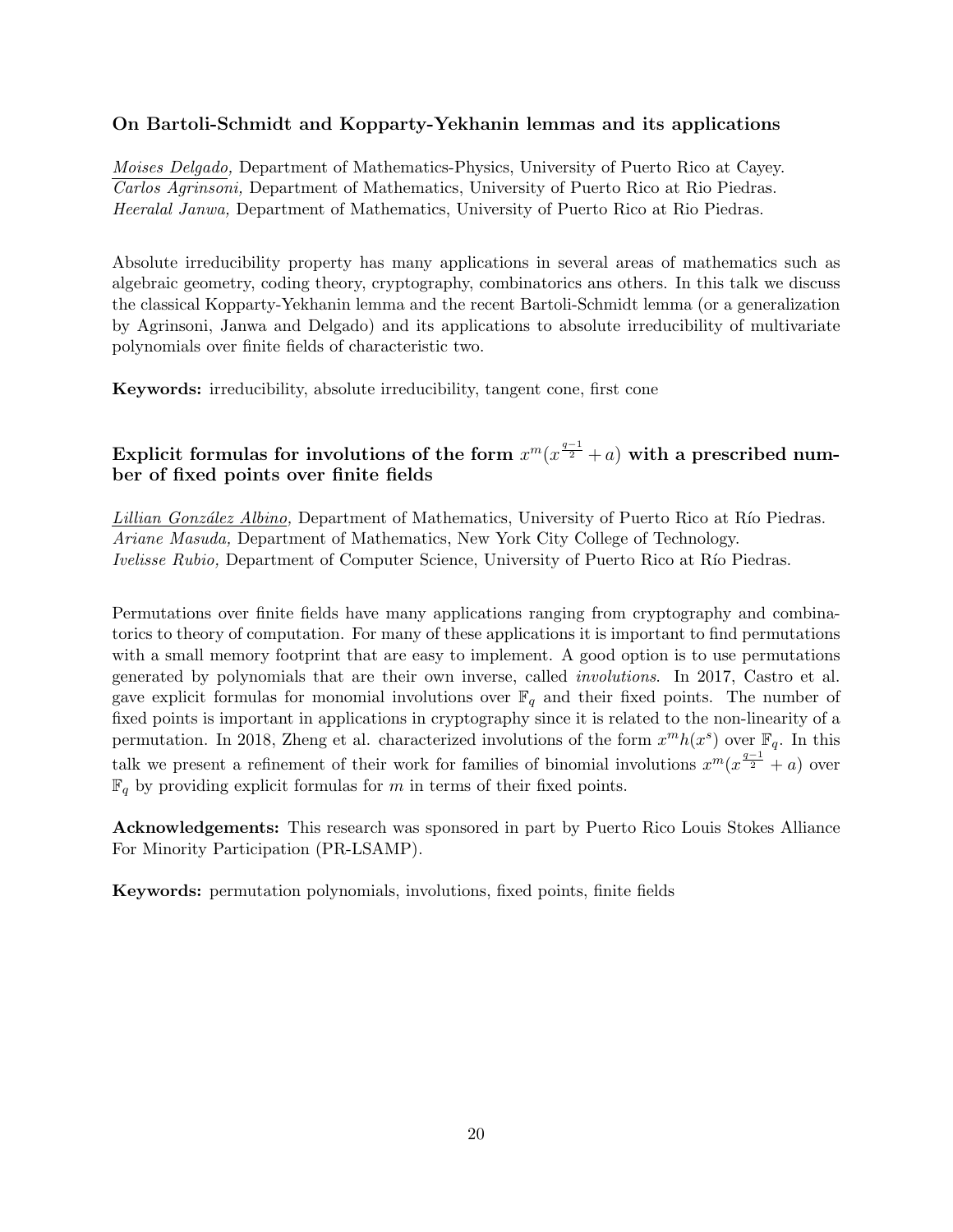# **DNA Codes**

*Fernando L. Piñero,* Department of Mathematics, University of Puerto Rico at Ponce. *Dashleen Gonz´alez-Valent´ın,* Department of Mathematical Sciences, University of Puerto Rico at Mayagüez.

*Ver´onica Borr´as-Serrano,* Department of Mathematical Sciences, University of Puerto Rico at Mayagüez.

*Nathaniel Veimau,* Department of Mathematics, Swarthmore College.

The computational biology field has had an enormous rise during the past decade because of all the medical advantages it has brought. DNA molecules, as a useful biological source, have also had their important role in this development through genetic codes and tests for diverse illnesses. Through algebraic coding theory, a code was designed such that all strings were distinguishable after applying mutations. Two new lemmas of binary codes allowed us to map binary code words to finite fields such that the resulting code word meets several biological and mathematical constraints.

**Acknowledgments**: This project was sponsored in part by The University of Puerto Rico at Ponce, The East Tennessee State University and The National Science Foundation.

# **The perceived impact of mathematics competitions on teachers and their classrooms in Puerto Rico, Switzerland and the UK**

*Ferney Henao Ceballo,* Department of Mathematical Sciences, University of Puerto Rico at Mayagüez. *Luis F. Cáceres-Duque,* Department of Mathematical Sciences, University of Puerto Rico at Mayagüez. *Meike Akveld,* ETH Zrich, Switzerland.

*David Crawford,* Leicester Grammar School, Leicester, UK.

In this talk we present the results of a small-scale, comparative study on the perceived impact that having students enter Mathematics competitions has on Mathematics teachers in Puerto Rico, Switzerland and the UK and on their classroom practice. The study surveyed a small number of Mathematics teachers in the three countries who teach in both public and private schools and in both rural and urban regions. The perceived advantages and disadvantages to students from taking part in competitions and to teachers who have students taking part in competitions are discussed and the findings compared across the three countries. The effect that Mathematics competitions have on the identification and development of the mathematical talent of students is considered together with the contribution of these activities to the academic environment of the classroom. For the teachers who did have students taking Mathematics competitions, the limitations of entry and the different methods in which teachers prepare or assist students to prepare for the competitions are compared between countries. Since the study is small in scale, no firm conclusions are drawn but suggestions are made as to where future, larger scale, studies might be carried out to see if the classroom experiences of all could be positively influenced by exposure to Mathematics competitions.

**Keywords**: mathematics competitions, teachers, students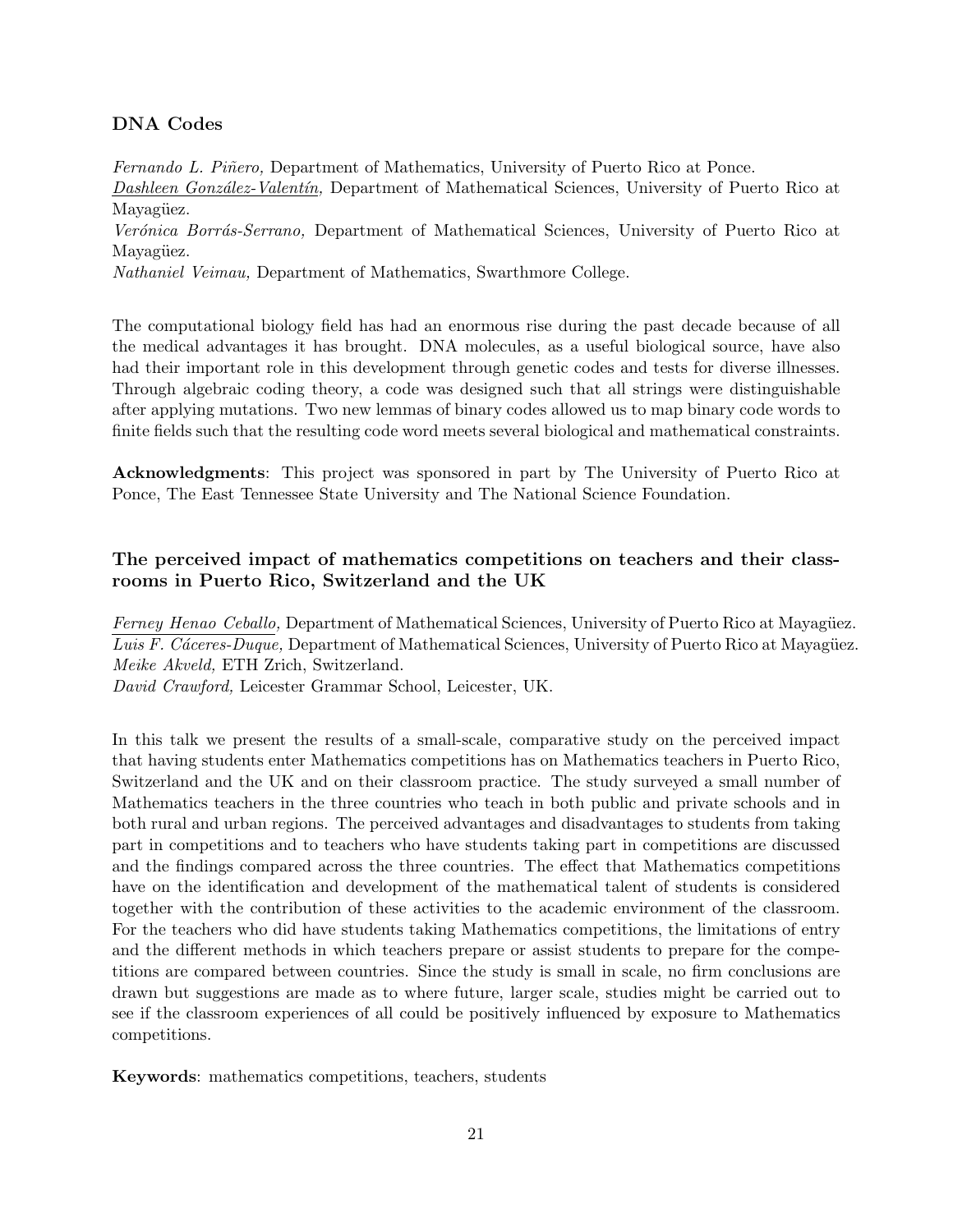# **Lean programming, Euclid's elements and circle packings**

*Andr´e Hern´andez Espiet,* Department of Mathematics, Rutgers University. *Alex Kontorovich,* Department of Mathematics, Rutgers University.

Computer assisted proofs have become more popular than ever in the last decade. Recently even some peer reviewed papers have been verified using this kind of software. In this talk, I will introduce Lean Programming, give examples of theorems that have been proved in it, and talk about some work I have done in it with regards to Euclid's elements, synthetic geometry, and circle packings.

**Keywords**: computer assisted proofs, Lean programming, synthetic geometry, foundations

# Pronóstico de graduación de estudiantes subgraduados Universidad de Puerto Rico Recinto Mayagüez

*Roberto Rivera Santiago,* Departamento de Ciencias Matem´aticas, Universidad de Puerto Rico en Mayagüez.

Jesús D. Hernández Londoo, Departamento de Ciencias Matemáticas, Universidad de Puerto Rico en Mayagüez.

Las tasas de graduación de universidades en Puerto Rico son alarmantemente bajas. En promedio, solo el 45.75% de estudiantes subgraduados obtienen su grado a 150% del tiempo. Aunque algunas universidades ofrecen talleres y consejería para estudiantes para facilitar que se gradúen, no existe una manera objetiva de predecir si una estudiante en particular completar´a su grado. Usamos un cohorte de 24,432 estudiantes admitidos al Recinto Univesitario de Mayaguez (RUM) entre el 1999 hasta el 2010; el cual incluye variables como programa de estudio del estudiante, puntuación en pruebas estandarizadas de entrada, nivel de educación de los padres y otras variables. Con estos datos construimos modelos para predecir si un estudiante completará su grado universitario en el RUM. Usamos 6 métodos de aprendizaje automatizado incluyendo Boosting y TabNet (una nueva arquitectura de red neuronal artificial para datos tabulares) para predicir si un estudiante subgraduado se gradúa al 150% del tiempo del RUM. Boosting y TabNet mostraron el mejor desempeo de todos los métodos al predicir si un estudiante se gradúa al  $150\%$  del tiempo del RUM. Dicha herramienta le permite a oficiales de la universidad detectar estudiantes específicos y desarrollar estrategias de intervención para aumentar sus posibilidades de graduación.

Palabras clave: aprendizaje automático, boosting, TabNet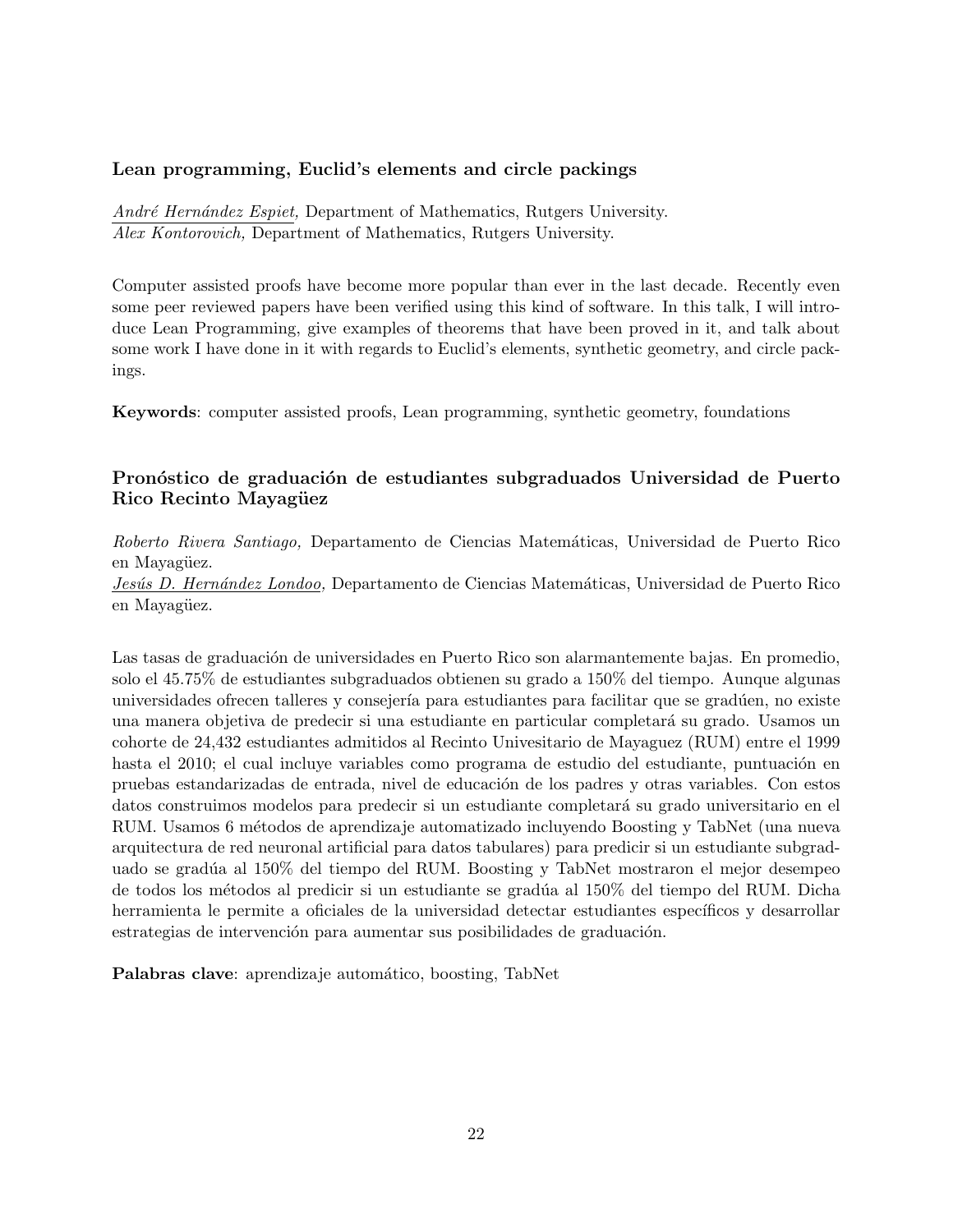# **A bayesian nonparametric model for freely-diffusing smFRET data**

*Jared N. Hidalgo-Vargas,* Department of Mathematical Sciences, University of Puerto Rico at Mayagüez.

*Roberto Rivera Santiago,* Department of Mathematical Sciences, University of Puerto Rico at Mayagüez.

Experiments using single molecule Frster resonance energy transfer (smFRET) techniques have greatly contributed to studies regarding conformational states of significant biological molecules. Such progress allows further examination of complex dynamics of highly flexible systems such as intrinsically disordered proteins. The goal of our work is to capture the conformational dynamics during a freely diffusing smFRET experiment. This is accomplished by representing a Hierarchical Dirichlet Process (HDP-HMM) framework in a way that distinguishes between photon-bursts (enzyme is in front of the camera) and background noise (enzyme is not in front of the camera). We present a Python code that can model surface immobilized smFRET experiments and discuss how a Markovian model with an auxiliary background state will be used to extend the Python algorithm to also capture conformational dynamics from freely diffusing smFRET experiments.

# **Unique properties of Cosserat elastic plates**

*Roman Kvasov,* Department of Mathematics, University of Puerto Rico at Aguadilla. *Lev Steinberg,* Department of Mathematical Sciences, University of Puerto Rico at Mayagüez.

In this talk we present the unique properties of the Cosserat elastic plates according to the Cosserat Plate Theory developed by the authors. The static and dynamic properties are the direct consequence of the presence of the microstructure in the material of the plate. We discuss the numerical experiments showing that the microstructure increases plate's stiffness and dramatically changes the effect of the size of the plate on its deformation. The Cosserat Plate Theory predicts the existence of the additional Cosserat resonances of the plate free vibration, which are shown to be due to the microstructure. The numerical experiments also demonstrate the dependency of the Cosserat frequencies on the shape and the orientation of the microstructure elements (dynamic anisotropy).

# **La medida de Chermak-Delgado de los grupos de Heisenberg sobre** Z*p<sup>n</sup>*

*David Allen,* Department of Mathematics, Borough of Manhattan, Community College, The City University of New York.

*José J. La Luz*, Departamento de Matemáticas, Universidad de Puerto Rico en Bayamón.

*Marcos Zyman,* Department of Mathematics, Borough of Manhattan, Community College, The City University of New York.

Para un grupo finito *G* y *H ≤ G*, la medida de Chermak-Delgado de *H* (en *G*), que denotamos por *mG*(*H*), es el producto del orden de *H* por su centralizador. La medida de Chermak-Delgado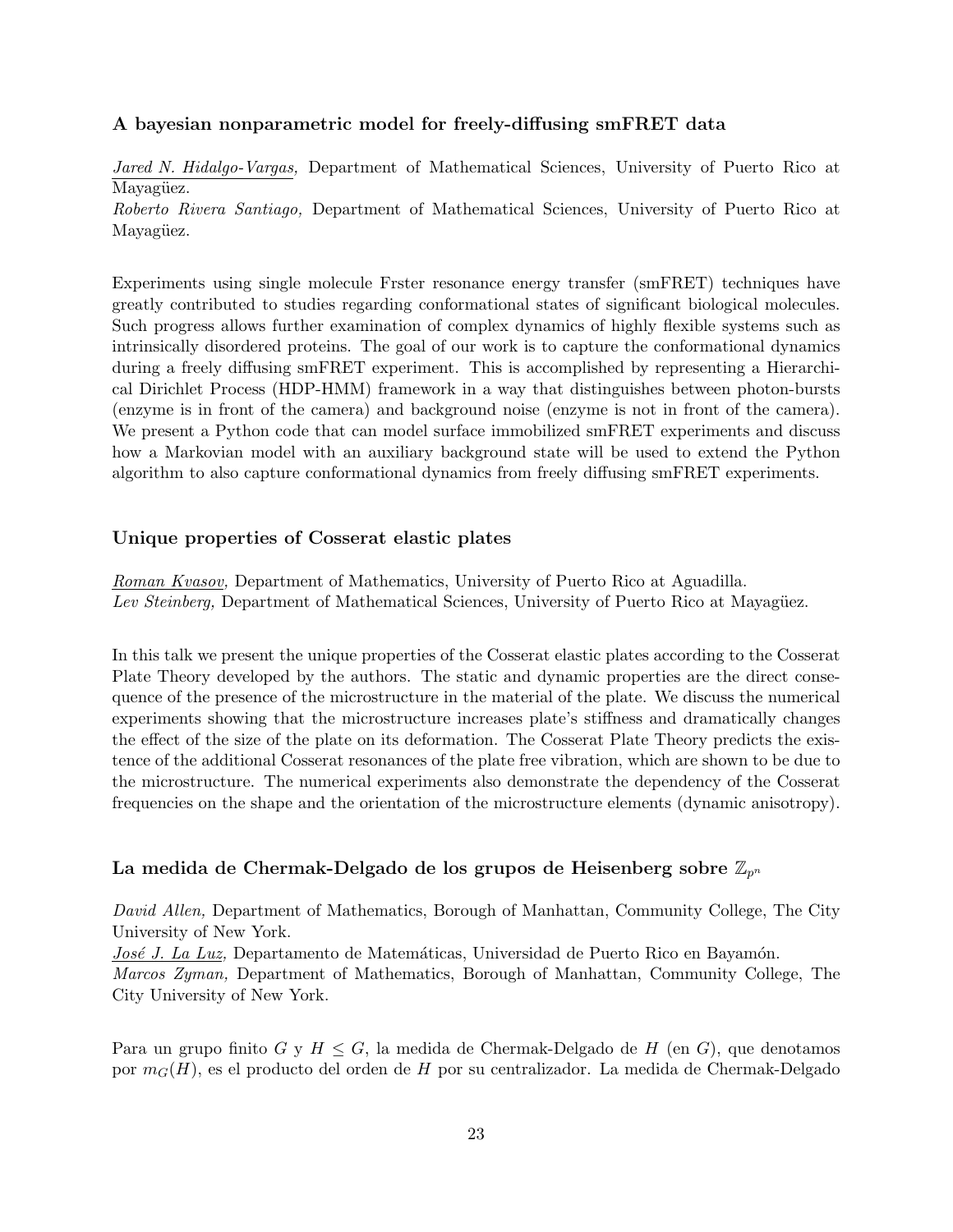$de G$  es entonces  $m$ <sup>∗</sup> $(G) = \max\{m_G(H)|H \leq G\}$ . Los subgrupos de *G* cuya medida es máxima constituyen un látice de subgrupos. Discutiremos una generalización del centralizador, y partiendo de esto, definiremos de forma análoga la pseudomedida de Chermak-Delgado de G, que también resulta ser un látice de subgrupos.

Utilizaremos esta generalización para demostrar que la medida de Chermak-Delgado para los grupos de Heisenberg sobre  $\mathbb{Z}_{p^n}$  es  $p^{4n}$  para cualquier primo p.

#### **La incertidumbre de una probabilidad**

*Alvaro Lecompte Montes,* Universidad Interamericana de Puerto Rico en San German.

Se presenta una extensión de la relación de desorden o incertidumbre de Uhlman, originalmente definida para los estados de un sistema cuántico, a las medidas de probabilidad. Cuando las probabilidades son discretas, la definición es la misma de Uhlman. Cuando son probabilidades de distribución continua en o en un espacio de medida arbitrario, la relación se define comparando las funciones que dan la máxima probabilidad para un subconjunto de medida dada para cada probabilidad. Esta función se puede llamar función de certeza y es también una distribución de probabilidad sobre los reales positivos que equivale en cuanto a certeza con la probabilidad original. Igual que en el caso cuántico, las propiedades de esta relación corresponden a lo que se espera intuitivamente sobre desorden o incertidumbre, o sus contrarios, orden y certeza, y se puede extender a álgebras no-conmutativas más generales. Las medidas de entropías usadas en física o teoría de la información, por ejemplo, dan valores más altos para las distribuciones de probabilidad más inciertas. La función de máxima certeza es interesante desde el punto de vista de certeza e información. Su valor esperado y la varianza son también medidas de incertidumbre, comparables a las entropías usuales.

# **El problema de pertenencia a ideales del anillo de polinomios con coeficientes enteros**

*Silvia M. L´opez-Gallo,* Departamento de Ciencias Matem´aticas, Universidad de Puerto Rico en Mayagüez.

Luis F. Cáceres-Duque, Departamento de Ciencias Matemáticas, Universidad de Puerto Rico en Mayagüez.

En esta charla discutimos dos algoritmos para determinar si un polinomio arbitrario con coeficientes enteros pertenece o no a un ideal en el anillo de polinomios sobre los enteros. Esto es, dados  $f, f_1, \ldots, f_n \in \mathbb{Z}[x]$ , el problema consiste en determinar si *f* pertenece o no al ideal  $I := \langle f_1, \cdots, f_n \rangle$ .

El primer algoritmo (Simmons (1970)) se divide en dos procedimientos. El primer procedimiento consiste en enumerar todas las *n*-tuplas  $(g_1, \ldots, g_n) \in \mathbb{Z}[x]^n$  y calcular las combinaciones lineales  $f_1g_1 + \cdots + f_ng_n$ . Este procedimiento se detiene si  $f = f_1g_1 + \cdots + f_ng_n$  para alguna de las *n*-tuplas; pero si *f* no pertenece a *I*, nunca se detiene. En el segundo procedimiento, primero se determina si *f* pertenece o no a *I* sobre Q. Si  $f \notin I$  sobre Q, entonces  $f \notin I$  sobre  $\mathbb{Z}$ , y el procedimiento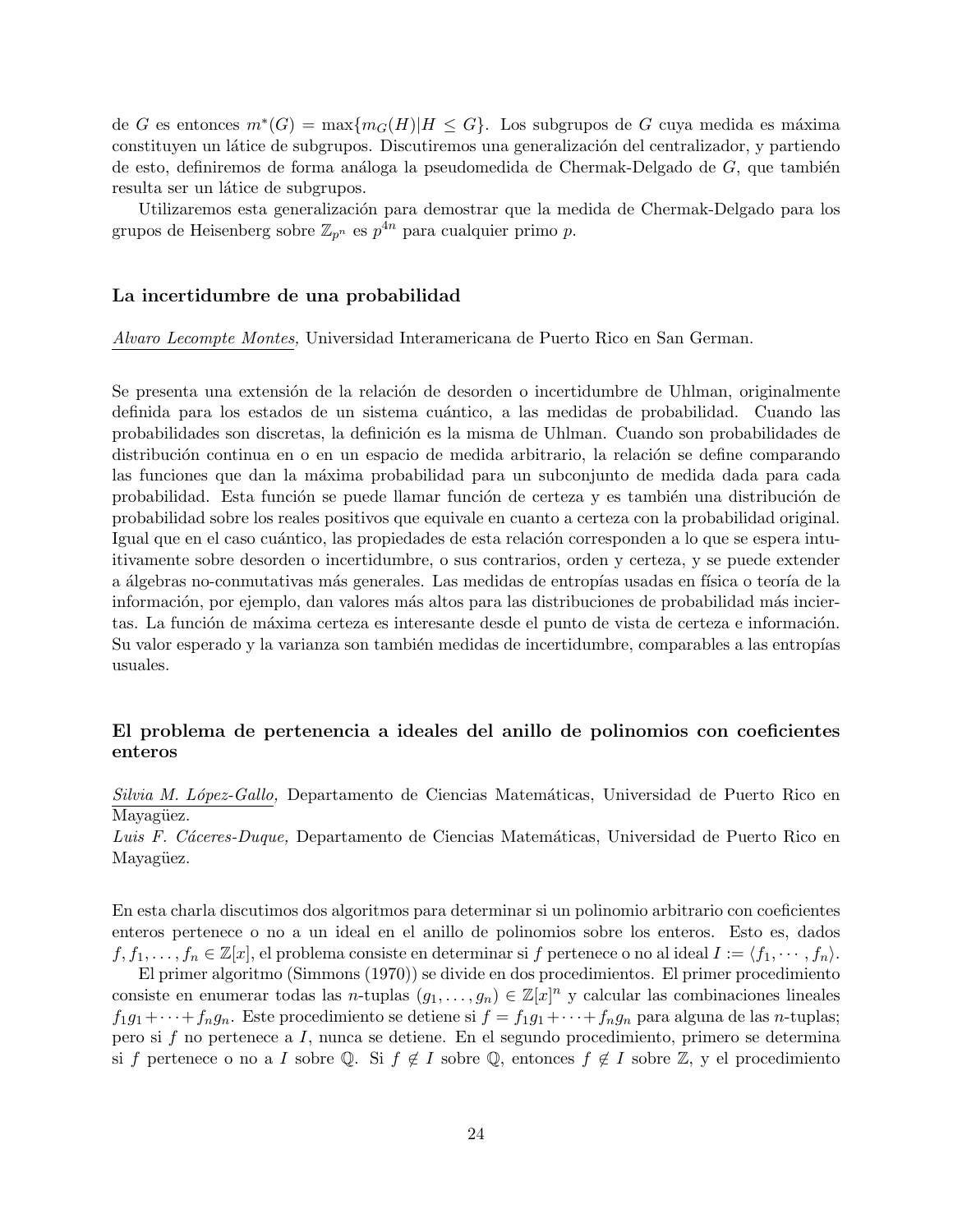se detiene; pero si *f ∈ I* sobre Q, entonces se realiza otro algoritmo efectivo. Estos algoritmos estudiados siempre paran y deciden la pertenencia.

El segundo algoritmo depende de encontrar la base m´ınima (Szekeres (1952)) del ideal *I*. Al dividir el polinomio f entre el polinomio de mayor grado en la base mínima, es casi inmediato dar respuesta al problema de pertenencia, y de ah´ı la importancia de esta base

**Palabras clave**: problema de pertenencia, dominio entero, ideales, polinomios

# Un método semiparamétrico para estimar excesos de muerte durante emergen**cias seg´un m´ultiples causas de muerte**

*Oscar A. Lugo Capera,* Departamento de Ciencias Matem´aticas, Universidad de Puerto Rico en Mayagüez.

*Roberto Rivera Santiago,* Departamento de Ciencias Matem´aticas, Universidad de Puerto Rico en Mayagüez.

Determinar el número total de muertes ocasionadas en un estado de emergencia no es una tarea fácil, debido a que grandes emergencias pueden ocasionar colapso de infraestructura, o pueden ser situaciones innovadoras tal que las autoridades desconocen como lidiar con ellas. Esta investigación se enfoca en construir un modelo de regresión Poisson semiparamétrico para estimar si algunas causas de muertes como accidentes por ca´ıdas y transporte, ciertas Enfermedades No Transmisibles (ENT), causas no definidas, homicidio, neumon´ıa e influenza, sepsis, suicidio y otras causas indirectas aumentaron tras un estado de emergencia, incorporando en el modelo la variabilidad intra anual y el desplazamiento de la población.

Para ajustar las estimaciones de población durante el periodo post-emergencia, se consideran las estimaciones anuales de la población registradas mediante los datos del Censo y el movimiento neto mensual de pasajeros. Por otro lado, mediante la función spline de regresión cúbica cíclica penalizada se captura la variabilidad intra anual de mortalidad. Adicionalmente, en el modelo se implementan funciones de índices de regresión semiparamétrica para evaluar, si se presentan efectos de cambio en el comportamiento de ciertas causas de muertes en diferentes periodos postemergencia.

La metodología propuesta es ilustrada con los datos de defunción de Puerto Rico entre los aos 2014 a 2018 para estimar si las causas mencionadas, presentaron un exceso de mortalidad tras el paso del Huracán María.

**Palabras clave**: modelo de regresión Poisson semiparamétrico, variabilidad intra anual, desplazamiento poblacional, función spline de regresión cúbica cíclica penalizada, enfermedades no transmisibles (ENT)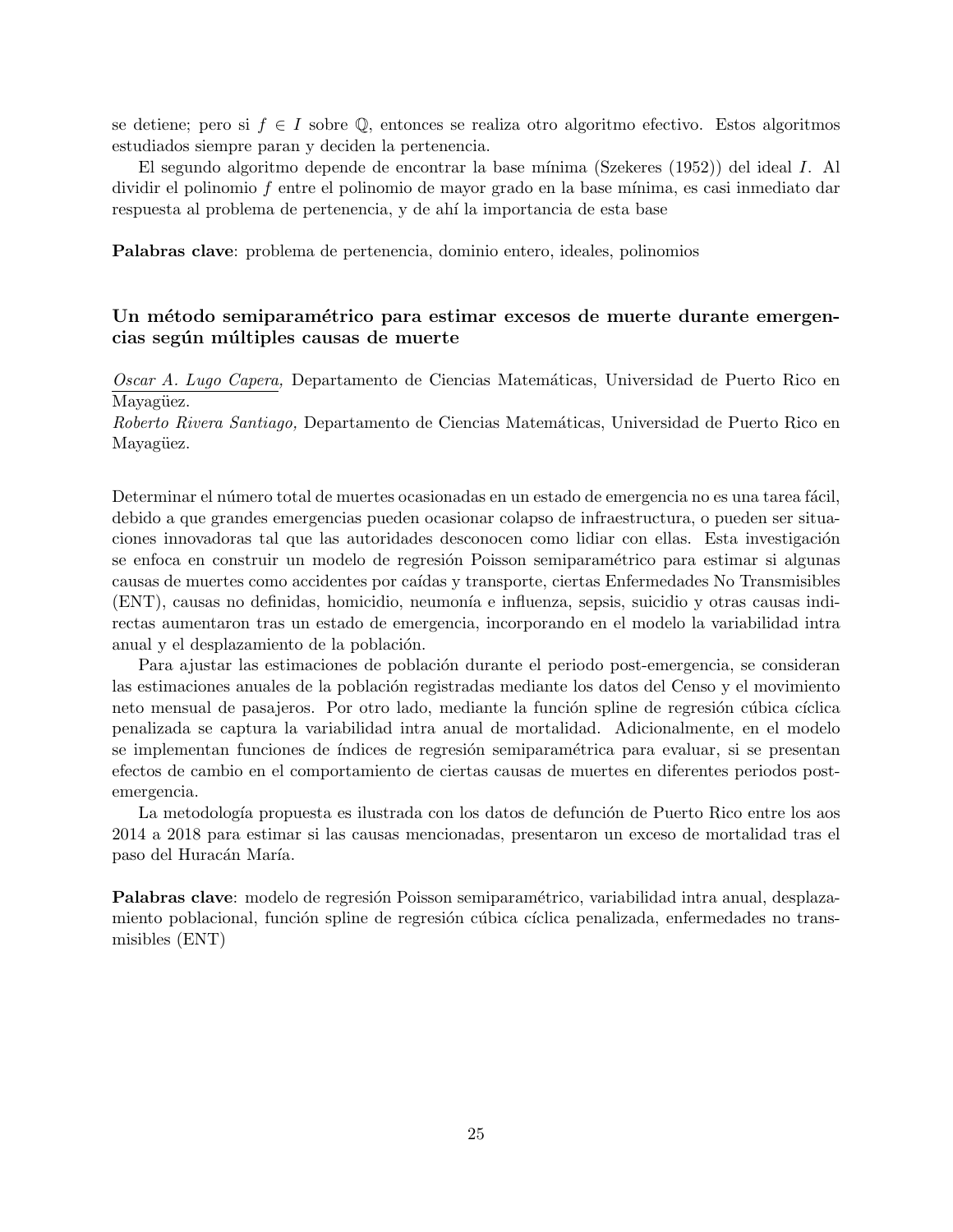#### **Improving the minimum distance bounds of trace Goppa codes**

*Isabel Byrne,* Virginia Tech. *Natalie Dodson,* Middlebury College. *Ryan Lynch,* University of Notre Dame. *Eric J. Pabón Cancel,* University of Puerto Rico at Mayagüez.

Binary Goppa codes are one of the most widely studied classes of linear codes. They have a good decoder available and they resist cryptographic attacks. Several of the best known linear codes are Binary Goppa codes. In this talk we shall present an improvement on the minimum distance of Trace Goppa Codes, a class of linear codes where the Goppa polynomial is Tr**F***qm/***F***<sup>q</sup>* . P. Veron derived improvements on their dimension and minimum distance. We improve the previous distance bound from  $2q^{m-1} + 1$  to  $2(q^{m-1} + q^{m-2} + \cdots + q) + 1$ . When  $m = 3$ , we make a further improvement to  $2q^2 + 2q + 8$ . These are significant improvements for trace Goppa codes from non-quadratic extensions.

**Acknowledgments**: This work was conducted under the supervision of Prof. Fernando Piero, of the PR-TN REU in Probabilistic Combinatorics and Algebraic Coding Theory.

#### Creación de un bachillerato en ciencia de datos

*Ollantay Medina,* Departamento de Matem´aticas, Universidad de Puerto Rico en Humacao. *Elio Ramos,* Departamento de Matem´aticas, Universidad de Puerto Rico en Humacao. *Idalyn Ríos,* Departamento de Matemáticas, Universidad de Puerto Rico en Humacao. *José O. Sotero Esteva, Departamento de Matemáticas, Universidad de Puerto Rico en Humacao.* 

La Junta de Gobierno de la Universidad de Puerto Rico aprobó la propuesta del Departamento de Matemáticas de la UPR en Humacao para la creación de un nuevo Bachillerato en Ciencia de Datos (BCD). Para esta propuesta se compararon los contenidos curriculares de varios programas en Ciencia de Datos de otras universidades. Dado que la disciplina es relativamente nueva se observó considerable diversidad en los contenidos curriculares y orientación de estos programas. Nuestra propuesta optó por considerar los componentes de ciencia de cómputos, matemáticas y estadística. El contenido curricular del programa propuesto se puede considerar como una reorientación y actualización del contenido curricular del Programa de Bachillerato en Matemáticas Computacionales que se ofrece actualmente.

El BCD es significativamente distinto a otros programas afines de la UPR y universidades privadas. Lo cual, a la fecha, lo hace ´unico en Puerto Rico. Su contenido curricular se divide en tres categorías: Educación general, concentración y electivas. Dentro de la categoría de concentración, los cursos de especialidad son planteados bajo los enfoques de aprendizaje cooperativo y aprendizaje basado en proyectos. Esta categoría también contempla opciones para experiencias de integración bajo la forma de proyectos de investigación o proyectos de diseo e implementación de soluciones usando ciencia de datos.

En esta charla se describirán los aspectos de la propuesta antes mencionados. Así como los planes y retos de implantación luego de la aprobación de la misma.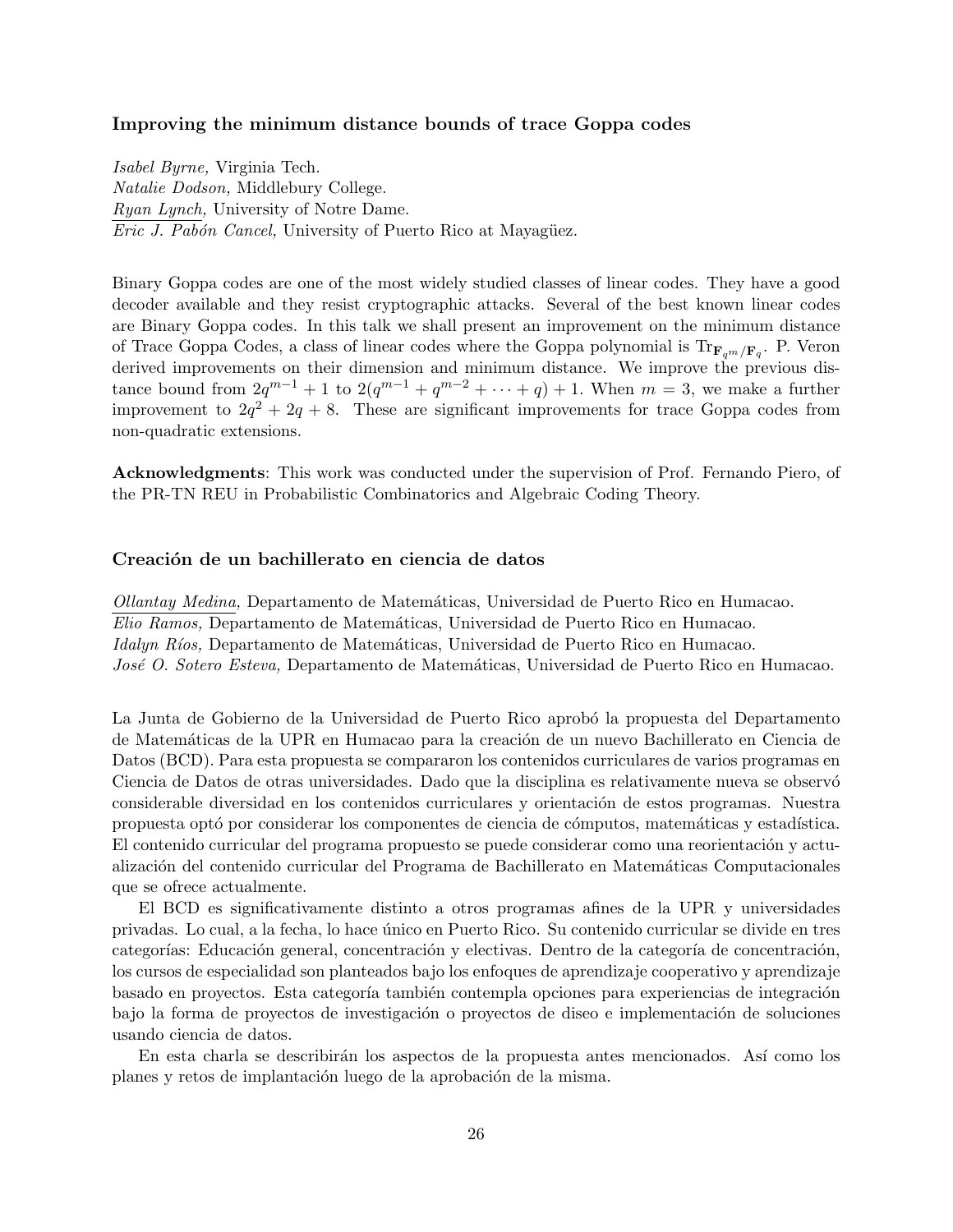**Palabras clave**: ciencia de datos, desarrollo curricular

# **The brachistochrone problem over surfaces**

*Pablo V. Negr´on–Marrero,* Department of Mathematics, University of Puerto Rico at Humacao.

We consider the problem of finding curves of minimum time of descent, joining two given points over a given frictionless surface and under the influence of gravity. We discuss the existence and minimality of extremals for the corresponding time functional, and find explicit solutions in certain special cases, including a closed form solution for the problem on an inclined plane. A discussion of numerical methods for computing these minimizers is given with several numerical examples for which explicit solutions are not known. This paper is mostly expository. Our main contribution is to put together on a single reference different results concerning the existence and minimality of extremals, explicit solutions in special cases, and a discussion of numerical methods for computing the desired minimizers.

**Keywords**: brachistochrone, parameterized surface, calculus of variations, minimality of extremals

# **Cavitation of a spherical body under mechanical and self gravitational forces**

*Pablo V. Negr´on–Marrero,* Department of Mathematics, University of Puerto Rico at Humacao. *Jeyabal Sivaloganathan,* Department of Mathematical Sciences, University of Bath, Bath UK.

In this paper we look for minimizers of the energy functional for isotropic compressible elasticity taking into consideration the effect of a gravitational field induced by the body itself. We consider two type of problems: the displacement problem in which the outer boundary of the body is subjected to a Dirichlet type boundary condition, and the one with zero traction on the boundary but with an internal pressure function. For a spherically symmetric body occupying the unit ball  $\mathcal{B} \in \mathbb{R}^3$ , the minimization is done within the class of radially symmetric deformations. We give conditions for the existence of such minimizers, for satisfaction of the Euler–Lagrange equations, and show that for large displacements or large internal pressures, the minimizer must develop a cavity at the centre. A numerical scheme for approximating these minimizers is given together with some simulations that show the dependence of the cavity radius and minimum energy on the displacement, internal pressure, and mass density of the body. We give a numerical example with values characteristic of the composition of the planet Mercury.

**Keywords**: nonlinear elasticity, cavitation, self-gravity, internal pressure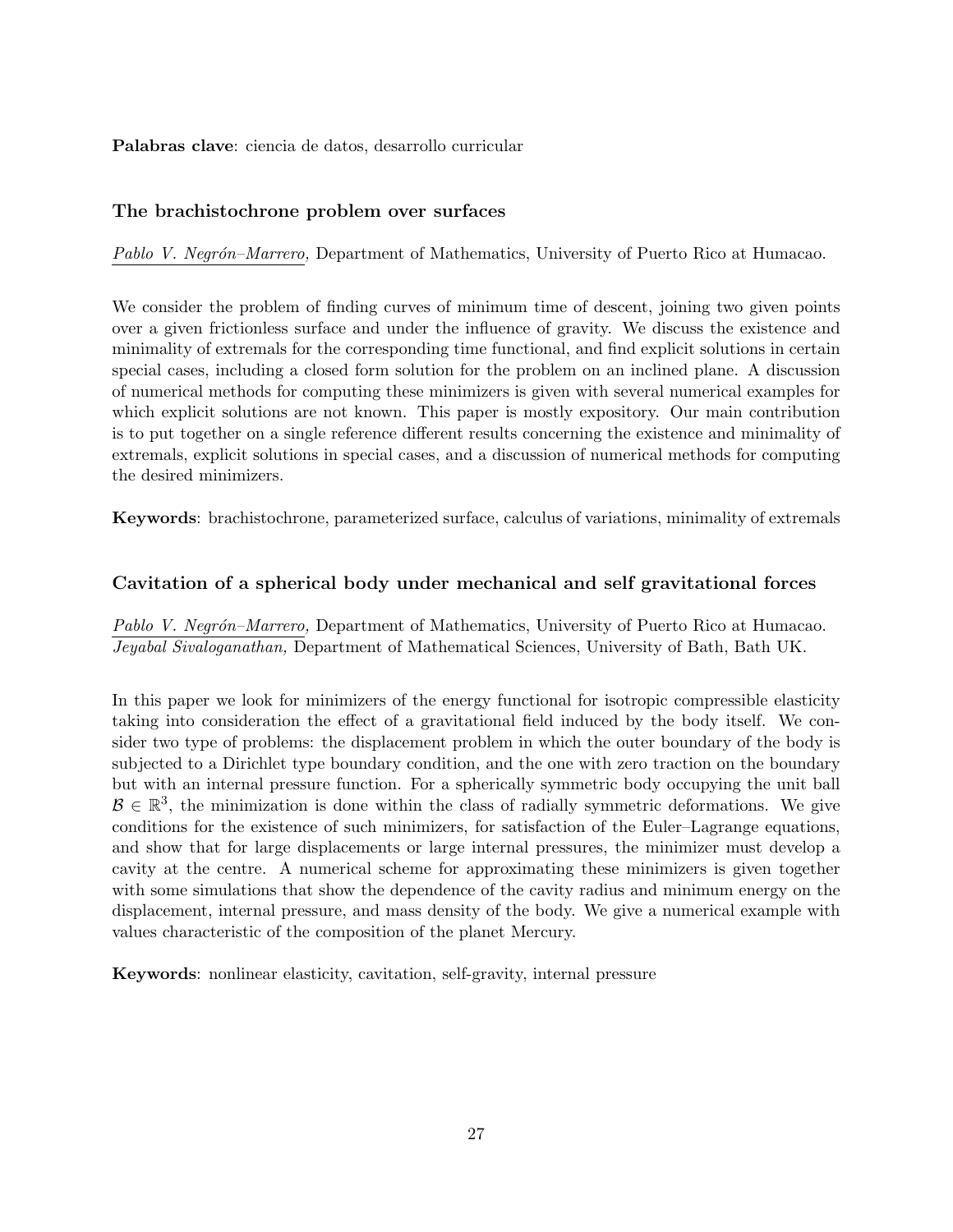# **Exploring computer science for Puerto Rico: results and experiences from a four-year journey**

*Edusmildo Orozco, et al.,* Department of Computer Science, University of Puerto Rico at Río Piedras.

A group of educators from the Department of Computer Science teamed with the College of Education of the UPR-RP to address the need for integrating Computer Science Education in Puerto Ricos high schools. From 2017 to 2021, the National Science Foundation (NSF) funded the project Exploring Computer Science for Puerto Rico (ECS4PR). ECS4PR is facilitating the implementation of the Exploring Computer Science (ECS) curriculum in Spanish, Explorando el mundo de la computación, through the Professional Development (PD) of school teachers. Three key aspects in this process are: First, the establishment of a researcher-practitioner partnership (RPP). Second, the cultural and linguistic adaptation of it, beyond a simple translation of the ECS curriculum. Third, the scaling-up of the implementation of the curriculum in the Puerto Rico Department of Education. In this work, a) we share the results and experiences regarding the three-year implementation of teacher cohorts, describe the development of the RPP and the ECS PD workshops, including the adaptation of the latter to an online version with experienced teachers as co-trainers; b) present our approach for the cultural and linguistic adaptation of the ECS curriculum, including its adaptation to a newer version (V9.0); c) describe the scaling-up of the ECS PD, and its future implementation, to a broader community of educators with the commitment of the Puerto Rico Department of Education. Finally, we share our data from: (1) repeated assessments on the development of the RPP; (2) pre/post-survey assessments of the ECS PD for teacher participants; (3) students assessment developed by SRI International; and (4) other instruments that assess teachers perceptions about the translated ECS curriculum, and their efforts to implement it. At present, we have a stable RPP community that has evolved to address teachers needs through peer-coaching and teacher-led workshops. We are presently in the process of planning the submission of a new proposal to expand, research, and enhance the implementation of the ECS curriculum in Spanish in the Puerto Rico Department of Education.

**Acknowledgments**: This material is based on work supported by the National Science Foundation under Grant No. 1738577. Special thanks to Brenda Santiago for her excellent administrative work and for her invaluable contributions to each aspect of the project. This is joint work with Michelle Borrero, Patricia Ordóez, College of Natural Sciences, University of Puerto Rico at Río Piedras, Joseph Carroll-Miranda, Luis López Rivera, Agustín Corchado Vargas, College of Education, University of Puerto Rico at Río Piedras, Elizabeth Ríos, Enid Santiago, María Ortiz, Amabel Soto, Karol Ramírez, Puerto Rico Department of Education, Jorge Valentine, Frances Zenón, Puerto Rico Science Technology and Research Trust, and Milagros Bravo-Vick, External Evaluator.

**Keywords**: exploring computer science, ECS, professional development, computer science education, researcher-practitioner partnership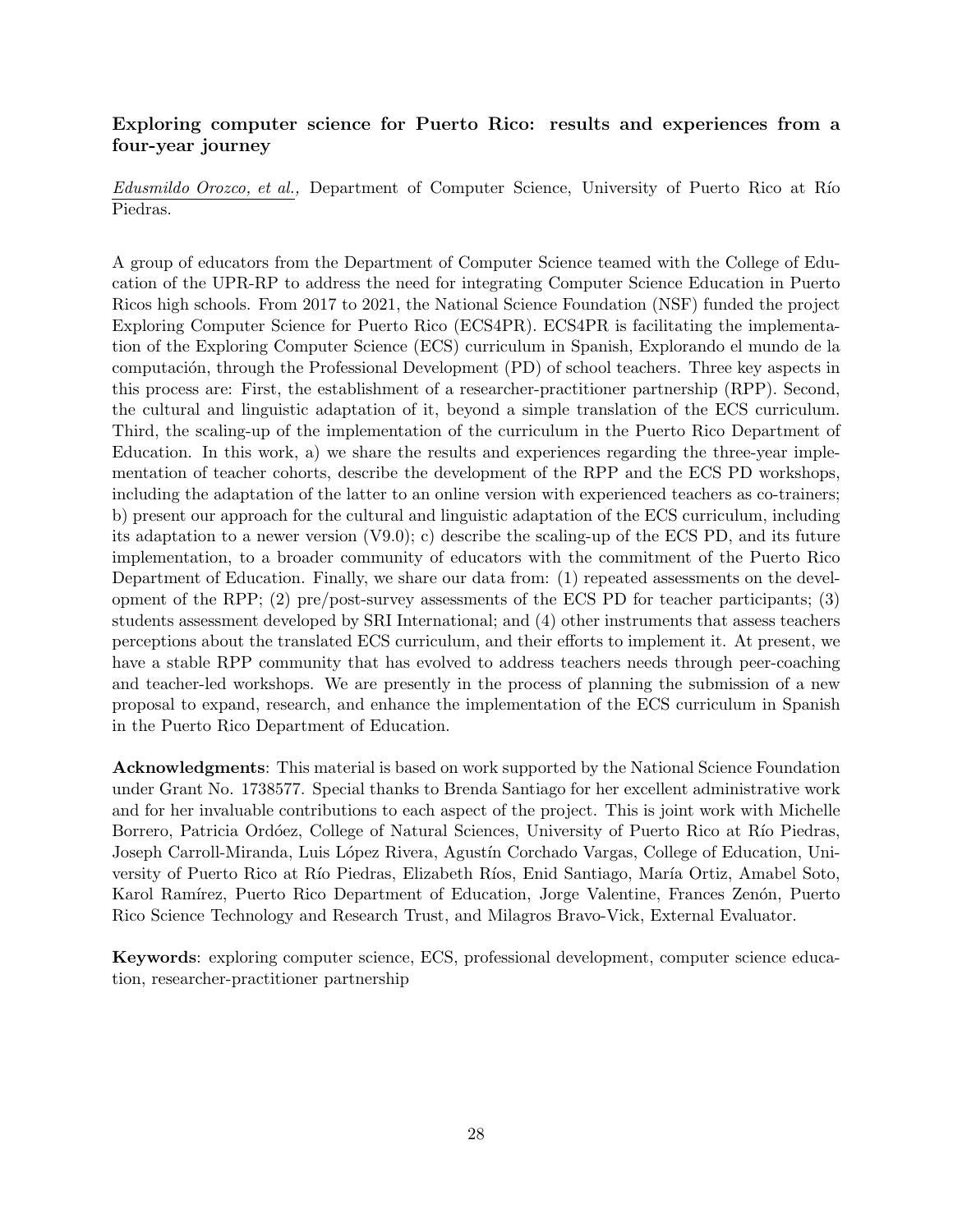# **Debilidades conceptuales encontradas en los estudiantes de Precálculo I de la UPRM**

Luis F. Cáceres-Duque, Departamento de Ciencias Matemáticas, Universidad de Puerto Rico en Mayagüez.

*Jhonnatan Ortega,* Departamento de Ciencias Matemáticas, Universidad de Puerto Rico en Mayagüez.

En este trabajo se presentar´an los hallazgos generales encontrados en un grupo de 736 estudiantes de nuevo ingreso al curso de Precálculo I en la Universidad de Puerto Rico, Recinto de Mayagez (UPRM), en cuanto a lo que se ha llamado debilidades conceptuales y operacionales, es decir, lo que el estudiante previamente debería saber antes de entrar en contacto con la temática a desarrollarse en el curso de Precálculo I.

Se presenta un resumen general sobre un sondeo semanal realizado con la colaboración de 13 docentes o instructores del área de matemáticas quienes sostuvieron clases con estos estudiantes durante el primer semestre del 2021 2022. Estos instructores semanalmente reportaron todos aquellos conceptos previos que, según el criterio de cada uno de ellos, sus estudiantes deberían saber y no lo saben, antes de entrar en contacto con los conceptos del curso. Se presentará el análisis de estos resultados.

Este trabajo constituye la primera parte del estudio bajo la modalidad de Corequisite Support en la UPRM en el curso de Precálculo I. En el presente semestre se está llevando a cabo la segunda parte que consiste en la implementación de un plan de refuerzo académico basado en los hallazgos de la primera parte.

**Palabras clave**: Precálculo I, debilidades conceptuales y operacionales, conceptos previos, sondeo

#### **Improving bounds of hermitian-lifted codes with their automorphism group**

*Eric J. Pab´on Cancel,* Department of Mathematical Sciences, University of Puerto Rico at Mavagüez.

*Lesley Polanco,* Department of Computer Science, Hudson County Community College.

*Austin Allen,* Department of Mathematics, The Ohio State University.

*Fernando L. Pi˜nero,* Department of Mathematics, University of Puerto Rico at Ponce.

Locally Recoverable Codes (LRCs) are linear codes where the value of any single position may be recovered from a small subset of positions. There are several combinatorial and algebraic constructions of LRCs. For example, Lifted Reed-Solomon codes are LRCs whose recovery sets are point sets from the lines of the affine plane. In this work, we improve the bound of the dimension of the Hermitian-Lifted Codes. With the automorphism of the Hermitian curve we simplify the code's basis and easily check the LRC conditions holds on each line.

**Acknowledgements**: This research was supported by the East Tennessee State University and UPR-Ponce 2021 NSF REU in Probability, Combinatorics and Algebraic Coding Theory.

**Keywords**: locally recoverable codes, monomials, hermitian curve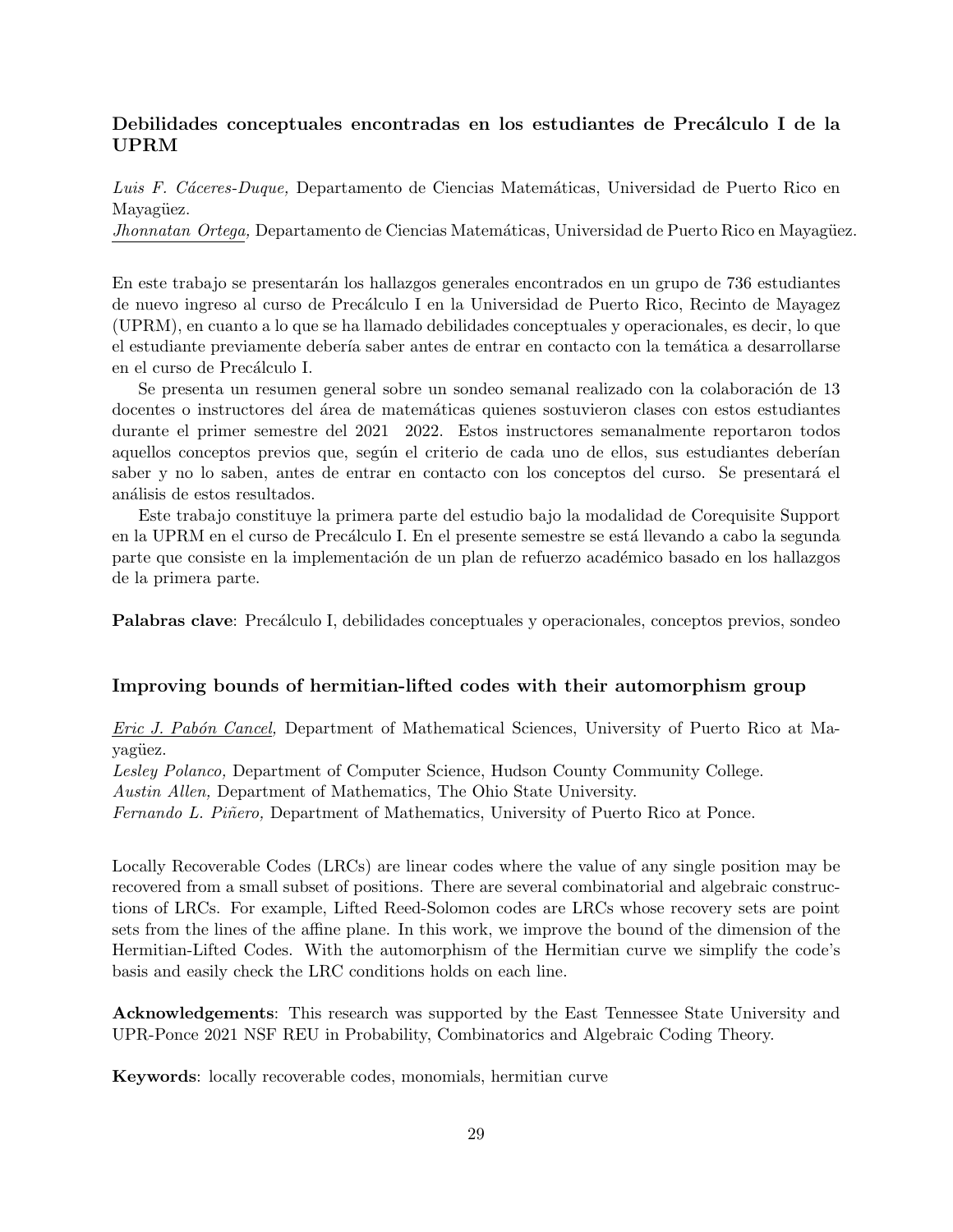# **Monitoreo de calidad de agua de r´ıos en Puerto Rico usando modelos aditivos mixtos con P-splines**

*Cristian R. Perdomo Garcia,* Departamento de Ciencias Matem´aticas, Universidad de Puerto Rico en Mayagüez.

*Ra´ul E. Macchiavelli,* Departamento de Ciencias Agroambientales, Universidad de Puerto Rico en Mayagüez.

*Gustavo Martinez,* Departamento de Ciencias Agroambientales, Universidad de Puerto Rico en Mayagüez.

Los modelos lineales mixtos son una generalización de los modelos lineales y son ampliamente utilizados en diferentes ramas de la ciencia, pues permiten modelar estadísticamente la posible correlación en los datos. Sin embargo, en muchos casos los datos no están relacionados de forma lineal y a pesar de que se pueden implementar los modelos de regresión no-lineal clásicos, en donde se impone una función a priori que relacione la variable respuesta con las variables predictoras, pueden existir casos en donde la estructura de los datos es más compleja y haga difícil encontrar una función que estime la relación existente de forma correcta. Una alternativa a situaciones como esta es la utilización de modelos aditivos mixtos, en donde la función suave que relaciona el valor medio de la variable respuesta *y* con variables predictoras no es especificada a priori, sino que es construida mediante splines con penalizaciones (P-splines).

En este trabajo analizamos 57 ríos en Puerto Rico para estudiar las tendencias a lo largo del tiempo de los parámetros de calidad del agua, como el pH, la temperatura del agua, la concentración de oxígeno disuelto, la concentración de fósforo, etc., bajo modelos aditivos mixtos. Los datos se obtuvieron de los registros del Servicio Geol´ogico de EE. UU. y varios estudios adicionales realizados en Puerto Rico en los últimos 15 aos. Los datos disponibles abarcan desde 1958 hasta 2019, aunque existen brechas significativas en varios aos. Los modelos aditivos mixtos se ajustaron utilizando la librería mgcv  $(R \text{ v. } 4.0.5)$ . La naturaleza longitudinal de estos datos se consideró utilizando efectos aleatorios apropiados. También incorporamos covariables significativas para estudiar las diferencias entre regiones y el impacto de las plantas de tratamiento de agua. Se ajustaron funciones suaves para estudiar estos efectos a lo largo del tiempo utilizando P-splines. Las interacciones estudiadas explicaron las tendencias observadas y arrojaron predicciones específicas de la condición, que se pudieran comparar mediante la construcción de matrices de contraste apropiadas. Con este enfoque también pudimos evaluar cambios estadísticamente significativos en las tendencias debido a intervenciones específicas en el tiempo y predecir las tendencias actuales en los parámetros de calidad del agua.

**Palabras clave**: splines, modelos lineales mixtos, modelos aditivos mixtos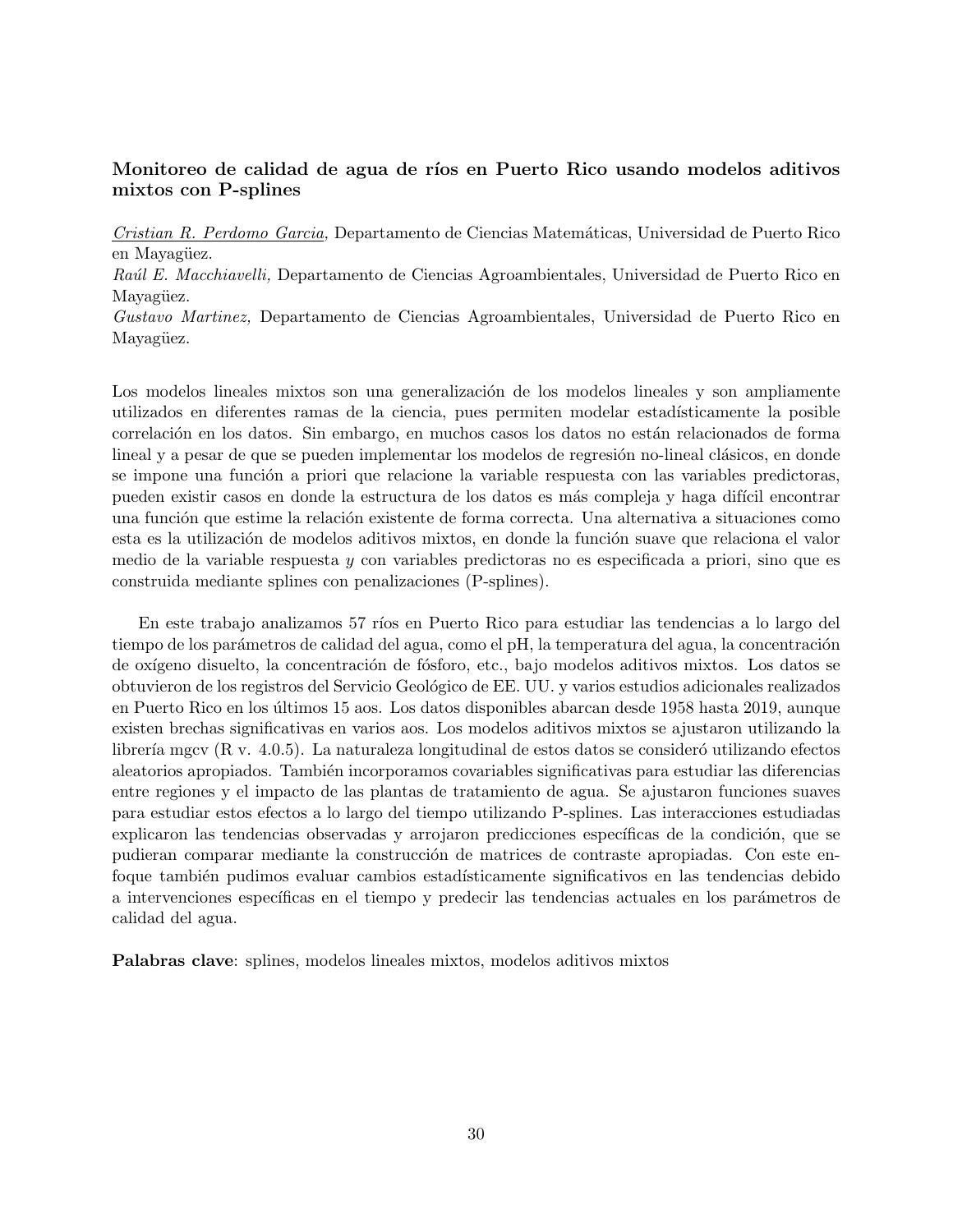# **The orbit structure of the Grassmannian and a simplified decoder for** *C*(2*, m*)

*Fernando L. Piñero,* Department of Mathematics, University of Puerto Rico at Ponce.

In this presentation, we decode Grassmann codes, linear codes associated to Grassmannian of lines. We look at the orbit structure of Grassmannian arising from the natural action of multiplicative group of certain finite field extension. We project the corresponding Grassmann code onto these orbits to obtain a few subcodes of certain Reed-Solomon code. We prove that most of the projected codes contain an information set of the Grassmann code. Using Peterson's decoding algorithm for the projected subcodes, we prove that one can correct up to  $d-1/2$  errors for Grassmann code, where *d* is the minimum distance of the Grassmann code  $C(2, m)$ .

**Keywords**: Grassmann codes, Reed–Solomon decoder, decoding

# **Diophantine equations with binomials coefficients and perturbations of symmetric Boolean functions**

Luisiany Pomales, Department of Mathematics, University of Puerto Rico at Río Piedras. *Luis A. Medina, Department of Mathematics, University of Puerto Rico at Río Piedras.* 

In this talk we study perturbations of symmetric Boolean functions and establish a connection between exponential sums of these functions and Diophantine equations of the form

$$
\sum_{\ell=0}^n \binom{n}{\ell} x_\ell = 0,
$$

where  $x_{\ell}$  belongs to some bounded subset  $\Gamma$  of  $\mathbb{Z}$ .

**Acknowledgments**: The first author was supported, as a student, by The Puerto Rico Science, Technology and Research Trust under agreement number 2020-00124. The research of the second author was supported by the same grant and by the Fondo Institucional Para la Investigación (UPRRP). This content is only the responsibility of the authors and does not necessarily represent the official views of The Puerto Rico Science, Technology and Research Trust.

**Keywords**: Exponential sums, perturbations, symmetric Boolean functions, Diophantine equations.

# **Matem´aticas y olimpiadas durante la pandemia, retos y oportunidades**

*Arturo Portnoy,* Departamento de Ciencias Matemáticas, Universidad de Puerto Rico en Mayagüez.

Se compartirán algunas experiencias educativas vividas durante la pandemia, como talleres de olimpíadas para estudiantes de nivel elemental, y adaptación de diferentes cursos de matemáticas. Se discutirá la tecnología utilizada, cambios y ajustes en la filosofía de la enseanza, así como retos y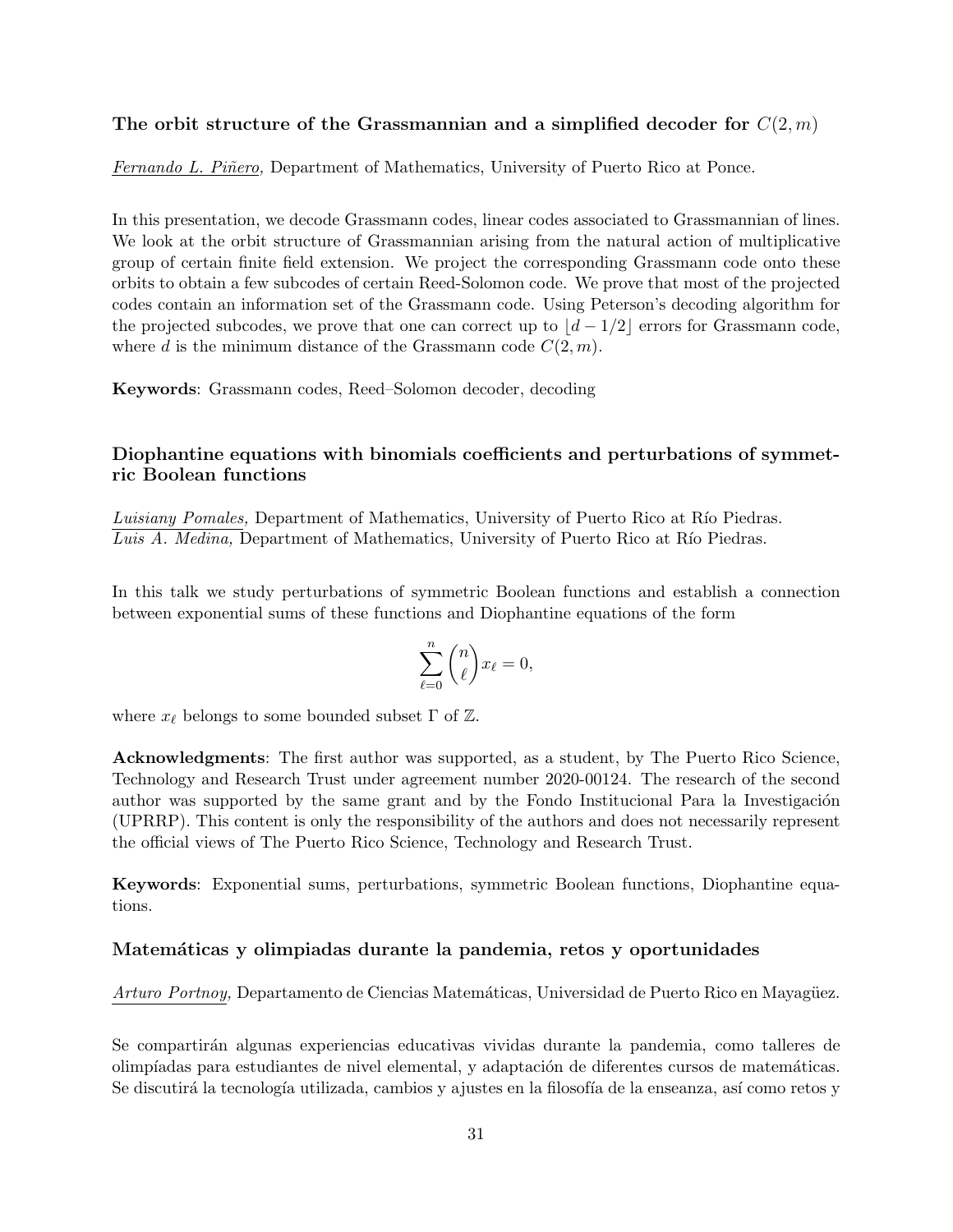dificultades, incluyendo el plagio y la evaluación. Finalmente compartiré opiniones sobre las oportunidades que brinda la educación a distancia, y la necesidad de reexaminar el rol del maestro y la visión tradicional de la educación a la luz de todas estas tecnologías que se han hecho cotidianas de forma acelerada.

#### Ciencia de datos en un curso introductorio de programación

*Ollantay Medina,* Departamento de Matem´aticas, Universidad de Puerto Rico en Humacao. *Elio Ramos,* Departamento de Matem´aticas, Universidad de Puerto Rico en Humacao. *Idalyn Ríos,* Departamento de Matemáticas, Universidad de Puerto Rico en Humacao. *José O. Sotero Esteva,* Departamento de Matemáticas, Universidad de Puerto Rico en Humacao.

Presentamos nuestras experiencias enseando un curso introductorio de programación, para estudiantes de primer ao de universidad, el cual se revisó para exponer a los estudiantes a temas y herramientas de la ciencia de datos. Entre las experiencias se incluyen: el proceso de limpieza y depuración de datos, manejo de conjuntos de datos "grandes", visualización de datos, manejo y programación con APIs (Application Programming Interface), rudimentos de los bancos de datos, y diseo de aplicaciones para la web. Discutimos algunas de las dificultades y oportunidades que surgen al combinar el proceso de enseanza introductoria con experiencias y metodologías que usualmente se discuten en cursos m´as avanzados. Este curso, es parte de la secuencia curricular del nuevo Bachillerato en Ciencia de Datos en la Universidad de Puerto Rico en Humacao.

**Palabras clave**: ciencia de datos, desarrollo curricular

#### **The Korteweg-deVries equation on the line**

*Brian Reyes Vélez, Department of Mathematics, University of Notre Dame.* 

We study the Cauchy problem for a Korteweg-deVries equation with initial data in Sobolev Spaces and prove local well-posedness for  $H^s$ ,  $s > -\frac{3}{4}$  $\frac{3}{4}$ . This is done by first proving key bilinear estimates in appropiate Bourgain spaces.

We consider the initial value problem (ivp) for the Korteweg-deVries equation

$$
\partial_t u + \partial_x^3 u + \frac{1}{2} \partial_x (u^2) = 0,\tag{2a}
$$

$$
u(x,0) = \varphi(x) \in H^s(\mathbb{R}), \quad t \in \mathbb{R}, \quad x \in \mathbb{R}, \tag{2b}
$$

and we will present the proof of its local well-posedness in Sobolev spaces  $H^s(\mathbb{R})$  following the work on KdVm by Alex Himonas & Fangchi Yan & Renata Figueira (2020) for the more general *m*-th order dispersion KdV (KdVm) which in turn is a continued work of Kenig, Ponce and Vega from (1996).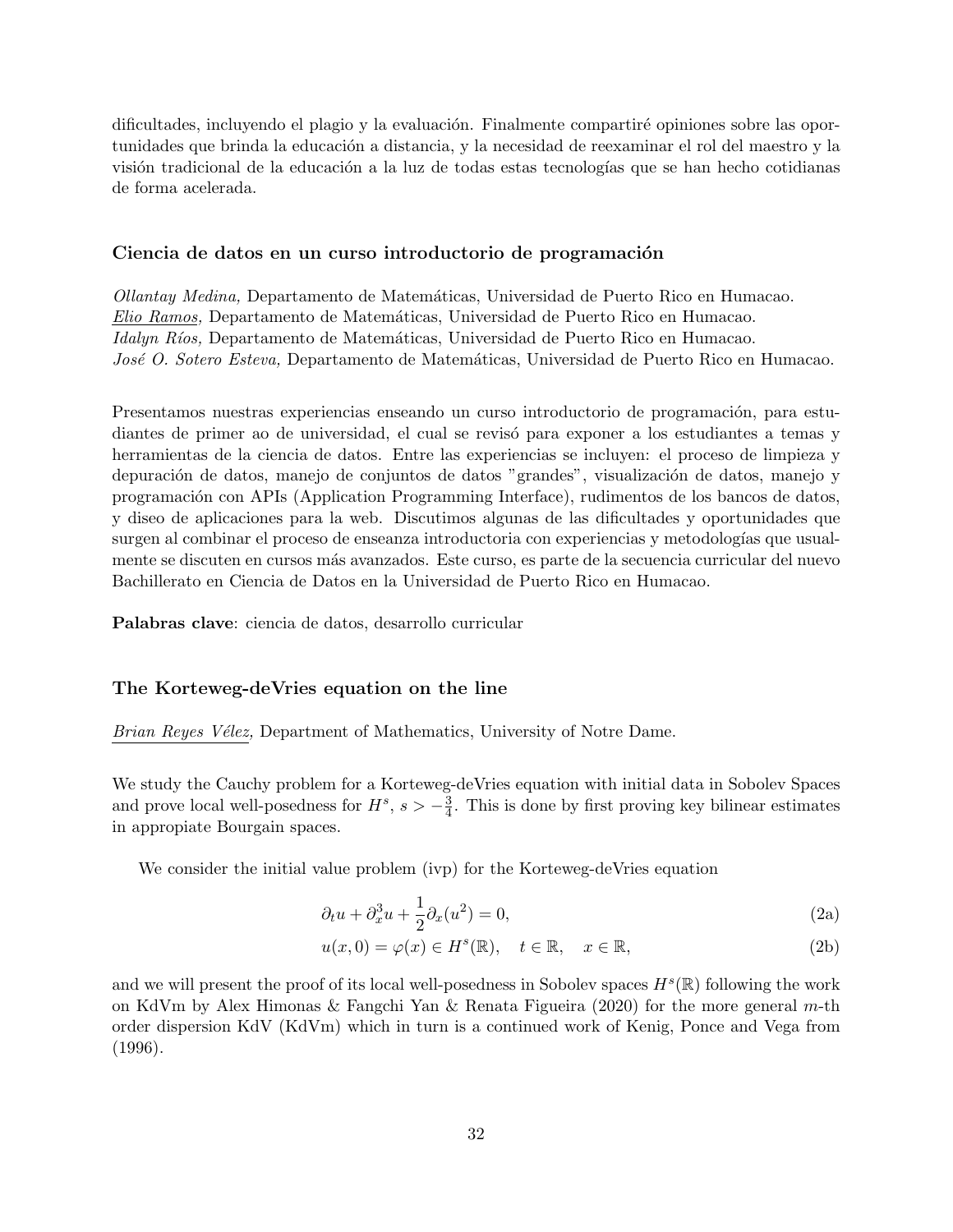In 1993 Bourgain introduced the spaces  $X^{s,b}$  and proved local well-posedness for  $s \geq 0$ . Then in 1996 this result was improved for  $s > -\frac{3}{4}$  $\frac{3}{4}$  by Kenig, Ponce and Vega. Later in 2003, the local well-posedness result of KdV was extended to **global** well-posedness for  $s > -\frac{3}{4}$  $\frac{3}{4}$  by Colliander, Keel, Staffilani, Takaoka and Tao. Then, it was shown by Christ, Colliander and Tao that KdV is not well-possed for  $s < -\frac{3}{4}$  $\frac{3}{4}$  since the KdV solution map fails to be uniformly continuous in  $H^s$ . Finally for  $s = -\frac{3}{4}$  Guo proved **global** well-posedness of KdV in  $H^s$ .

#### **Affine hermitian Grassmann codes**

*Fernando L. Piñero,* Department of Mathematics, University of Puerto Rico at Ponce. *Doel Rivera Laboy,* Pontifical Catholic University of Puerto Rico.

In this talk we introduce a new class of linear codes, called affine Hermitian Grassmann codes. These codes are the linear codes resulting from an affine part of the projection of the polar Hermitian Grassmann codes. They combine polar Hermitian Grassmann codes and affine Grassmann codes. The Grassmannian is an important object in Algebraic Geometry. Many of its properties are studied via linear codes from their embeddings. We have determined the parameters of these codes, their dual codes and characterize their minimum distance code words.

**Acknowledgments:** This work was conducted through the PR-LSAMP program.

#### **Data science for a critical society: A curriculum project**

*Bradly Rivera Muñiz*, Departamento de Estudios Graduados en Educación, Universidad de Puerto Rico en Rio Piedras.

Individuals who dont develop their ability to become aware of their social situation tend to see this as a cause of their own failures or are convinced that their current social situation is a given or mere casualty. Studying ones own social situation through objective means, such as through data science, can help internalize that in most cases the argument of mere casualty or failure does not hold true. Data science is a relatively emerging field that takes knowledge from statistics, data mining, databases and distributed systems and combines it in a single multifaceted domain of knowledge. These fields are of mathematical, scientific, and technology-based nature, due to the background knowledge required to understand the core concepts, the application that it can be extended to, and the dependency of technology in the implementation of procedures and algorithms. Understanding the world through data can bring objectivity to the process of interpreting the situations that are currently happening in ones community, country, or globally. This is one main reasons for the conception of Data Science for a Critical Society. Due to its practicality and extensive application power, necessity, as well as some other reasons, being a data scientists have been recognized as one of the most attractive careers in recent years. However, one must be aware of how data visualizations, which are inherently a by-product of data science, are produced narratives with assumed objectivity that justify their consumption. In essence, data can be used to objectify the interpretation of reality, but it can also be used with misleading intentions, to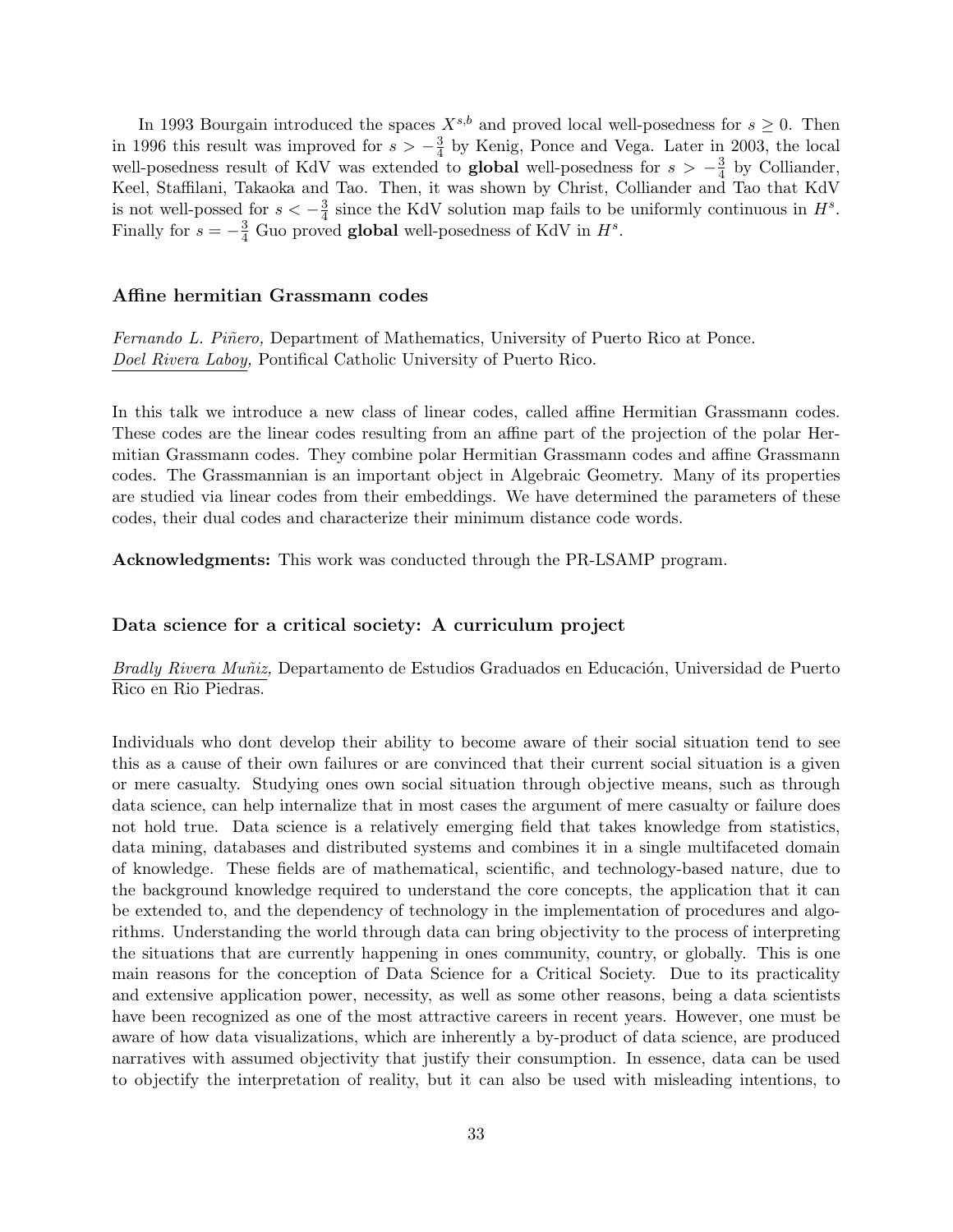deceive the consumer of the data itself. In our current global information-based society data has become an asset. Some authors have been explicit about how everything we do in our daily life has the potential to become a data point, that can be used for a variety of purposes. This urgently calls for the need to be critical in understanding how data visualizations are created, what they can represent and how data, in general, is analyzed and interpreted. Projects in which curriculum for the K-12 level have been developed or are advocated for have become more common in the past years, others have focused more on the college/university level, while others have argued that modern high school mathematics should not be the traditional courses, but data science. However, many to no efforts have been dedicated to the elementary school data science education. In this talk we will present a curricular project with which we aim to cover that necessity and expose elementary school students, particularly those in the upper elementary, to data science as a domain of knowledge that is interconnected with fields such as mathematics, science, and social sciences, with the goals of providing a pathway to a more informed/objective and justice-oriented society through the development of critical citizens that can interpret the world objectively through data.

**Keywords**: data science, critical mathematics, elementary education, objectivity

# **Computing the transient, for a family of non linear discrete dynamical systems**

*Eiver Rodríquez-Pérez,* Department of Mathematical Sciences, University of Puerto Rico at Mayagüez.

*Omar Colón-Reyes,* Department of Mathematical Sciences, University of Puerto Rico at Mayagüez.

An open problem in the theory of discrete dynamical systems is to link the structure of a system with its dynamics. This paper contains such a link for a family of nonlinear systems over the field with two elements. For a family of systems that can be described by monomials (including Boolean AND systems), one can obtain information about the transient of the system from the structure of the monomials. In particular, this work contains a formula for the transient of monomial system that only have fixed points as limit cycles. This condition depends on the cycle structure of the dependency graph of the system.

**Acknowledgments**: his research was conducted as a requirement for a master's degree in mathematics at the University of Puerto Rico at Mayagüez.

**Keywords**: transient, dependency graph, state spaces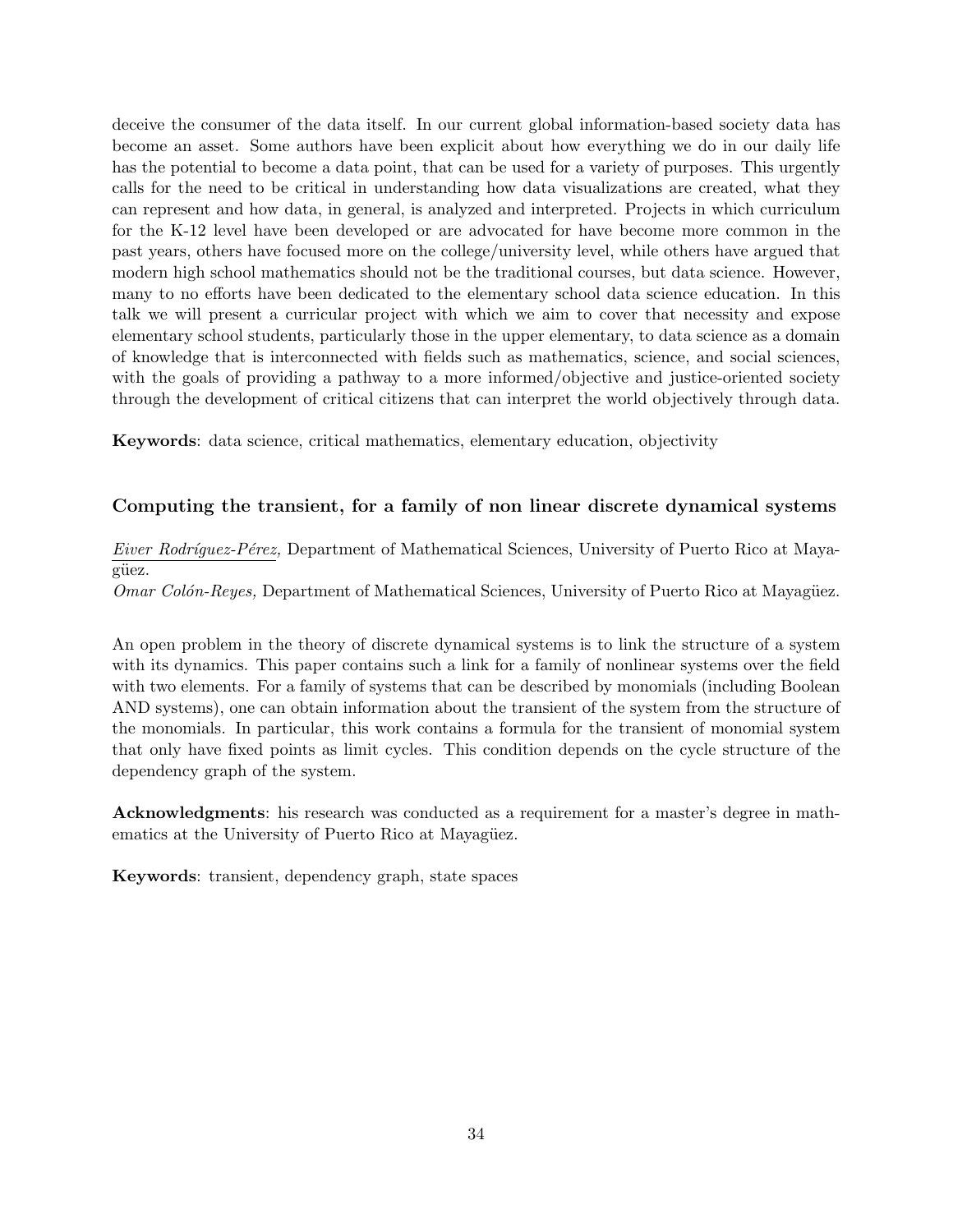# **Forward-Backward Stochastic Differential Equations with Conditional Mean-Field and Regime Switching and Stochastic Differential Games**

*Esteban Rolón Gutiérrez*, Department of Mathematics, University of at Río Piedras. *Son Luu Nguyen,* Department of Mathematics, University of Puerto Rico at Rio Piedras. *George Yin,* Department of Mathematics, University of Connecticut.

In this talk, we first focus on forward-backward stochastic differential equations with regimeswitching. Then we focus on forward-backward stochastic differential equations with mean-field interactions and regime-switching. We obtain conditions for unique solvability of such equations without assuming the no-degenerate condition for the forward equation. The results are then applied to investigate the problem of existence of open-loop Nash equilibrium points for nonzero sum linear-quadratic stochastic differential games with random coefficients.

**Keywords**: switching diffusion, mean-field interaction, forward-backward stochastic differential equations, stochastic differential games

# $\textbf{Permutation binomials of the form}\ x^{r}(x^{q-1}+a)\ \textbf{over}\ \mathbb{F}_{q^e}$

*Javier Santiago,* Department of Computer Science, University of Puerto Rico at Río Piedras. *Ariane Masuda,* Department of Mathematics, New York City College of Technology, The City University of New York (CUNY).

*Ivelisse Rubio,* Department of Computer Science, University of Puerto Rico at Río Piedras.

We present several existence and nonexistence results for permutation binomials of the form  $x^r(x^{q-1} + a)$ , where  $e \geq 2$  and  $a \in \mathbb{F}_{q^e}^*$ . In particular, we give a formula for constructing such permutation binomials via compositions of linearized binomials and monomials. We also obtain a complete characterization of  $x^r(x^{q-1}+a)$  over  $\mathbb{F}_{q^2}$ ,  $\mathbb{F}_{q^3}$ ,  $\mathbb{F}_{q^4}$ ,  $\mathbb{F}_{p^5}$ , and  $\mathbb{F}_{p^6}$ , where *p* is an odd prime.

#### **Preferential and** *k***-zone parking functions**

*Parneet Gill,* Department of Mathematics, California State University, Fresno. *Christopher Soto,* Department of Mathematics, Queens College of the City University of New York and Department of Computer Science, Columbia University.

*Pamela Vargas,* Department of Mathematics and Statistics, Smith College.

*Pamela E. Harris,* Department of Mathematics and Statistics, Williams College.

Parking functions are vectors that describe the parking preferences of *n* cars that enter a one-way street containing *n* parking spots numbered 1 through *n*. A list of each cars preferences is also compiled into vectors in which we denote as  $(a_1, \ldots, a_n)$ , such that  $a_i$  is the parking preference for car *i*. The classical parking rule allows cars to enter the street one at a time going to their preferred parking spot and parking, if that space is unoccupied. If it is occupied, they then proceed down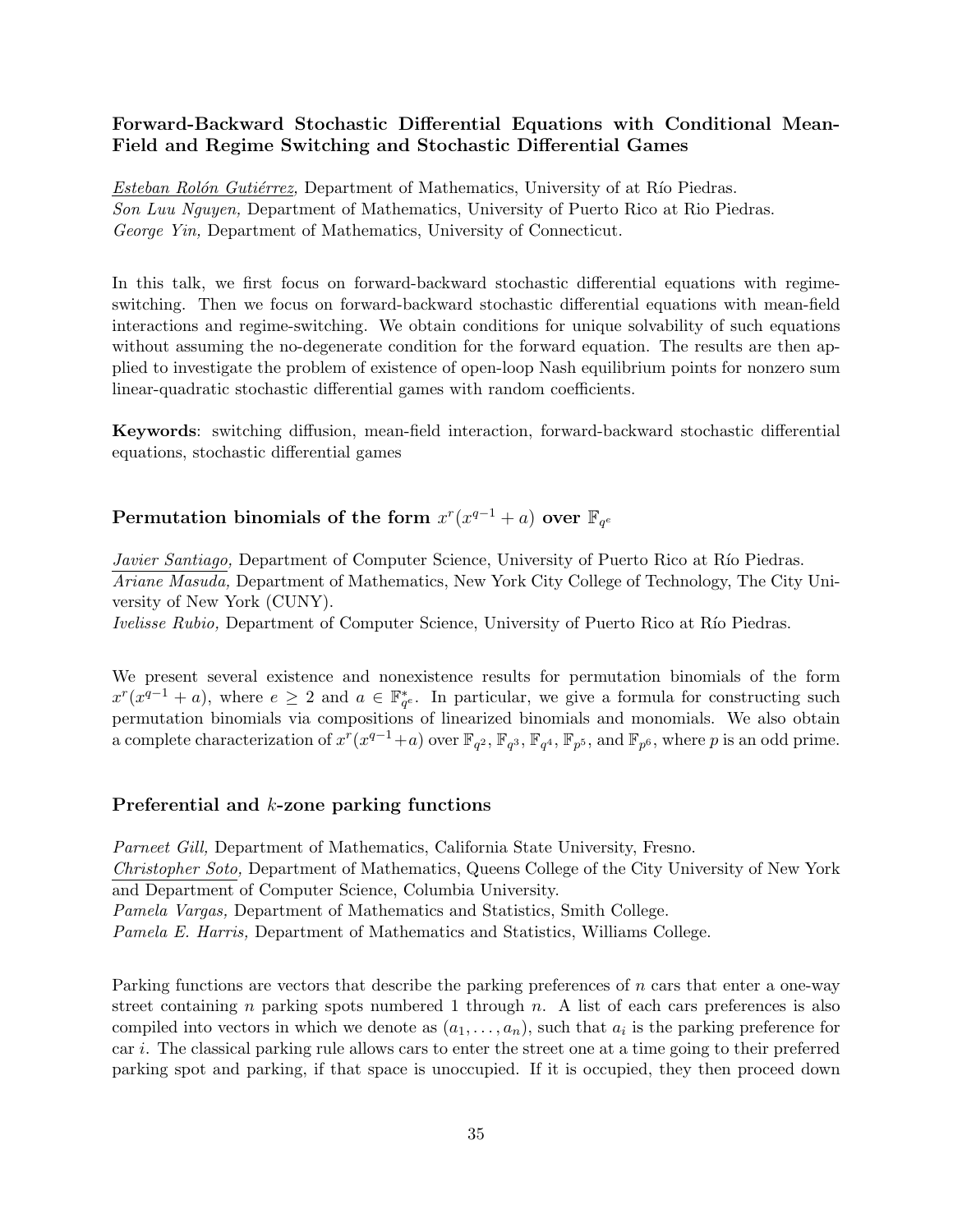the one-way street and park in the first available parking spot. If all cars can park, we say the vector  $(a_1, \ldots, a_n)$  is a parking function.

In our research, we introduce new variants of parking function rules with backward movement called *k*-Zone, preferential, and inverse preferential functions. We study the relationship between *k*-Zone parking functions and *k*-Naples parking functions and count the number of parking functions under these new parking rules which allow cars that find their preferred spot occupied to back up a certain parameter. One of our main results establishes that the set of non-increasing preference vectors are *k*-Naples if and only if they are *k*-Zone. For one of our findings we provide a table of values enumerating these new combinatorial objects in which we discover a unique relationship to the order of the alternating group  $A_{n+1}$ , number of Hamiltonian cycles on the complete graph,  $K_n$ , and the number of necklaces with *n* distinct beads for *n*! bead permutations.

**Acknowledgements:** This research was conducted at the Mathematical Sciences Research Institute 2021 Undergraduate Program (MSRI-UP). Funding was provided by the National Science Foundation and the Alfred P. Sloan Foundation.

**Keywords:** parking functions, *k*-Zone parking functions, *k*-Naples parking functions, preferential parking functions, inverse preferential parking functions, combinatorics

#### Implantación de un curso de ciencia de datos a nivel de bachillerato

*Ollantay Medina,* Departamento de Matem´aticas, Universidad de Puerto Rico en Humacao. *Elio Ramos,* Departamento de Matem´aticas, Universidad de Puerto Rico en Humacao. *Idalyn Ríos,* Departamento de Matemáticas, Universidad de Puerto Rico en Humacao. *José O. Sotero Esteva*, Departamento de Matemáticas, Universidad de Puerto Rico en Humacao.

El Departamento de Matemáticas de la UPR en Humacao incluyó un curso de Introducción a la Ciencia de Datos (ICD) como requisito en su nuevo bachillerato en esa disciplina. Por ser una disciplina novel no existe consenso ni estándares de organizaciones profesionales académicas sobre el contenido de un curso como este. Muestra de ello es la ausencia de una acreditación específica para programas en ciencia de datos por parte de ABET. No todos los programas de bachillerato de Ciencia de Datos examinados  $(60\%)$  tienen un curso similar en su currículo. Temas comunes en los cursos ICD en programas de bachillerato existentes incluyen el acceso y manipulación de cantidades grandes de datos, preparado para su análisis (data wrangling), representación gráfica y algoritmos básicos de clasificación automatizada. Diferencias notables pueden observarse en cuanto a la complejidad de las herramientas estadísticas y matemáticas usadas, la programación de software o el uso de programado existente y la amplitud de los temas.

En Humacao optamos por un curso cuyo objetivo es dar a la estudiante una visión panorámica de la Ciencia de Datos como disciplina en un formato similar al de los cursos generales que suelen requerir los programas en ciencias naturales. Estructuramos el curso basado en el flujo de trabajo de la Ciencia de Datos (procesamiento, depurado, an´alisis exploratorio, modelado matem´atico, producto informático y visualización).

En esta charla describiremos el proceso de determinación de necesidad, implantación del curso ICD y la primera experiencia en su ofrecimiento. Derivaremos conclusiones en cuanto a accesibili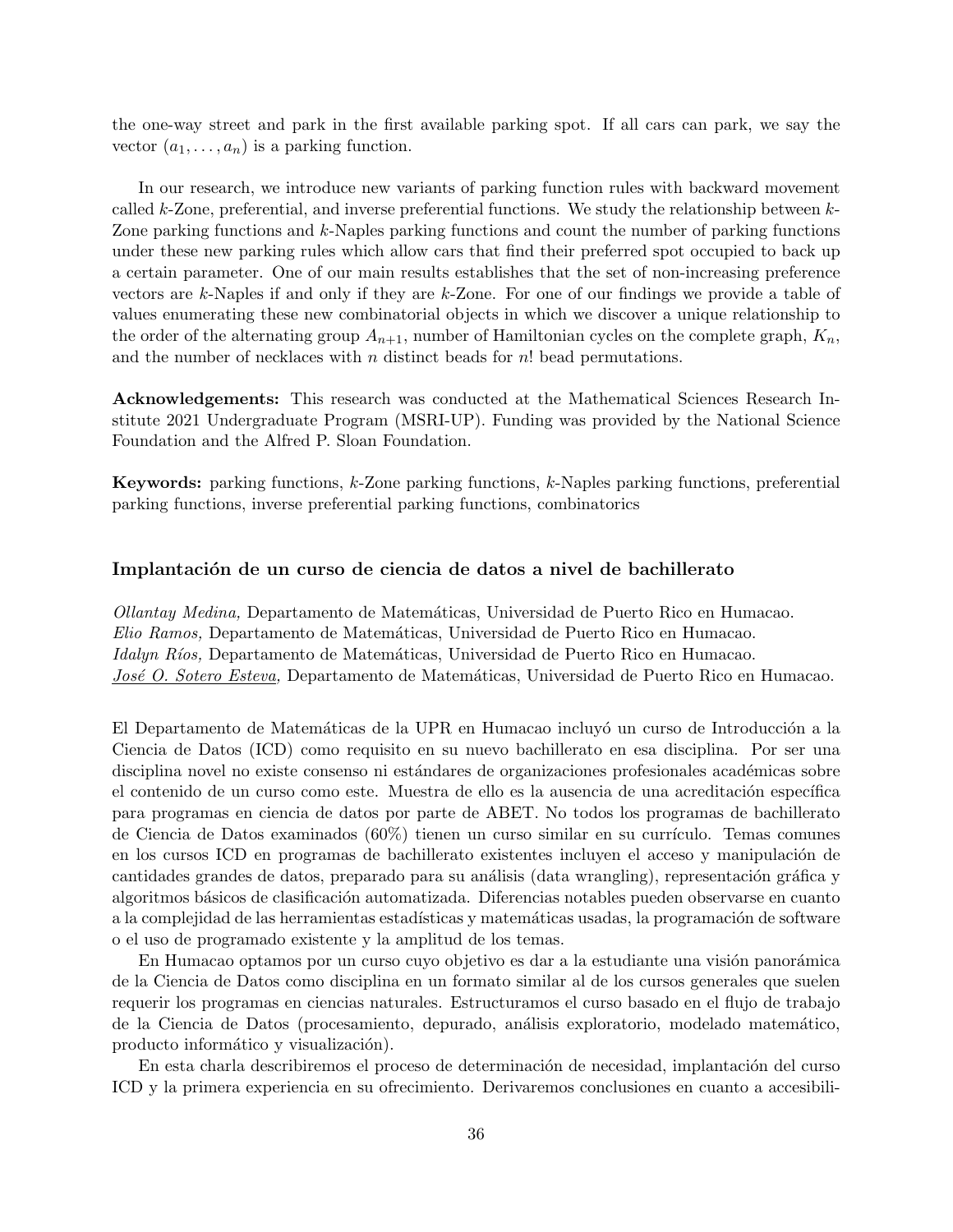dad a estudiantes, acceso a datos y dificultades técnicas.

**Palabras clave**: ciencia de datos, desarrollo curricular

## **No three in a** *θ*

*Natalie Dodson,* Middlebury College. *Dashleen Gonz´alez-Valent´ın,* Department of Mathematical Sciences, University of Puerto Rico at Mayagüez. *Ryan Lynch,* University of Notre Dame. *Lani Southern,* Willamette University.

The no-three-in-a-line problem asks for the maximum number of points that can be placed on an  $n \times n$  grid such that no three of them lie in a line. It has remained unsolved for over 100 years, even though it has an easily proven upper bound of 2*n*. Inspired by this problem, we propose an extension similar to the one studied by Gossell and Johnson: How many points can be chosen on an  $n \times n$  grid such that no three of them form an angle of  $\theta$ ? We classify the angles that yield interesting problems and focus on angles that appear in surprising configurations on the grid. We prove upper and lower bounds for specific angles and discuss the geometric properties of the grid.

**Acknowledgments:** This work was conducted under the supervision of Prof. Anant Godbole, of the PR-TN REU in Probabilistic Combinatorics and Algebraic Coding Theory.

#### **Polar hermitian Grassmann codes**

*Sarah Gregory,* University of Richmond. *Doel Rivera Laboy,* Pontifical Catholic University of Puerto Rico. *Lani Southern,* Willamette University.

The Grassmannian,  $\mathcal{G}_{\ell,m}$ , is the collection of all  $\ell$  dimensional subspaces of a vector space of length *m.* It is one of the most widely studied objects in Algebraic Geometry. It has several algebraic, geometric and combinatorial properties and may be studied in several ways. We use a class of linear codes, known as Grassmann codes, to study the Grassmannian. The polar Hermitian Grassmannian is a subvariety of the Grassmannian consisting of all spaces isotropic under a sesquilinear form. The minimum distance of the corresponding linear code is related to the intersection of the Grassmannian (or its subvariety) with a hyperplane. Cardinali and Giuzzi determined the minimum distance for the case where  $\ell = 2$ . For the case where  $\ell = 3$  and  $m = 6$  we employ an elementary counting argument to prove a lower bound on the minimum distance for the polar Hermitian Grassmann codes.

**Acknowledgments:** This work was conducted under the supervision of Prof. Fernando Piero, of the PR-TN REU in Probabilistic Combinatorics and Algebraic Coding Theory.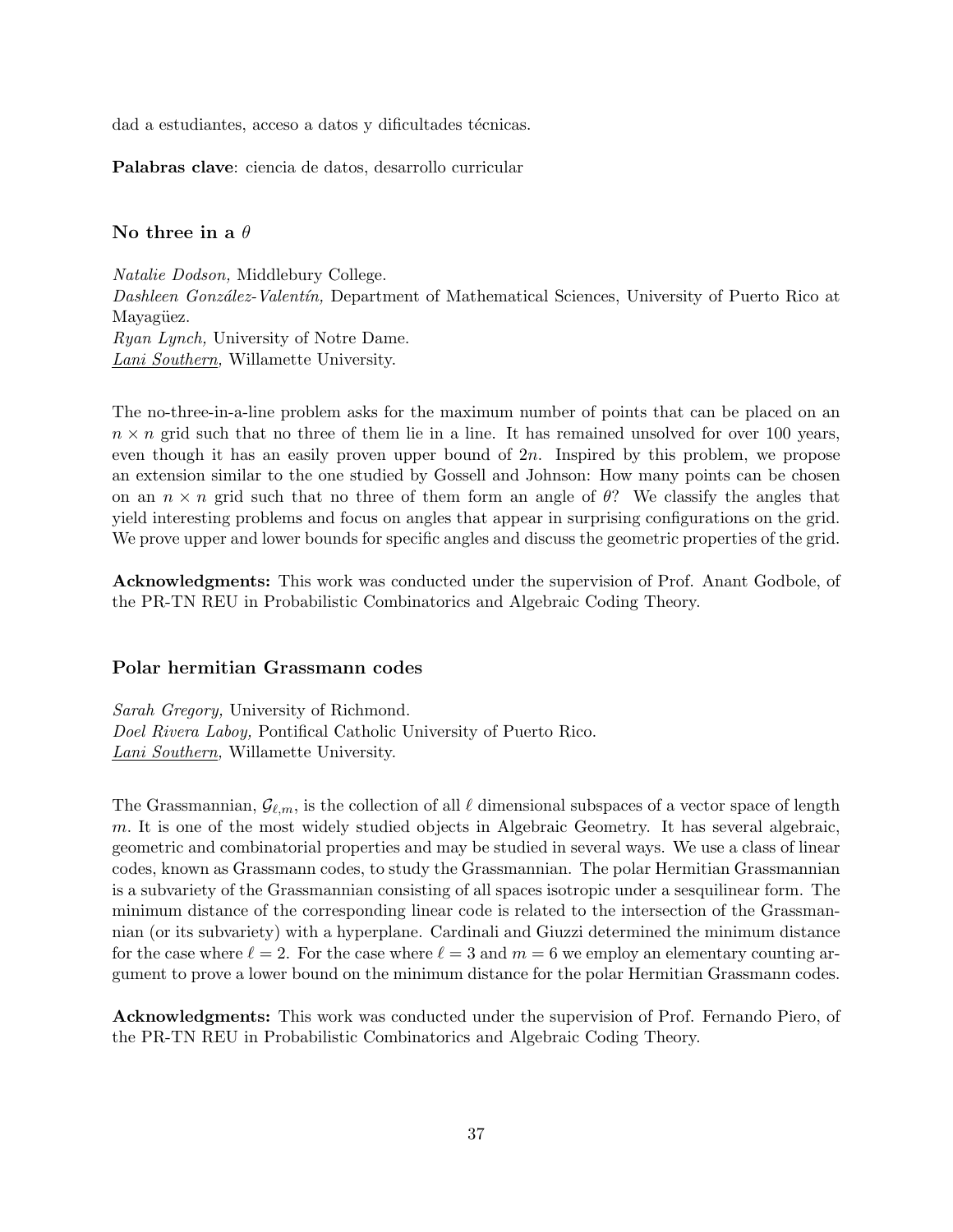#### **Proofs for two conjectures on multidimensional periodic Costas arrays**

*Jaziel Torres Fuentes,* Department of Mathematics, University of Puerto Rico at Río Piedras. *Ivelisse Rubio,* Department of Computer Science, University of Puerto Rico at Río Piedras.

In a 1996 article, Solomon W. Golomb and Oscar Moreno conjectured that a Costas array is circular if and only if it is exponential Welch. Muratović-Ribić et al. recently established this conjecture affirmatively. In 2013, J. Ortiz Ubarri et al. defined multidimensional periodic Costas arrays (MPCA), a higher-dimensional analogue of circular Costas arrays. They showed that the generalized Welch construction yields MPCAs and provided four conjectures regarding algebraic generators, the number, and the size of MPCAs. By connecting MPCAs with linearized permutation polynomials, we prove one of the conjectures on the number of MPCAs. On the other hand, using direct product difference sets and their connections to finite projective geometry, we establish another of the conjectures of Ortiz Ubarri et al., the one about the size of MPCAs. These results provide evidence for a higher-dimensional analogue of the result conjectured by Golomb and Moreno.

**Acknowledgements**: This research was sponsored by Fondos Institucionales para la Investigación (FIPI) 2020-2022 under the project *Multidimensional Periodic Arrays*.

**Keywords**: Costas arrays, multidimensional arrays, permutation polynomials, difference sets

# Un modelo markoviano factorial para capturar comportamiento dinámico en ex**perimentos usando microscopios de electrones (TEM)**

*Laura M. Vargas Gonz´alez,* Departamento de Ciencias Matem´aticas, Universidad de Puerto Rico en Mayagüez.

Las propiedades presentes en los nanomateriales son altamente dependientes de su tamao, forma y composición atómica, lo que genera que posean características ópticas, electrónicas y magnéticas, diferentes y no bien conocidas.

Predecir o cuantificar con cierto grado de confianza la dinámica de la configuración atómica de las nanopartículas durante procesos de difusión superficial en experimentos in situ, es de gran interés porque nos permite conocer de antemano los cambios en su estructura at´omica con la suficiente certeza para hacer un uso eficiente de sus propiedades y maximizar sus beneficios.

Proponemos utilizar un Hidden Markov Model factorial para caracterizar la dinámica de una nanopartícula de óxido de cerio cuando esta es sometida a un experimento in situ y capturada a través de imágenes TEM. Cada columna atómica en la nanopartícula es considerada una serie de tiempo y nuestro modelo se centra en estimar el n´umero de ´atomos en cada columna de la nanopartícula; los estados de las cadenas Markovianas.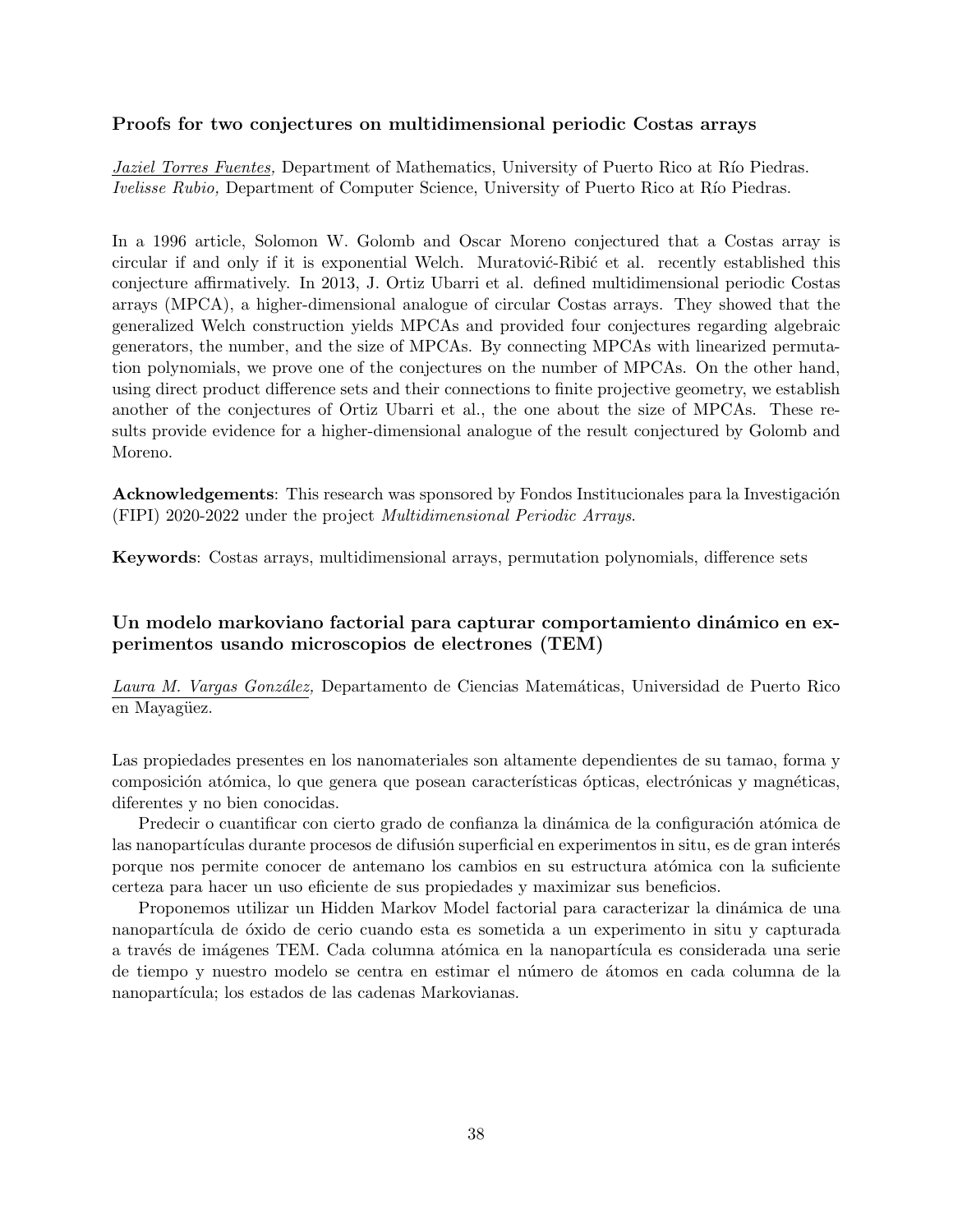### **Multi-marginal optimal transport: uniqueness and graph theory**

*Adolfo Vargas-Jim´enez,* University of Alberta. *Brendan Pass,* University of Alberta.

Multi-marginal optimal transport, a natural extension of the well-known classical optimal transport problem, is the problem of correlating given probability measures as efficiently as possible relative to a given cost function. Although a variety of applications have arisen over the past eleven years and uniqueness is well understood in the classical problem, the structure of solutions for the multimarginal case has been much more difficult to address, mainly due to the strong dependence on the cost function. In this talk, I will briefly introduce the problem, summarize the known results for uniqueness in the multi-marginal case, and connect them with some past joint works with my supervisor Brendan Pass based on costs associated with wide classes of graphs.

**Key words:** multi-marginal optimal transport, Kantorovich formulation, Monge formulation, Monge solution

# **The generalized anisotropic dynamical Wentzell heat equation with nonstandard growth conditions**

*Carlos Carvajal-Ariza*, Department of Mathematics, University of Puerto Rico at Río Piedras. *Javier Henríquez-Amador*, Department of Mathematics, University of Puerto Rico at Río Piedras. *Alejandro V´elez-Santiago,* Department of Mathematical Sciences, University of Puerto Rico at Mayagüez.

Let  $\Omega \subseteq \mathbb{R}^N$  be a bounded Lipschitz domain with the anisotropic extension property, for  $N \geq 3$ . We consider a new class of generalized anisotropic heat-type boundary value problems involving the anisotropic  $\vec{p}(\cdot)$ -Laplace operator  $\Delta_{\vec{p}(\cdot)}$ , with (pure) dynamical anisotropic Wentzell boundary conditions

$$
u_t + \sum_{i=1}^N |\partial_{x_i} u|^{p_i(\cdot)-2} \partial_{x_i} u \nu_i - \Delta_{\overrightarrow{q}(\cdot),\Gamma} u + \beta |u|^{q_M(\cdot)-2} u \ni 0.
$$

Here  $\vec{p}(\cdot)$  and  $\vec{q}(\cdot)$  are Lipschitz continuous vector fields, which can be unrelated between each other, and  $\Delta_{\overrightarrow{q}(\cdot)}$  represents the anisotropic  $\overrightarrow{q}(\cdot)$ -Laplace-Beltrami operator acting on  $\Gamma := \partial\Omega$ . We first prove that the operator  $\Delta_{\overrightarrow{p}(\cdot)}$  with the above boundary conditions generates a nonlinear order-preserving submarkovian  $C_0$ -semigroup  $\{T_\sigma(t)\}$  over  $\mathbb{X}^{r(\cdot)}(\overline{\Omega}) := L^{r(\cdot)}(\Omega) \times L^{r(\cdot)}(\Gamma)$  for all measurable functions  $r(\cdot)$  on  $\overline{\Omega}$  with  $1 \leq r^- \leq^+ < \infty$ . Consequently, the corresponding anisotropic dynamical Wentzell problem is well-posed over  $\mathbb{X}^{r(\cdot)}(\overline{\Omega})$ . Furthermore, we show that the nonlinear *C*<sub>0</sub>-semigroup  $\{T_{\sigma}(t)\}\$ enjoys a Hölder-type ultracontractivity property. In particular, we obtain the global boundedness of the mild solutions to the parabolic problem.

**Keywords**: anisotropic heat equation, anisotropic problems with variable exponents, dynamical Wentzell boundary conditions, nonlinear *C*<sub>0</sub>-semigroups, ultracontractivity properties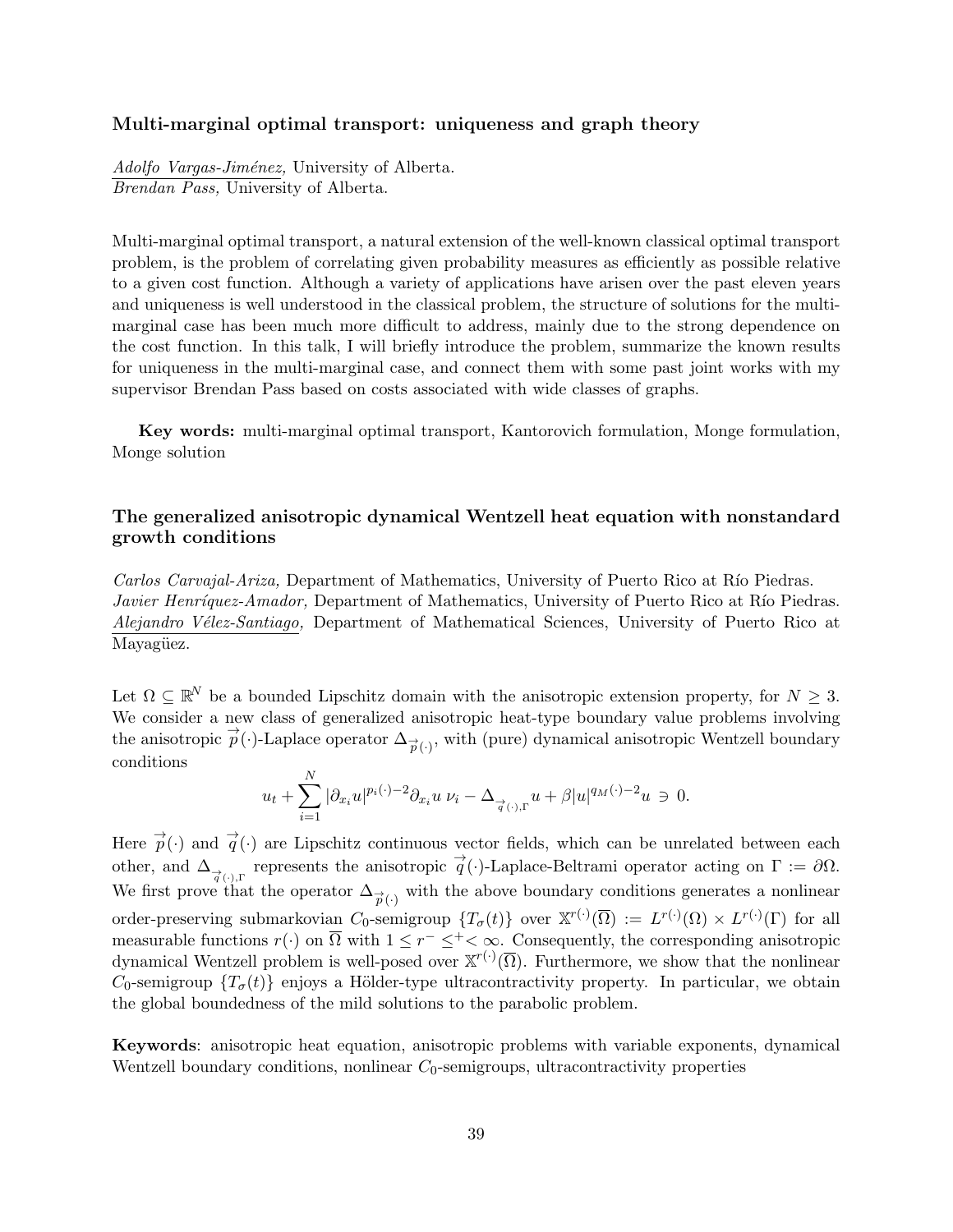# **Soft matroid: a new independence**

*Jersson Villafañe*, Departamento de Matemáticas, Universidad del Bio bio, Concepción, Chile. *Carlos Araujo,* Departamento de Matem´aticas, Universidad del Atl´antico, Puerto Colombia, Atlántico, Colombia.

In this talk, we discuss a new notion of independence, called *parametric independence*, that allows us to obtain a connection between matroids, soft sets and graphs. With this idea, we introduce the *soft matroids*, and present some properties of their basic elements. In addition, we show some graphic representations and descriptions of these matroids associated with the soft sets.

**Acknowledgements:** The authors are grateful to Centro de modelación matemática y computación científica de la Universidad del Atlántico, and Universidad del Bio Bio.

**Keywords:** soft set, soft matroid, parametric independence, soft points, attractors, repulsors, graph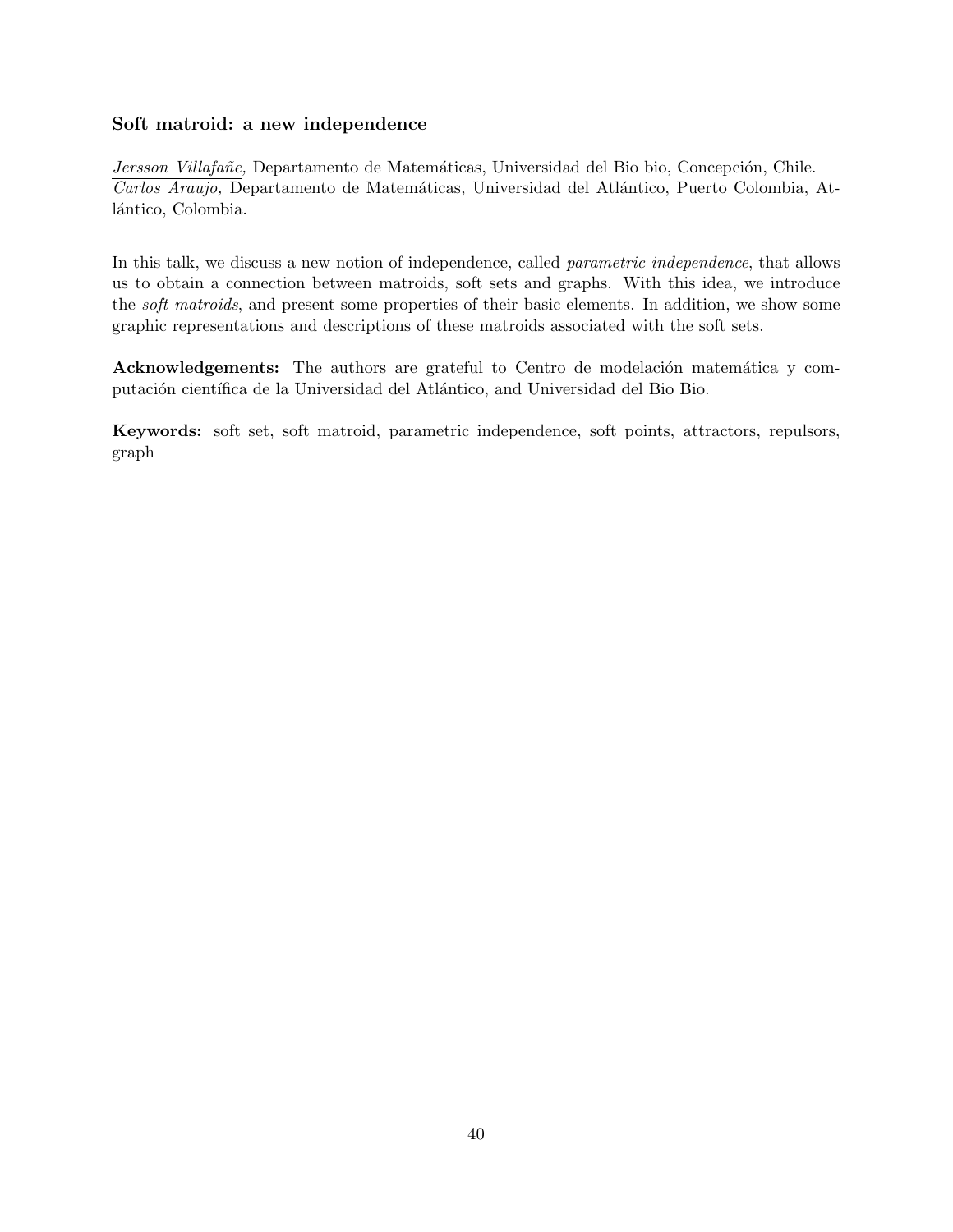# **5 Afiches / Posters**

(In alphabetical order using the last name of the presenter.)

#### **Modeling chemotaxis of coffee berry borers on a branch**

*Giovanni G. Col´on-Cabezudo,* Department of Mathematics, University of Puerto Rico at Rio Piedras.

*Mariano Marcano,* Department of Computer Science, University of Puerto Rico at Rio Piedras.

*Hypothenemus Hampei* (Coleoptera), commonly known as Coffee Berry Borer (CBB), is a small brown beetle found in coffee fields around the globe. It is often referred to as the most important coffee pest due to the fact that it attacks the coffee berry, directly affecting harvest yields. Due to its small size and the fact that it spends most of its life cycle within the coffee berry, its behavior remained hard to study for decades. It is now known that CBBs tend to prefer ripe and dry berries and tend to avoid berries that are already infested. They distinguish the age and state of infestation of coffee berries by the different volatile compounds released by coffee berries during each stage of maturity and when infested. We seek to construct a dynamical mathematical model that captures this behavior. We begin by considering the distribution of two variables representing the concentration of CBB and a coffee chemical attractant along the length of a branch. These variables will change over time through a system of coupled partial differential equations modeling diffusion, chemotaxis, and reproduction, known as the Keller-Segel Model. We solve this model numerically through a strang-splitting method, implementing different numerical schemes for each subproblem. We consider two bunches of coffee berries modeled as two Gaussian curves with centers set 10cm apart. We then explore the dynamics that arise for different initial conditions of the CBB distribution and how these dynamics change with varying values of the constant modulating the chemotactical response.

**Keywords**: partial differential equations, nonlinear dynamics, numerical methods, chemotaxis, coffee agriculture

#### **Effects of knowledge graph structural properties on their predictive performance**

*Miguel E. Cruz Molina, Department of Computer Sciences, University of Puerto Rico at Río Pie*dras.

*Rafael A. Arce Nazario,* Department of Computer Sciences, University of Puerto Rico at Río Piedras.

Knowledge graphs (KGs), comprehensive data structures where the relations between different entities of a shared environment are represented through labeled nodes and edges, are an increasingly applied resource for organizing and extrapolating relational data. Their intuitiveness and versatility, from both a feature-based and a structural perspective, have signified a recent boom in the research of their applicability in a variety of domains, ranging from drug discovery to social media modeling. Across these fields, academic and industrial efforts have resulted in the development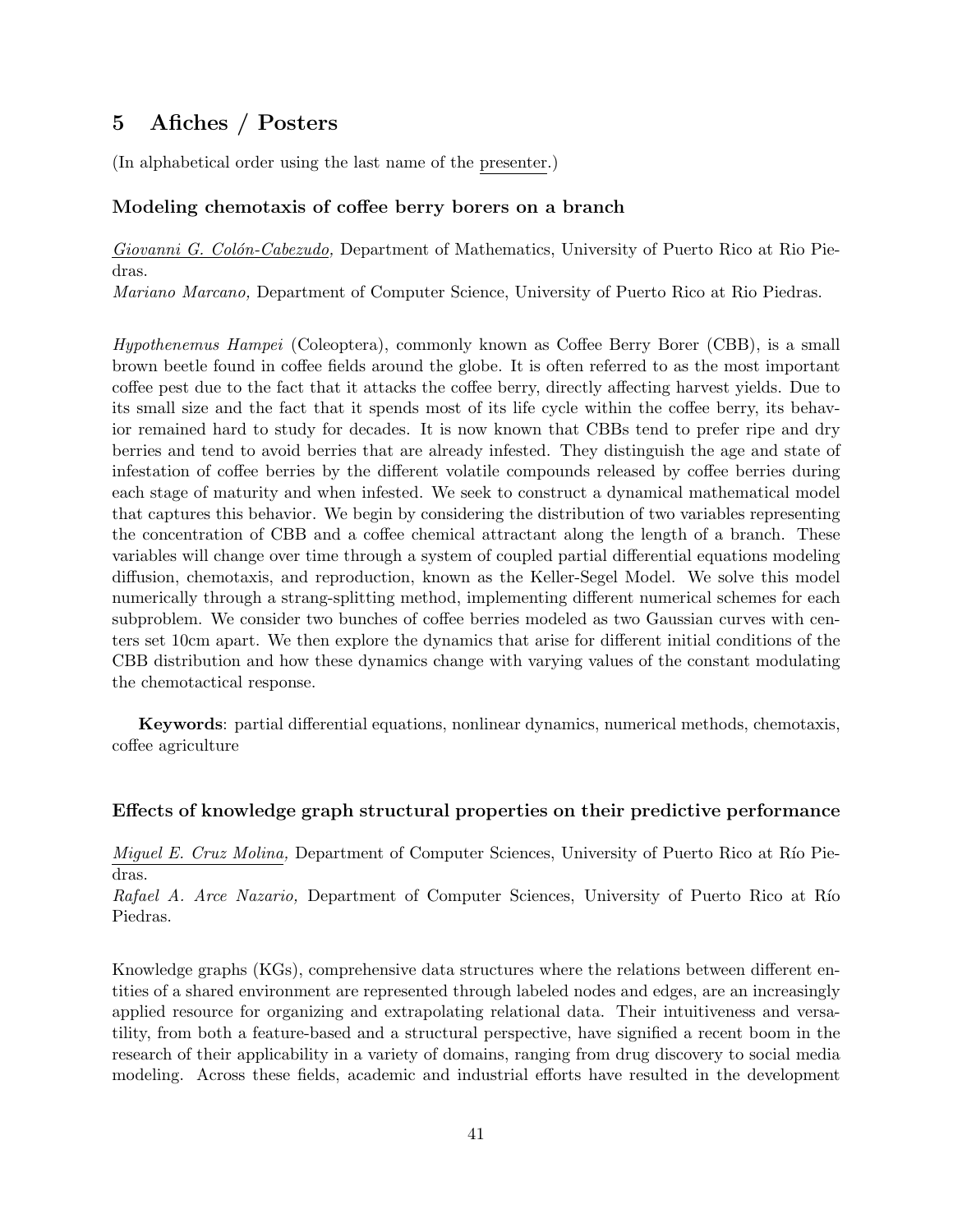of extensive literature and software tools, particularly in the form of automated learning models designed to tackle statistical learning tasks like link prediction discovering new relations between pairs of elements in a network or entity classification identifying the correct label and corresponding properties of a newly introduced element. This, however, has not been reflected in an equivalent amount of published research regarding how a graphs original structural properties affect the predictive performance of these models, a question for which there seems to only be a limited amount of publicly available resources.

The aim of this investigation is to begin an exploration of this relation and extend the contributions of the few researchers which have approached it, as well as to spotlight the potential of developing tools designed specifically to identify these morphological factors and manipulate them to improve model performance over problematic subgraphs. For this purpose, we firstly identify some of these properties, namely the sparsity and probabilistic distributions of a KGs entity and relationship categories. Subsequently, we use gMark, a KG generator that allows for basic adjustment of entity proportions and distributions, to synthesize multiple iterations of knowledge graphs with shared categories, distinguished primarily by these structural characteristics. Finally, we apply a variety of graph neural networks (GNNs) over our iterations, to empirically test the impact and relevance of said characteristics over the models performance.

**Keywords**: knowledge graphs, graph neural networks, link prediction, entity classification

### **Some Results of** *k***-almost**  $\tau(n)$ **-primes**

*Darío Cruzado Padró*, Department of Mathematical Sciences, University of Puerto Rico at Mayagüez. *Reyes M. Ortiz Albino,* Department of Mathematical Sciences, University of Puerto Rico at Mayagüez.

The theory of  $\tau_{(n)}$ -factorizations and  $\tau_{(n)}$ -products were first introduced and defined by Anderson and Frazier in 2006. As an example of the theory of generalized factorizations they used the relation  $\tau(n)$ , which is the equivalence relation modulo *n* on the non zero, non invertible integers as a restriction on the multiplicative operation. That is, a  $\tau_{(n)}$ -product is the product of elements that are related under  $\tau_{(n)}$ . A year later, Hamon characterized the form of the integers known as the  $\tau_{(n)}$ primes. Last year, Ortiz and Cruzado introduced the notion of the semi  $\tau_{(n)}$ -primes and provided a characterization of their form. We say an integer is a semi  $\tau_{(n)}$ -prime when it is the result of the product of exactly two  $\tau_{(n)}$ -primes. This ongoing work further studies such elements and extends the notion, as a generalization, to the *k*-almost  $\tau_{(n)}$ -primes; an integer is called *k*-almost  $\tau_{(n)}$ -prime if it is the product of  $k \tau_{(n)}$ -primes. We provide some examples and properties of them. To study the *k*-almost  $\tau_{(n)}$ -primes for any *n* and *k*, we review the  $\tau_{(n)}$ -primes and some of their characteristics.

**Acknowledgements**: This research was supported by the Puerto Rico Louis Stokes Alliance for Minority Participation (PR-LSAMP) Program.

**Keywords**: primes, factorizations, semiprimes, *k*-almost primes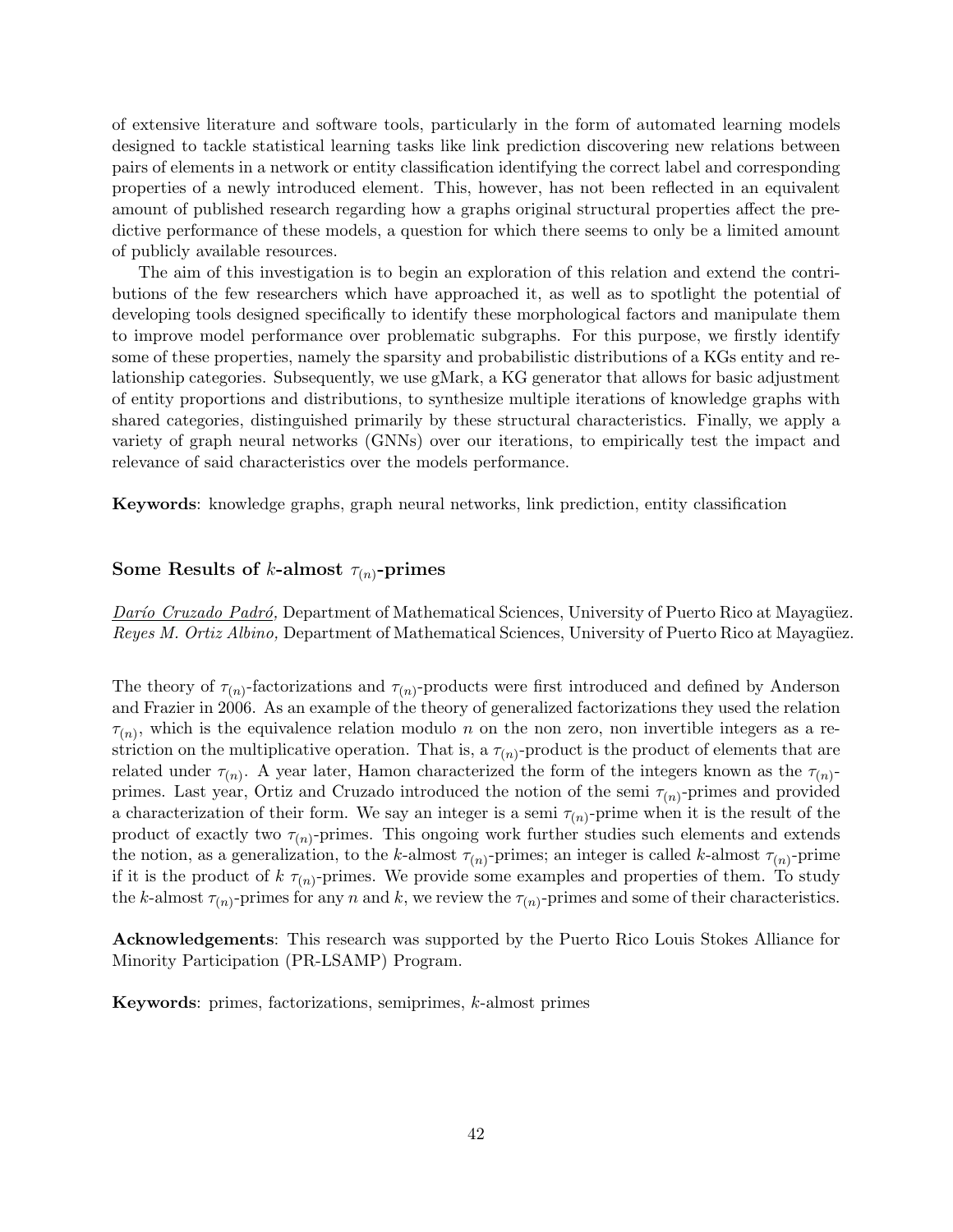### **Actions and Factorizations**

*Gradmar E. Maldonado Marti,* Department of Mathematical Sciences, University of Puerto Rico at Mayagüez.

*Reyes M. Ortiz Albino,* Department of Mathematical Sciences, University of Puerto Rico at Mayagüez.

In 2006, Anderson and Frazier defined the notion of generalized factorizations using a restriction of the multiplicative operation with respect to a symmetric relation  $\tau$  on the non-zero and non-unit elements of an integral domain. This notion can be interpreted as allowing only the elements that are related with respect to *τ* to multiply. This notion has been studied since 2003 through 2014 by Anderson's PhD students, but very few results have been published since. Relations are important as they provide information and new ideas to do research, and their study will look for several properties of relations. Anderson and Frazier defined three relations not seen before. However, the nature of the properties of relations need further study. The proposed research project hopes to define a type of action of the domain *D* on a relation *τ* , coordinate-wise. We expect to expand our toolset to characterize properties of relations and the potential implications they might have in the theory of generalized factorizations..

**Acknowledgments**: This research was supported by the Puerto Rico Louis Stokes Alliance for Minority Participation (PR-LSAMP) Program.

**Keywords**: relations, action

#### **The study of** *τ*(*n*)**-primes**

*Eric J. Pab´on Cancel,* Department of Mathematical Sciences, University of Puerto Rico at Mayagüez.

*Reyes M. Ortiz Albino,* Department of Mathematical Sciences, University of Puerto Rico at Mayagüez.

The theory of  $\tau_{(n)}$ -factorizations was first defined in 2006 by Anderson and Frazier; since 2007, Hamon, Ortiz, Juett, among others have developed this theory. Many results have been obtained in terms of algebraic structure classification, but very little about some types of elements that have arisen. For example, is the concept of  $\tau_{(n)}$ -prime elements, which are analogue to the primes in the usual product. Unfortunately the only properties we know is a characterization of their form (that is,  $p_0^{e_0} \cdot p_1^{e_1} \cdots p_k^{e_k}$  is a  $\tau_{(n)}$ -prime where  $n = p_1^{n_1} \cdot p_2^{n_2} \cdots p_k^{n_k}$ , each  $n_i$  is a non-negative integer,  $\epsilon_i \in \{0,1\}$  and the  $p_i$ 's are non-associated primes). And the fact that each  $\tau_{(n)}$ -factorization into  $\tau_{(n)}$ -primes is unique, if it exists.

In our recent work, we focused on studying the distribution of  $\tau_{(2)}$ -primes and  $\tau_{(3)}$ -primes. This gave us an idea on the structure of  $\tau_{(n)}$ -primes distribution for other values of *n*. We noticed that if *k* is a  $\tau_{(2)}$ -prime, then each equivalence class modulo *k* contains at least one  $\tau_{(2)}$ -prime. This property seems to hold when *k* is a  $\tau_{(3)}$ -prime and  $\tau_{(6)}$ -prime as well. We suspect this also occurs in a more general form. This is analogue to the idea that the prime numbers are distributed among all equivalence classes modulo a prime. Therefore, we have studied the equivalence classes modulo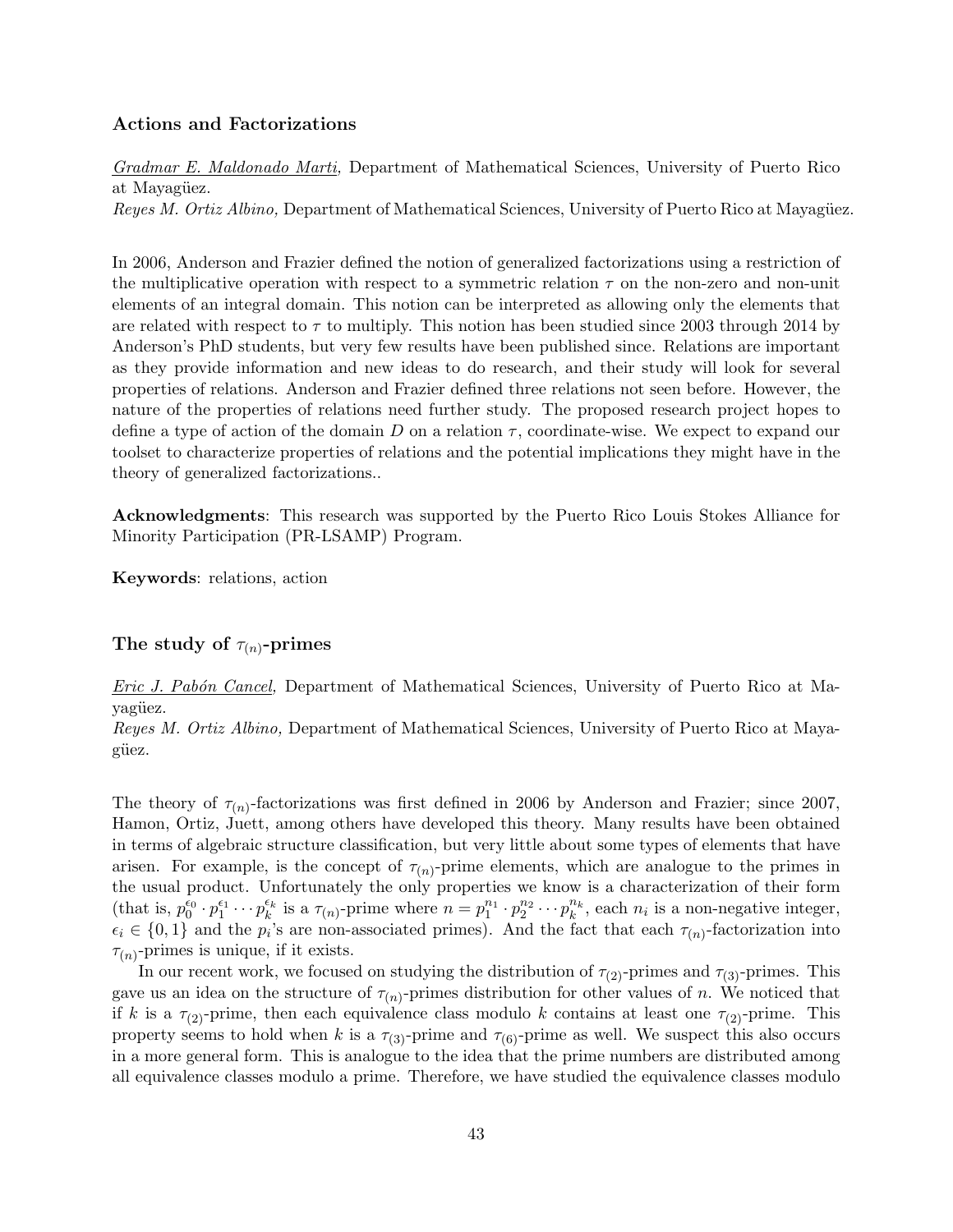*k* that contain  $\tau_{(n)}$ -primes. From this, possible results regarding the Euler totient function may arise in the theory of  $\tau_{(n)}$ -products. We show examples and ongoing results.

**Acknowledgements**: This project was supported by the Puerto Rico Louis Stokes Alliance for Minority Participation.

**Keywords**: primes, prime distribution

# **Redes neuronales para predecir si existe un camino auto-evitante que pasa por** un conjunto de puntos dados en una cuadrícula

*Michael J. Rivera Laz´u,* Departamento de Matem´aticas, Universidad de Puerto Rico en Humacao. *José O. Sotero Esteva,* Departamento de Matemáticas, Universidad de Puerto Rico en Humacao.

El objetivo de este trabajo es simular polímeros fijados en una base, con un método llamado caminos auto-evitantes (SAW por sus siglas en inglés) en una cuadrícula. Estos son caminos que no se cruzan. El propósito es estudiar las propiedades físicas de los polímeros. De momento hemos desarrollado un programa que genera SAWs y con sus coordenadas dibujar y hacer animaciones en una p´agina web usando JavaScript. El algoritmo usado parte de los puntos base y va aadiendo puntos vecinos adicionales que preservan la propiedad de SAW.

Este proyecto inicial sirvió de base para plantear un problema nuevo. Se sabe que encontrar SAW incluso con una longitud moderada usando la técnica anterior es un problema computacionalmente intenso. Más aún, encontrar varios de ellos al mismo tiempo. Así que estamos comenzando un nuevo enfoque en el que, partiendo de un conjunto de puntos en el enrejillado usamos una red neuronal entrenada para detectar si esos puntos probablemente tengan SAWs que los atraviesen.

En esta presentación discutiremos consideraciones sobre la generación de conjuntos de entrenamiento y prueba y de diseo de la red que mejoran su rendimiento.

**Agradecimientos**: Este trabajo es auspiciado por el programa PENN-UPR Partnerships for Minority Participation (NSF-DMR-2122102).

**Palabras clave**: caminos autoevitantes, redes neuronales, polmeros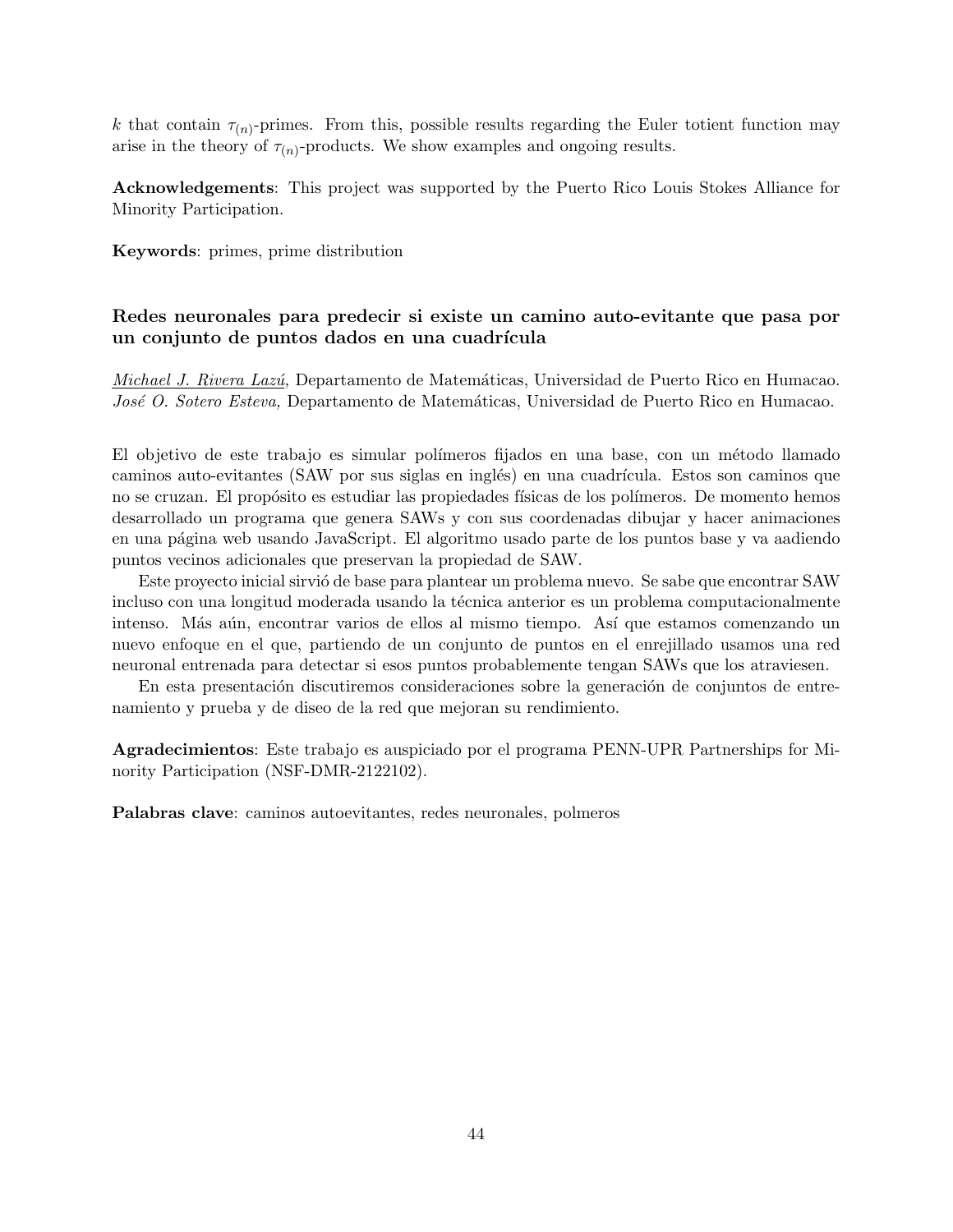# **Index**

Keyantuo, Valentin, 17 Acu˜na Fernandez, Edgar, 16 Agrinsoni, Carlos, 20 Akveld, Meike, 21 Allen, Austin, 29 Allen, David, 23 Aparicio Carrasco, Roxana K., 16 Aparicio, Rafael, 16 Aragonés, Ernes, 17 Araujo, Carlos, 40 Arce Nazario, Rafael A., 41 Ayala-Godoy, Jairo A., 17 Bola˜nos Revelo, Cesar F., 18 Bollman, Dorothy, 18 Borrás-Serrano, Verónica, 18, 21 Byrne, Isabel, 18, 26 Cáceres-Duque, Luis F., 21, 24, 29 Calderón Gómez, José E., 19 Caraballo-Cueto, José, 19 Carvajal-Ariza, Carlos, 39 Choque Dextre, Yency, 14 Colón-Cabezudo, Giovanni G., 41 Colón-Reyes, Omar, 34 Crawford, David, 21 Cruz Molina, Miguel E., 41 Cruz-Aponte, Mayteé, 19 Cruzado Padró, Darío, 42 Delgado, Moises, 20 Dodson, Natalie, 26, 37 Gill, Parneet, 35 González Albino, Lillian, 20 González, Gloriana, 14 González-Valentín, Dashleen, 21, 37 Gregory, Sarah, 37 Harris, Pamela E., 35 Henao Ceballo, Ferney, 21 Henríquez-Amador, Javier, 39 Hernández Espiet, André, 22 Hernández Londoo, Jesús D., 22

Hernández Rodríguez, Omar, 14 Hidalgo-Vargas, Jared N., 23 Hurtado, Sebastian, 9 Janwa, Heeralal, 20 Jiménez Franco, Julián A., 13 Keyantuo, Valentin, 16 Kontorovich, Alex, 22 Kvasov, Roman, 23 L´opez-Gallo, Silvia M., 24 La Luz, José J., 23 Lecompte Montes, Alvaro, 24 Lillo, Rosa E., 17 Lugo Capera, Oscar A., 25 Lynch, Ryan, 26, 37 Macchiavelli, Raúl E., 30 Maldonado Marti, Gradmar E., 43 Marcano, Mariano, 41 Marcos Morales, Adria, 10 Martinez, Gustavo, 30 Masuda, Ariane, 20, 35 Matteson, David, 8 Medina, Luis A., 19, 31 Medina, Ollantay, 26, 32, 36 Michael Jauch, 11 Mohan, Sreyas, 10 Molina Salazar, Carlos A., 19 Moreno Concepción, Juliette, 14 Negrón–Marrero, Pablo V., 27 Nguyen, Son Luu, 35 Orozco, Edusmildo, 28 Ortega, Jhonnatan, 29 Ortiz Albino, Reyes M., 12, 13, 42, 43 Pabón Cancel, Eric J., 26, 29, 43 Park Mooney, Christopher, 12 Pass, Brendan, 39 Perdomo Garcia, Cristian R., 30 Perez, Fernando, 8 Piñero, Fernando L., 21, 29, 31, 33 Polanco, Lesley, 29